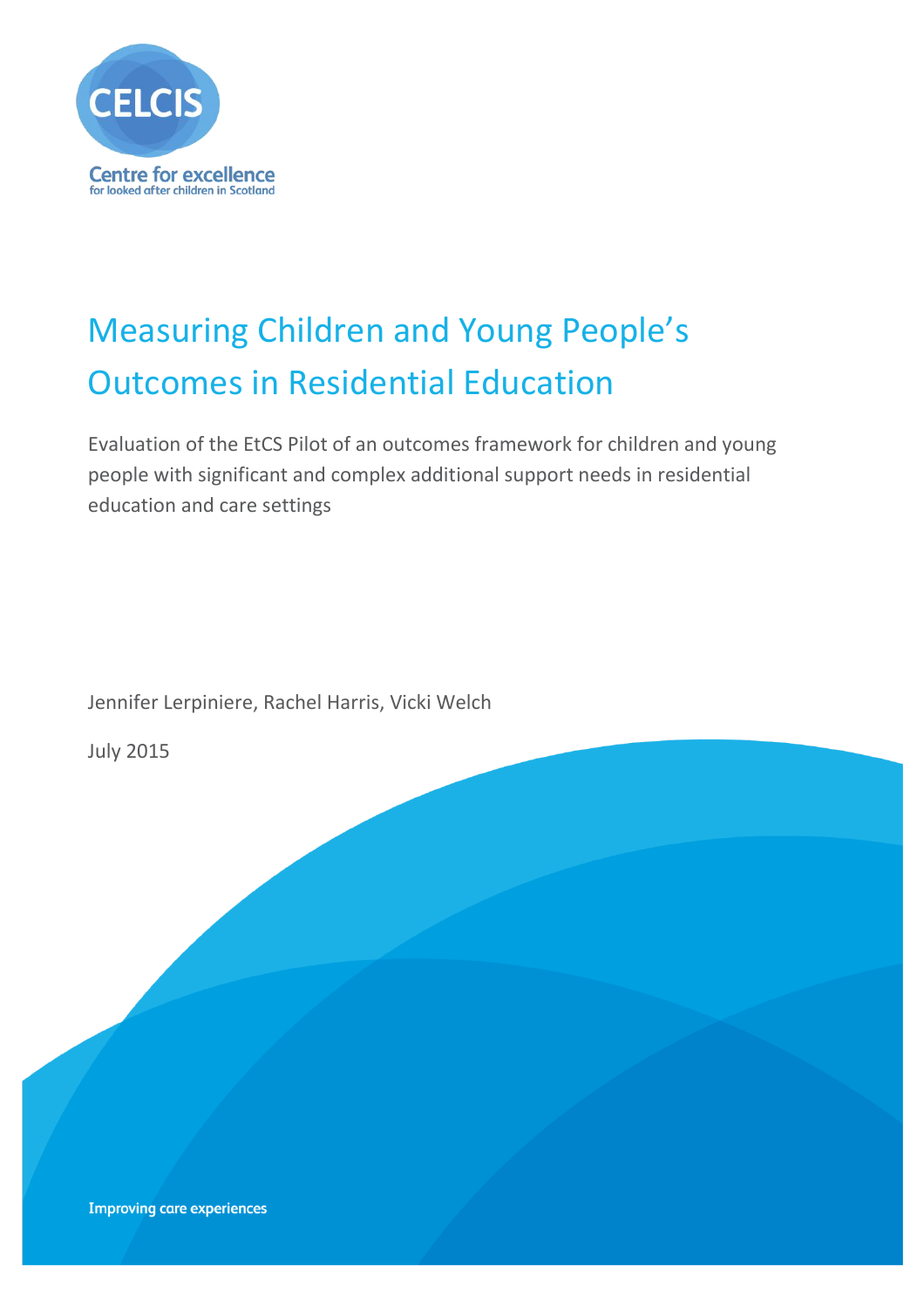#### **Acknowlegments**

Many thanks to everyone who participated in the pilot of the outcomes framework and in the evaluation; to providers involved in testing the pilot who welcomed us and answered our many questions about the use and efficacy of the pilot outcomes framework, and to secure care providers, local authority purchasers and others who provided us with critical information about the wider context of implementing an outcomes approach for children's development and services.

We would also very much like to extend our thanks to Pam Biccochi for all her administrative support throughout the project.

We have learnt a great deal through the evaluation of the EtCS pilot outcomes framework and hope that what we share here will be useful for all those who will implement, use or commission services on the basis of children's outcomes.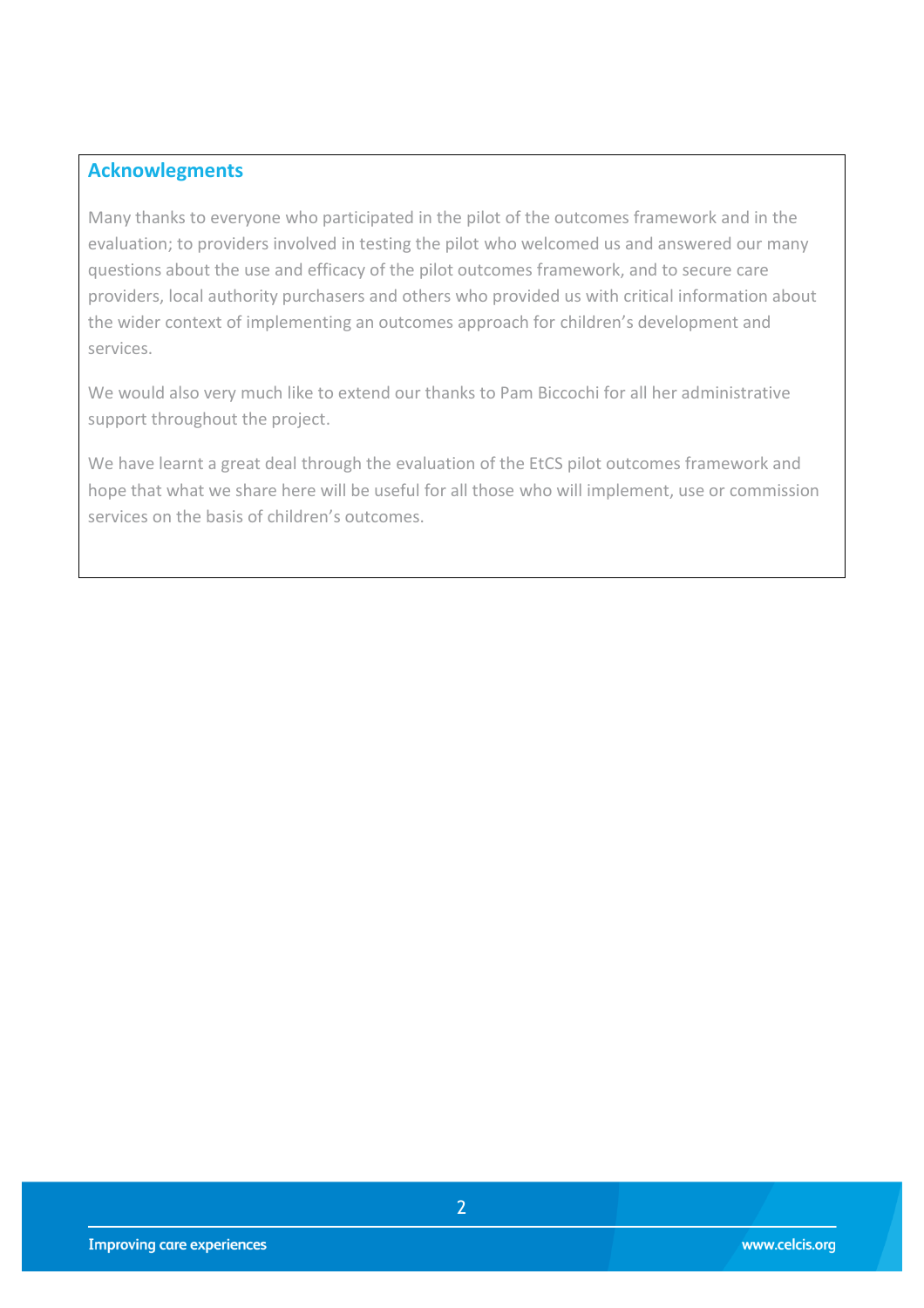## **Contents**

| 9.e) Appendix 5: Case example: using the outcomes framework with children 50 |  |
|------------------------------------------------------------------------------|--|
|                                                                              |  |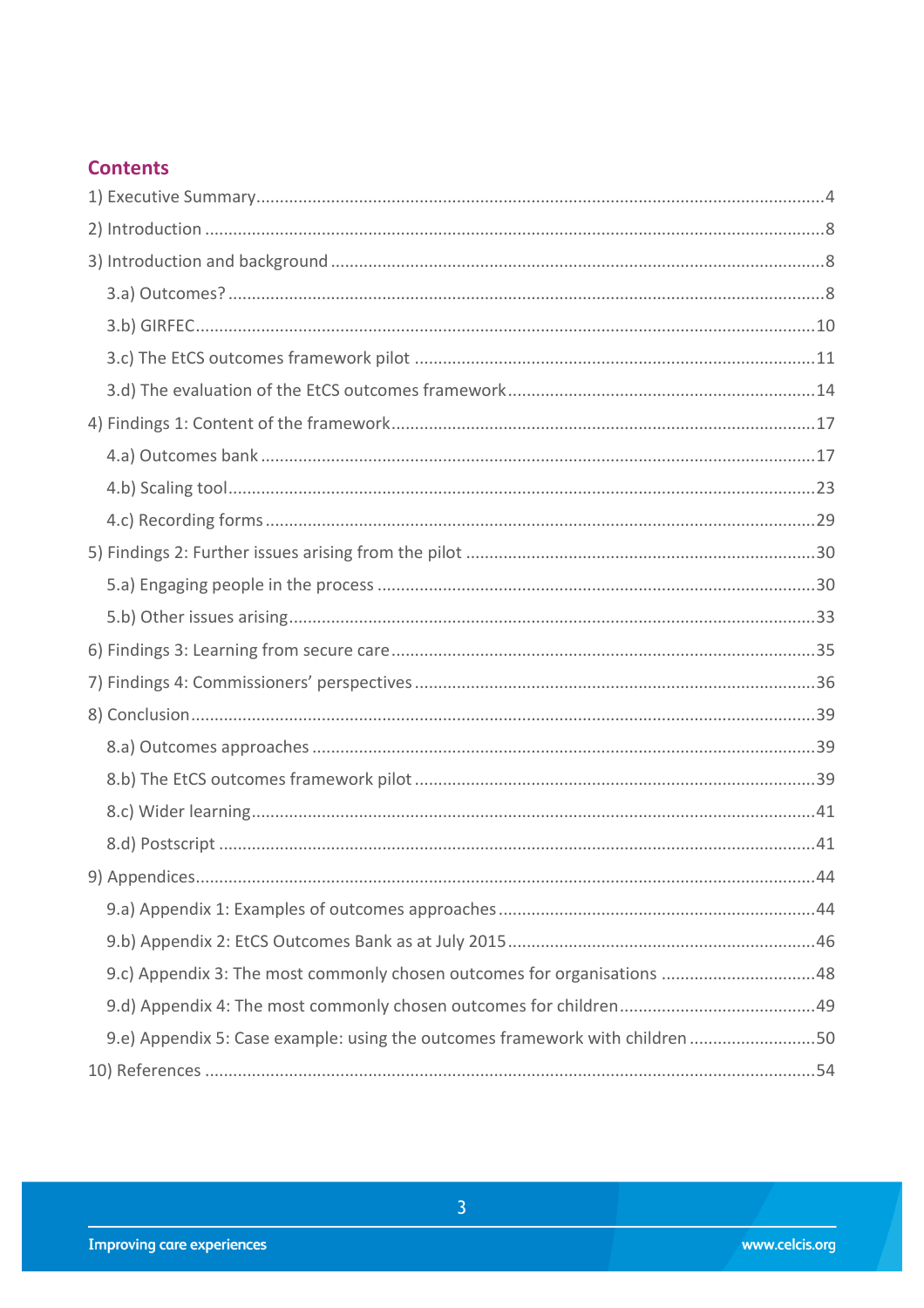## <span id="page-3-0"></span>1) Executive Summary

#### *The evaluation*

This study evaluates an outcomes framework consisting of a bank of outcomes, a set of tools and associated processes specifically developed by the Educating through Care Scotland (EtCS) group for use by residential providers of education and care. A group of 11 providers piloted the framework over an 18-month period. These providers met regularly to share learning and there was further input from four secure care providers with growing experience of using outcomes.

The study was conducted using a range of different methods to collect data throughout the pilot process and drew on a wide range of perspectives including workers, managers, children and young people and commissioners.

The report details the background and context of the pilot, the methods used in the study and the key findings. These cover the pilot process itself, the individual parts of the framework and various issues that arose as the providers tested and developed the framework. The report also draws out a number of wider learning points which may be of interest to others developing or implementing outcomes approaches.

#### *Outcomes approaches*

Outcomes are becoming an important part of service delivery and monitoring; their use may help providers to create and report beneficial change for service users rather than focus only on reporting activity or outputs. Outcomes approaches are able to respond to users' strengths as well as problems and issues and this may promote the tailoring of services to individual needs. Whilst there are various approaches to working for outcomes, there is a growing body of evidence about what constitutes good practice.

A number of outcomes approaches are available for working with children in social care settings, education and healthcare, we list some of these in the report. Some approaches are specific to certain service-types, possibly underpinned by a prescribed set of outcomes. Other approaches are more generic and may not have a prescribed list of outcomes, instead describing processes used to identify, define or address individual outcomes.

#### *The EtCS outcomes framework pilot*

The pilot process involved providers in working together in a highly collaborative way; by doing so, they were able to secure valuable insights and information. The use of a shared approach among a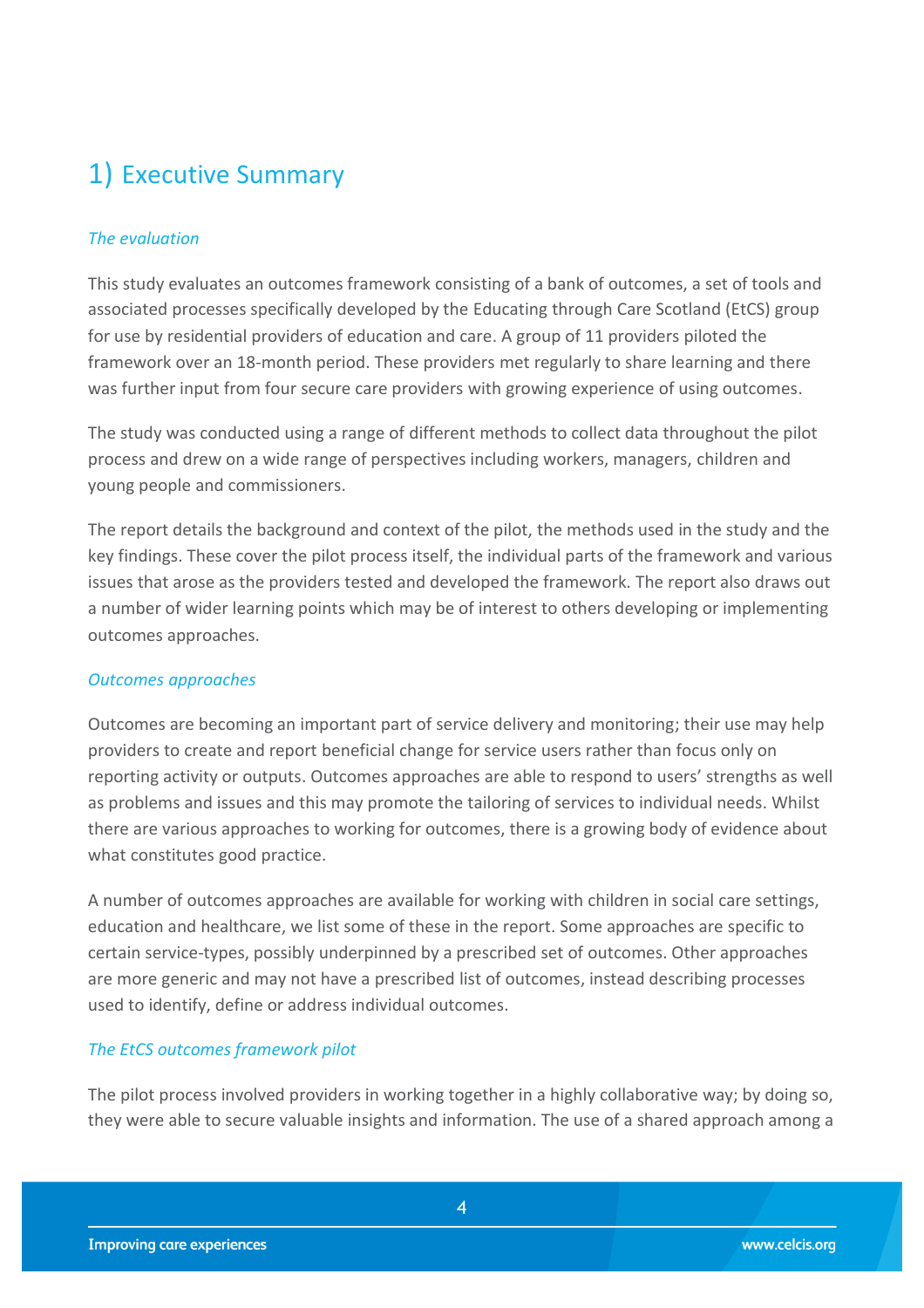number of providers was also attractive to commissioners, not least, as it could simplify reporting. Altogether, we feel that the synergy initiated by the pilot process will produce clear benefits for children and young people.

Although some providers within the group are still finalising the way they will use the framework, the vast majority of participants in the evaluation were keen for the framework to continue. The report finds a number of benefits arising from introduction of the framework; these included:

- **Increased focus and clarity in the work carried out with children. Some providers felt that the** outcomes framework helped practitioners to create a focus around the work that they carried out with children and young people. Participants in other organisations felt that a focus already existed and that choosing outcomes mainly involved swapping terminology, for example, using the term 'outcomes' where they had previously used 'targets'.
- Increased focus and better use of time at key team (and other) meetings. A further benefit, suggested by some providers, was improved discussions at key team and other meetings. During meetings, discussing the outcomes chosen for children allowed staff to pay attention to progress and prepare the next steps. Participants sometimes contrasted this approach with earlier meetings that encompassed wide discussions that sometimes resulted in a less clear plan of work.
- Greater understanding across staff groups within providers. The pilot providers generally have staff who are primarily concerned with care and other staff primarily concerned with education. The process of choosing outcomes, assessing a child's level of development on the scaling tool, and planning work according to these outcomes allowed education and care staff to develop a greater understanding of each other's role. This process also facilitated further building of knowledge in relation to Curriculum for Excellence and Getting it Right for Every Child (GIRFEC).
- Improved capturing and recording of work carried out with children and young people. It has been the experience of many providers that the outcomes framework has enabled simpler recording formats that capture a wide range of work that they have carried out with the child, including a mechanism to capture evidence of any improvement or change.
- Workshops bringing people together and providing opportunities for networking. The workshops have been instrumental during the outcomes pilot. Workshops have allowed people to discuss practice, get to grips with the purpose of the outcomes framework, and exchange ideas. A number of participants spoke of the collective value of EtCS providers working together. The workshops created a shared philosophy, understanding and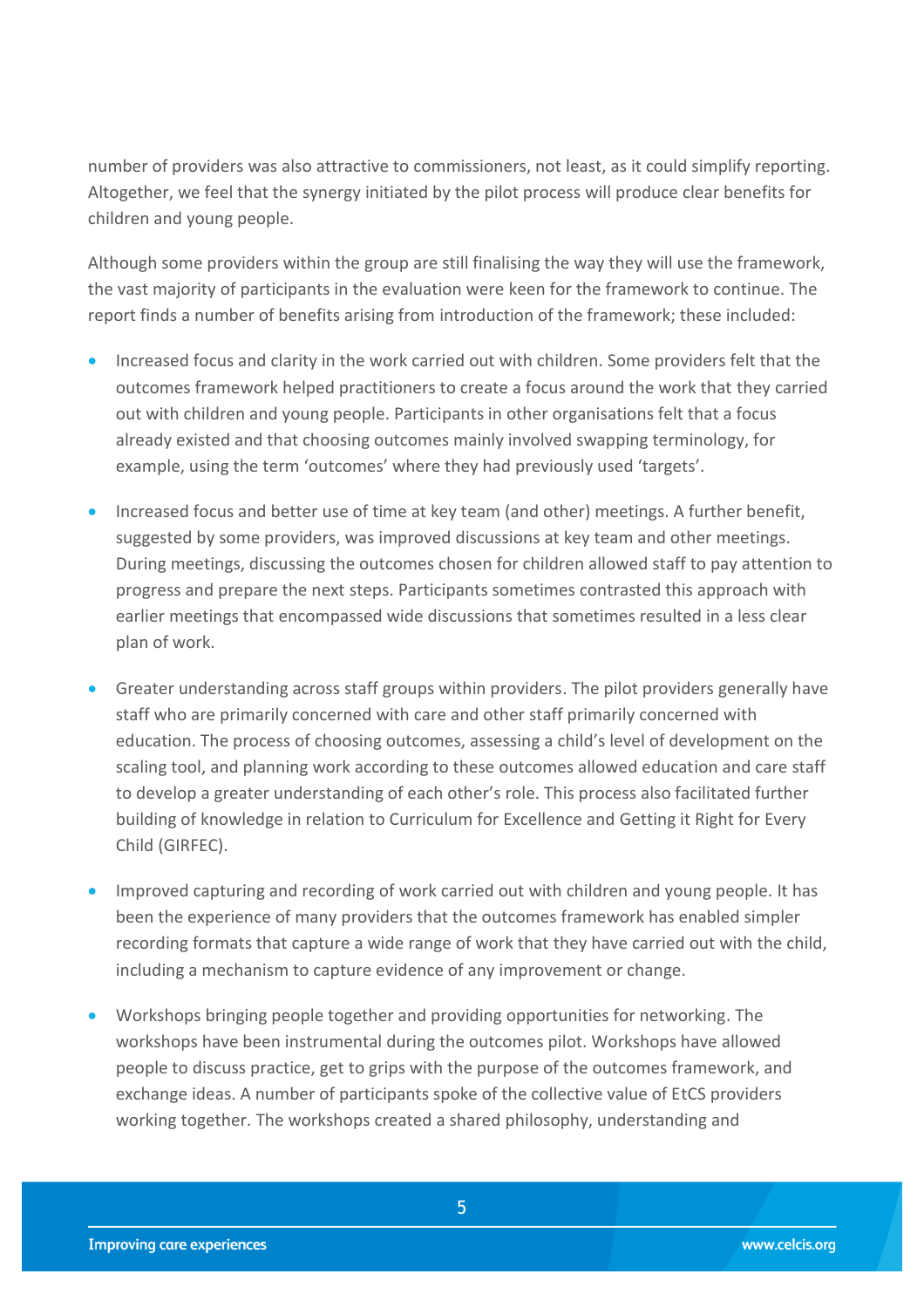commitment to the use of outcomes approaches that are not achieved simply by using the framework materials.

 Buy-in for outcomes. In general, the pilot has increased understanding that outcomes are the way forward in many human services. Participants clearly felt pleased to be part of a group that is forging the way ahead.

In conclusion, this evaluation suggests that the EtCS outcome framework and the processes used to introduce it to providers have represented a valuable development. We anticipate that the outcomes framework will be consolidated as a result of the pilot, particularly in respect of the finalisation of some of the tools. We feel that scaling-up to a wider introduction of the framework is appropriate and will benefit commissioners, service providers, and, more importantly children and young people. Finally, we feel that future developments for the framework should consider approaches for the further involvement of children and young people in the process.

#### *Wider learning*

Part of the reason for the study was to identify and draw out wider learning, relevant to a range of providers considering or developing outcomes approaches. To achieve this, we highlight points of wider learning in boxes throughout the report. Readers may understand these best in the context of the discussions in the text, so whilst we outline these points below, we urge readers requiring further explanation to consult the full report.

- When using an outcomes approach it is critically important to be explicit about the purpose or aims so that all stakeholders share the same expectations. This includes the need for workers and managers to be fully supportive and committed to the approach.
- When designing an outcomes approach, developers should give careful thought to the number of outcomes to be identified and pursued, and which of these will be reported. Critically, these decisions need to take account of the overall purpose of using an outcomes approach. In some cases, services may decide to pursue a single specific outcome, perhaps before moving onto others; in many cases, they will address a small number of outcomes simultaneously. All involved should agree in advance, which of these will be tracked and reported.
- Having a bank of outcome descriptors has a number of advantages, including being helpful to practitioners who are less familiar with setting outcomes. Practitioners may feel more confident about selecting predefined outcomes than identifying outcomes from scratch.
- **If a bank of outcome descriptors is used, these must contain sufficient breadth and flexibility** to respond to the needs of the whole range of children served. Flexibility may come from both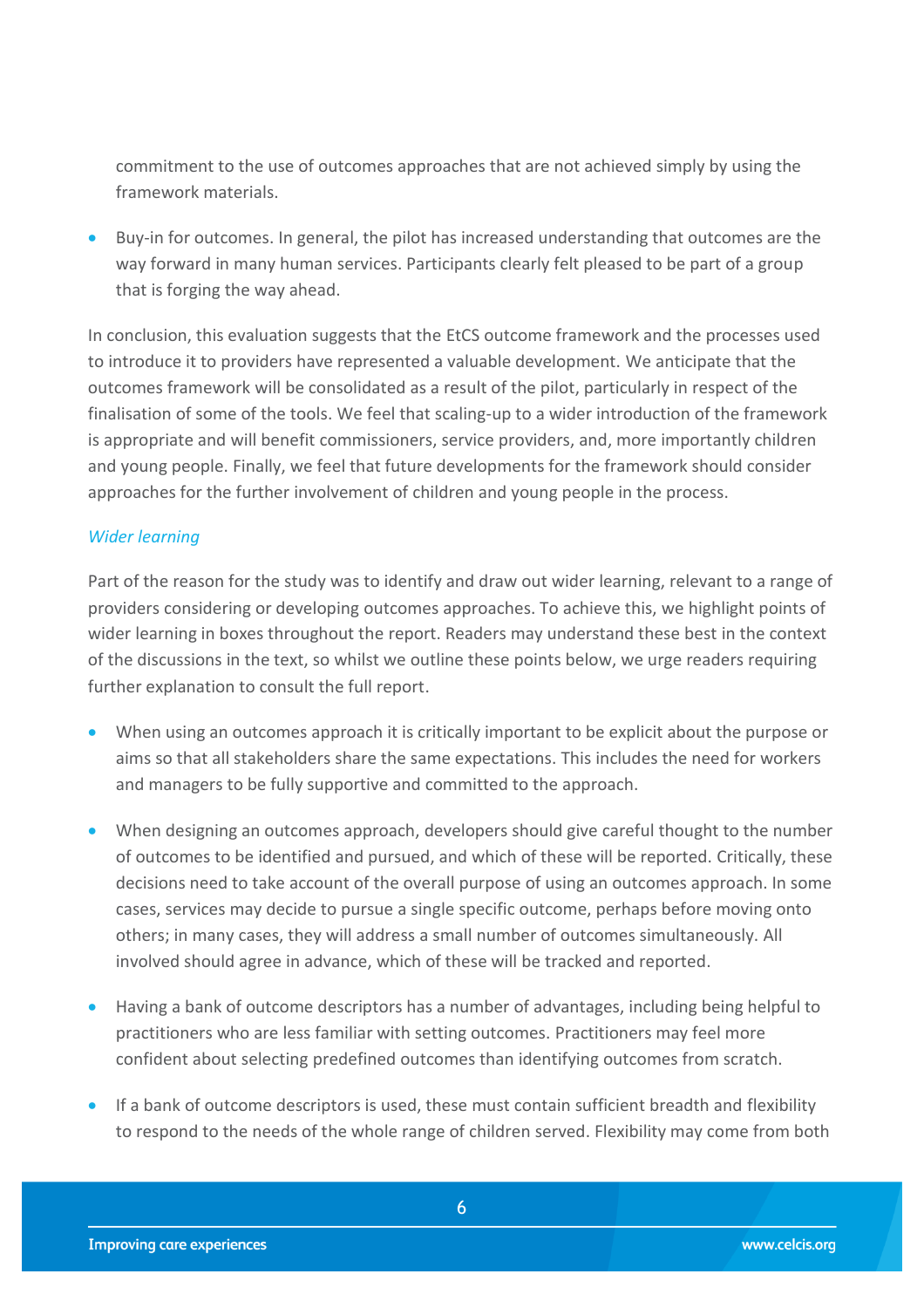the breadth of outcomes in the bank and by tailoring the selected outcome to define what it means for this particular individual.

- When using an outcomes approach, the detailed thought and discussion arising from the review progress can facilitate better understanding, increased focus and improvement in service delivery. The need for discussion around selecting and assessing outcomes creates a dialogue that is beneficial in itself.
- If framework developers decide that outcomes should be assessed against a numerical scale, great care should be taken to ensure that all stakeholders understand what the numbers mean and how they can be used. This is because the use of a numerical scale may lead some people to presume the scale has properties that the developers have not rigorously tested. Developers should consider non-numerical ways of presenting scale points (eg alphabetic approaches) unless the scale has been standardised in some way and each step (interval) is equal in size to the others.
- Reports to funders and other interested parties need to take account of their needs and interests. It is helpful if reporting uses familiar terms and refers to (or cross-references) existing indicators. Examples of how this might be done include the linking of outcomes to national frameworks and indicators and the use of key terms that are defined in national policy.
- **•** Providers should continuously consider the potential achievements of each child to ensure that aspirations are neither too low nor too high. Judgements about this may change over time. Continuous reflection about each child's developing skill, abilities and interests will ensure that outcomes remain appropriate for their needs.
- Emerging trends from literature and policy suggest that outcomes should increasingly be personalised. It is widely accepted that participation will be central to this process. Service users have a key role in identifying the outcomes that they want to achieve and in considering how providers can best support these achievements.
- When introducing a new outcomes approach, a pack of written training materials is likely to need supplementation by training or face-to-face contact with others using the approach. Detailed manuals and materials are very helpful, but when introducing a large-scale change across an organisation consistency and commitment is important. Direct contact with a trainer or someone experienced in the use of the framework is likely to be helpful for this process.
- Commissioners want to take account of outcomes and are keen to work with service providers to achieve this. However, costs and a range of other quality indicators will also continue to be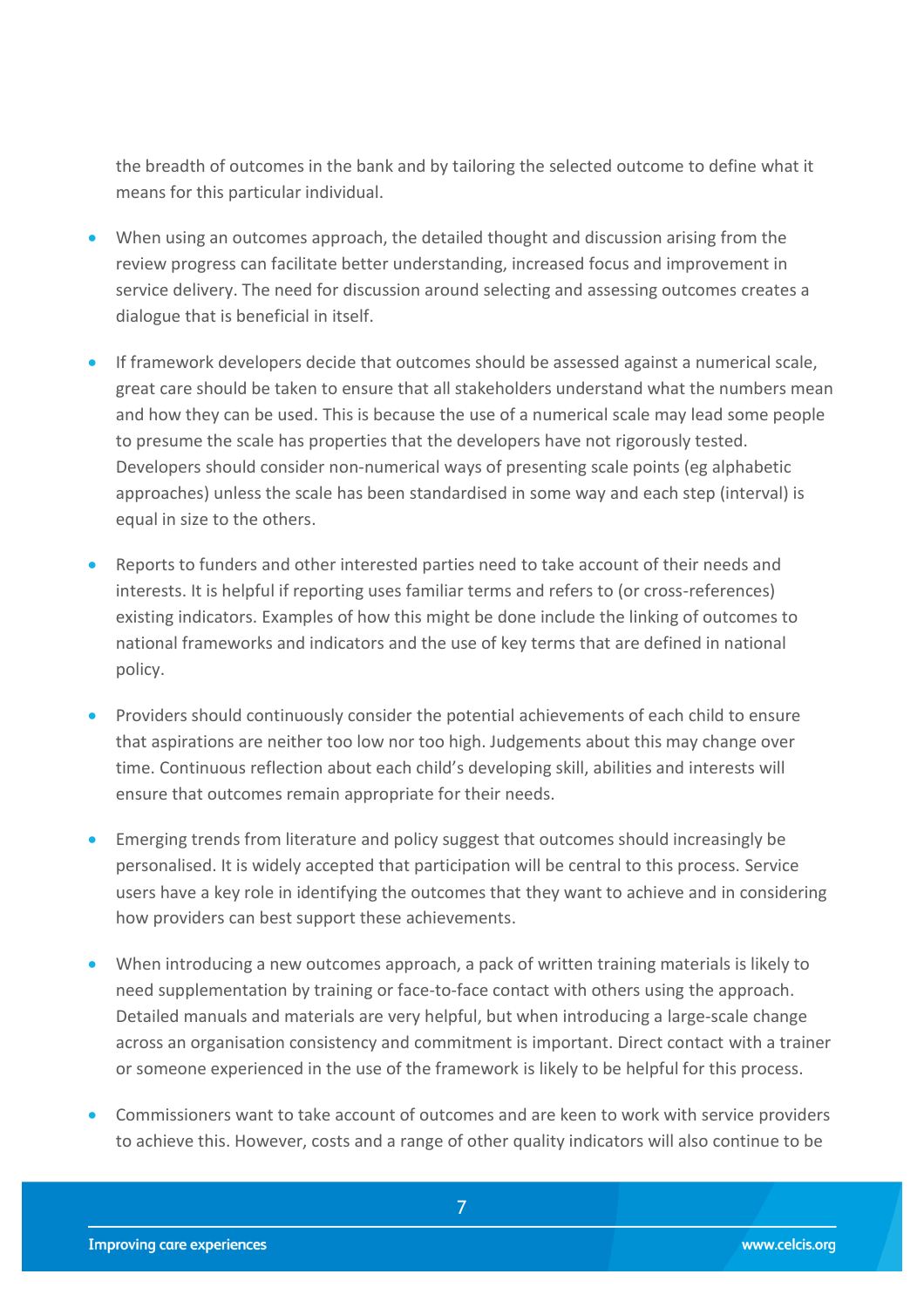important considerations. Whilst we would argue that these service factors help to produce outcomes, evidence of outcomes alone is unlikely to satisfy funders.

 When piloting a new approach it is beneficial for a number of organisations to work together. This not only brings greater scale, but also enables testing from a number of different perspectives. Approaches piloted in this way are likely to be more robust and more easily generalisable to further settings.

## <span id="page-7-0"></span>2) Introduction

This document is the final output from an evaluation of the EtCS (Educating through Care Scotland) Outcomes Framework Pilot. The evaluation has provided information in various forms (written and other) throughout the pilot process in the hope that this would assist and inform the ongoing refinement of the framework.

In conducting this study we were not only trying to evaluate the strengths of the EtCS framework, we also sought to identify wider learning which would be of use to others developing or delivering children's services. Whilst it is difficult to predict which aspects will be of particular interest or value to the wide range of readers we hope this report will attract, we have identified a small number of 'wider learning points' which we feel have generic value. We highlighted these throughout the document where they are of most relevance, presenting them in 'text boxes' to separate them from the main evaluative content. They are wide issues intended for a broad audience.

## <span id="page-7-1"></span>3) Background

## <span id="page-7-2"></span>3.a) Outcomes?

 $\overline{a}$ 

In recent years there has been increasing interest in how best to provide services for children and young people through approaches to commissioning which are more strategic (For examples see [COSLA, 2011;](#page-53-1) [Milligan, 2009\)](#page-53-2)<sup>1</sup>. Part of this has been the broad acceptance of the limitation of

<sup>&</sup>lt;sup>1</sup> For recent developments see also [www.gov.scot/Topics/People/Young-People/realigning-childrens-services](http://www.gov.scot/Topics/People/Young-People/realigning-childrens-services)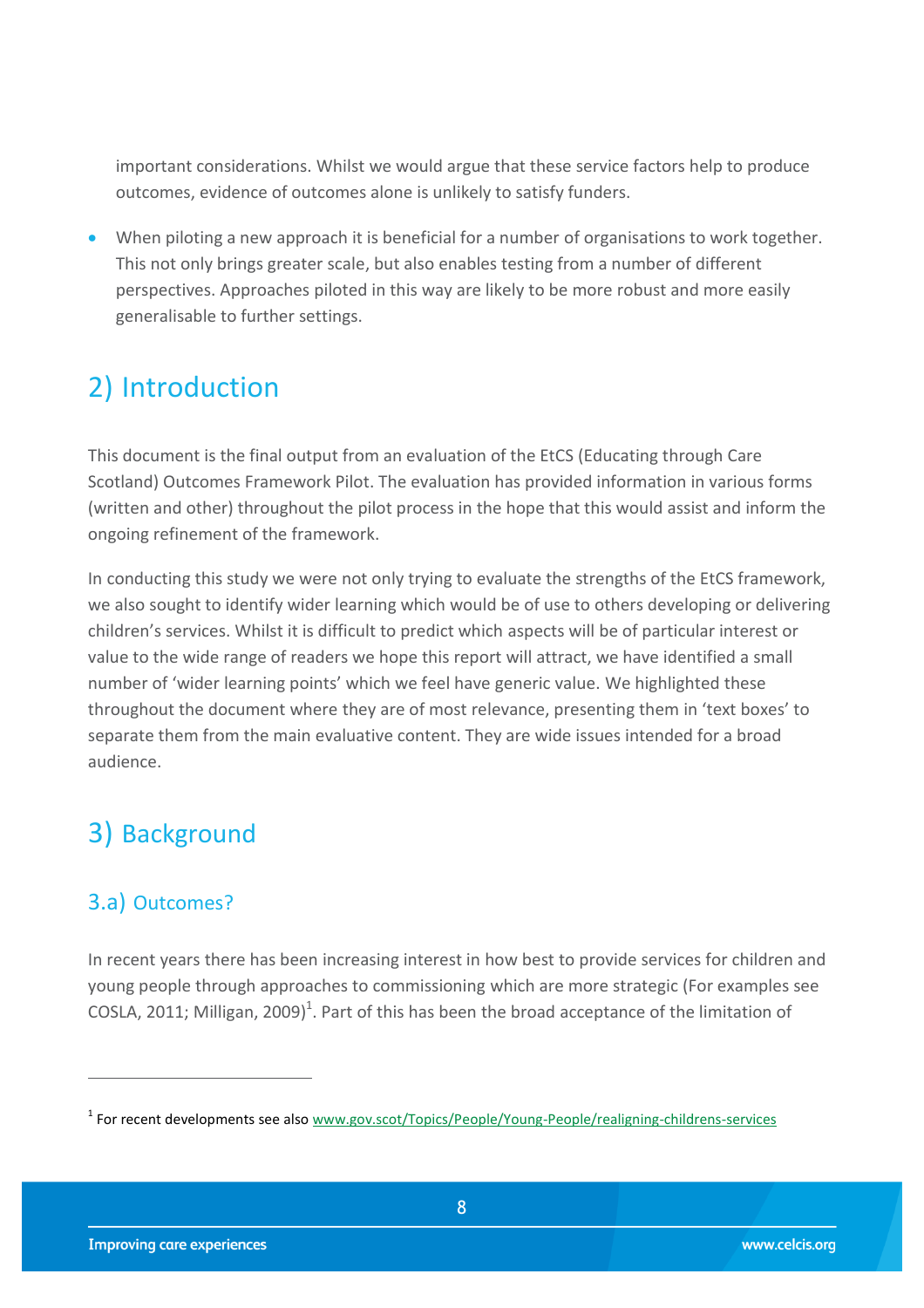purchasing services based solely on the provision of activities or *outputs* (such as placements or attendance)<sup>2</sup>. This is because these measures are limited in their ability to provide information about the quality of support provided or an intervention's ability to promote the wellbeing or development of children and young people.

One response has been an increasing interest in identifying and recording *outcomes*, ie the changes achieved by interventions. It is argued that if services are commissioned using an outcomes-based approach, providers will be encouraged (and supported) to develop their services in ways which best meet the needs of service users.

Attention to outcomes has been particularly marked by the high-level use of outcomes to 'steer' public services [\(Van De Walle & Groeneveld, 2011\)](#page-53-3). In this context, outcomes approaches have been part of the response to criticisms of approaches based purely on separation of the role of providers and purchasers, or those simply based on setting targets that are often measured using outputs or activity. In doing so, most attention has been paid to outcomes for populations or specific groups [\(Bovaird & Davies, 2011\)](#page-53-4). More recently, with the development of the personalisation agenda in the provision of human services, writers pay growing attention to the place of individual-level or personal outcomes [\(Power, 2014;](#page-53-5) [Wistow,](#page-53-6)  [2009\)](#page-53-6).

A range of people and organisations develop and use outcomes approaches for a number of different reasons. Across the literature several authors have highlighted potential tensions between these motives, arising from the fact that they reflect different interests, for example, an individual's interest in receiving better services and achieving improved outcomes, and an organisation's interest in accounting for the benefits of the services it provides. Whilst in practice these needs are clearly related, they respond to disparate driving forces and are influenced by a range of different barriers and enablers including financial, organisational, ideological and professional concerns (For further discussion of these tensions see:

### *Wider Learning Point*

*When using an outcomes approach it is critically important to be explicit about the purpose or aims of doing so, so that all stakeholders share the same expectations.*

 $2$  We note here that what is considered an 'output' and what is considered an 'outcome' is largely a matter of perspective. For example, from the perspective of studying for a qualification, an exam result might be considered an outcome; however, the same exam result might be considered an output from the perspective of securing a particular life or career path.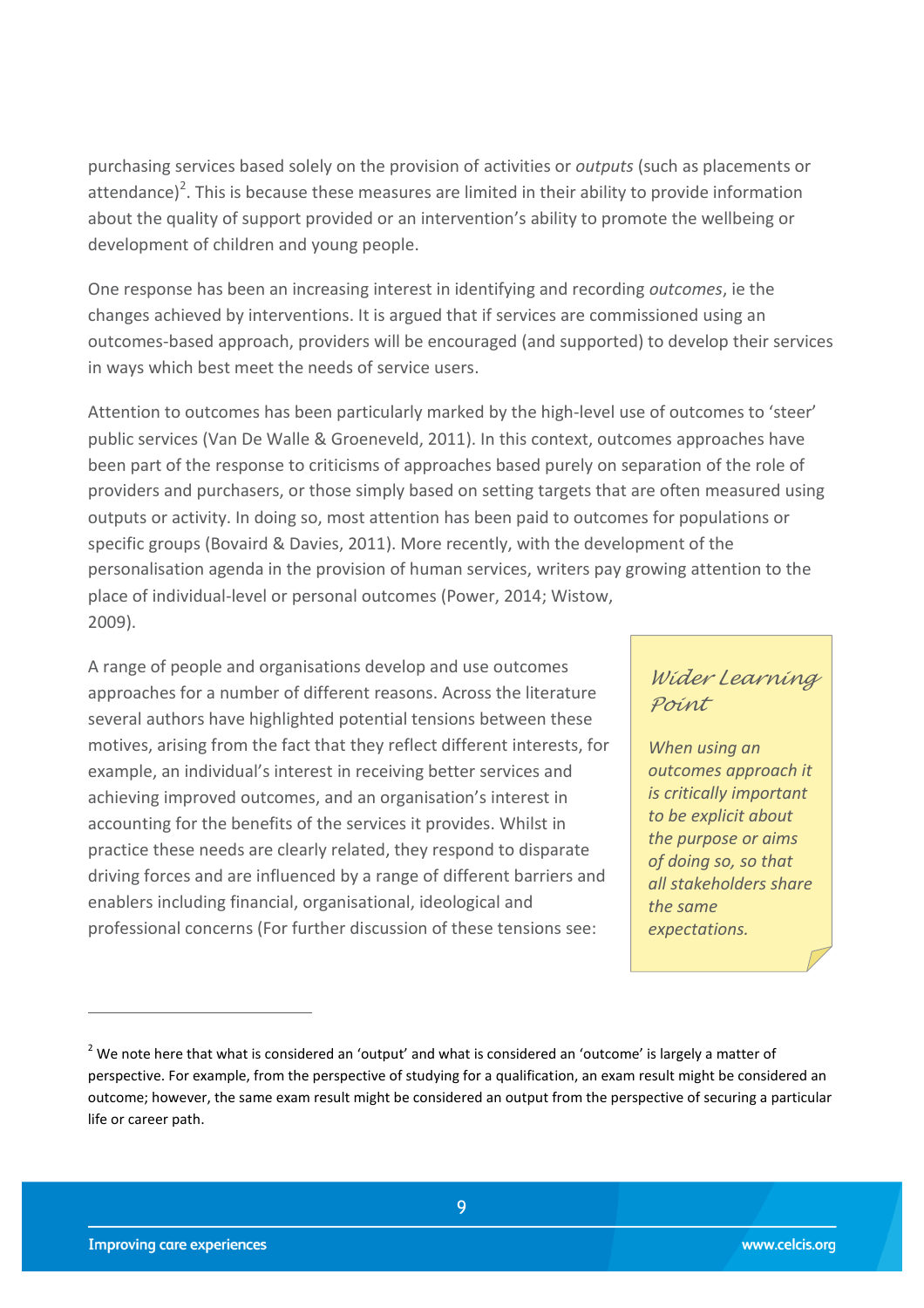Brookes, Callaghan, Netten, & Fox, 2015; Lymbery, 2014; Power, 2014; Wistow, 2009).

It is equally essential that within an organisation all relevant parts of the service are committed to the benefits of changing to any new system or work, for example, managers and staff need to work together in order to achieve successful implementation.

Outcomes approaches that aim to be highly personalised need to find ways of involving individuals in identifying suitable outcomes and monitoring progress towards them. A number of frameworks relevant to children are included in Appendix 1; each strives to engage children in the process. A range of other resources concerning ways to engage children in various aspects of their services may also be useful (see for example [Enquire, 2008;](#page-53-7) [Franklin & Sloper, 2009;](#page-53-8) [Wincup, 2012\)](#page-53-9).

The spread of outcomes approaches has been patchy, with some service areas being at the forefront of reforms and others remaining largely unaffected. Ideological and political differences have equally influenced the speed at which different jurisdictions across the UK (and elsewhere) have adopted or incorporated this agenda [\(Bovaird & Davies, 2011\)](#page-53-4).

In Scotland, it is clear that outcomes movements are beginning to result in significant shifts, both in the ways in which providers deliver services, and in the ways in they measure and report their value. Across the range of social care services for children, the secure care sector in 2012 was the first sector mandated by the Scottish Government to provide annual reports based on children's outcomes. A year later, Scotland Excel's Strategic Commissioning Framework<sup>3</sup> confirmed that residential education services would also be required to report on children's outcomes.

## <span id="page-9-0"></span>3.b) Getting it Right for Every Child (GIRFEC)

In addition to these financial and management drives towards outcomes approaches, relevant policy and practice has also changed. In Scotland, these initiatives are largely encompassed under the umbrella of Getting it Right for Every Child (GIRFEC)<sup>4</sup>. This national policy agenda aims to improve outcomes for all children and young people in Scotland by introducing a consistent practice framework (based around an individual's 'wellbeing'). The GIRFEC framework encourages all professionals working with children and young people to work together, mandating multiagency cooperation around both the assessment for, and delivery of, services for children and

<sup>&</sup>lt;sup>3</sup> See [www.scotland-excel.org.uk/web/files/consultationeventpresentations.pdf](http://www.scotland-excel.org.uk/web/files/consultationeventpresentations.pdf)

<sup>4</sup> See [www.gov.scot/Topics/People/Young-People/gettingitright](http://www.gov.scot/Topics/People/Young-People/gettingitright)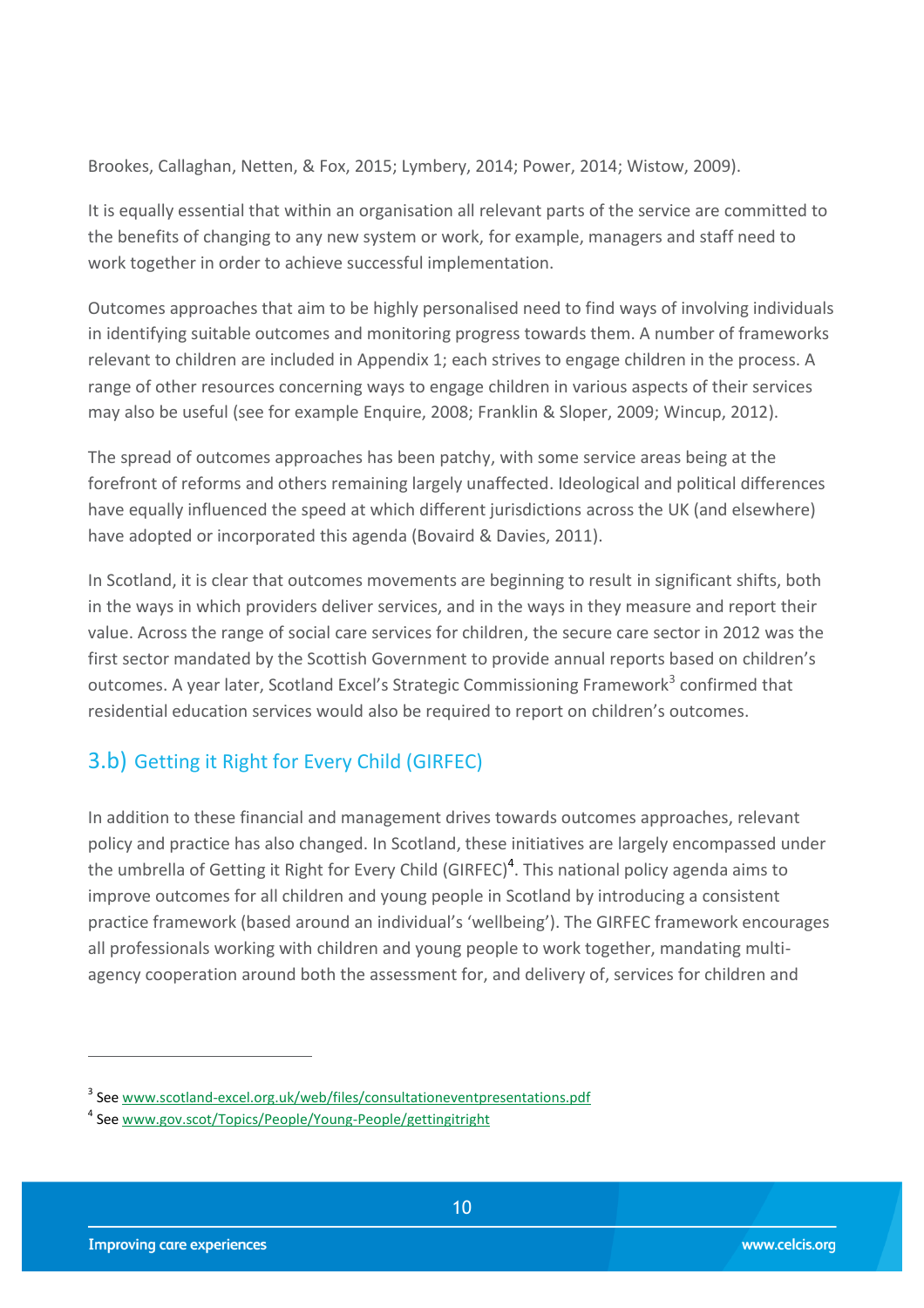their families. It is the primary means by which the Scottish Government is attempting to reform publically funded services working with children.

The GIRFEC approach requires service providers to have a focus on eight 'wellbeing indicators', known by the acronym 'SHANARRI'. This stands for Safe, Healthy, Achieving, Nurtured, Active, Respected, Responsible and Included, the component parts of a child's life which need to be in place to allow them to develop the four capacities identified in Curriculum for Excellence (see below). These capacities are to be *a successful learner, a confident individual, an effective contributor* and *a responsible citizen*. GIRFEC is underpinned by the Children and Young People (Scotland) Act 2014 which gives a legal footing to a number of devices integral to GIRFEC including the Child's Plan, The Named Person and mechanisms for Information Sharing.

The GIRFEC approach also underpins and informs other areas of policy and practice. Of particular relevance in the context of this report is Curriculum for Excellence (CfE) through which the government intends to transform education in Scotland<sup>5</sup>. It aims to provide a coherent, more flexible and enriched curriculum from 3 to 18 and covers all experiences for children and young people wherever they are being educated. CfE aims to help every child or young person develop the knowledge, skills and attributes they need for learning, life and work as described by the four capacities noted above. Other important areas of national policy related to GIRFEC include, *The*  Early Years Framework<sup>6</sup>, Equally Well<sup>7</sup> and We Can and Must Do Better<sup>8</sup>.

## <span id="page-10-0"></span>3.c) The EtCS outcomes framework pilot

EtCS (Educating through Care Scotland) is an association of 32 residential education providers who offer services to children and young people with a range of significant and complex additional support needs<sup>9</sup>. The services provided are somewhat diverse but the children using the services tend to fall into two groups: children with complex social, emotional and behavioural needs and disabled children / children with complex health needs or sensory impairments.

In the early 2010s, the EtCS group began collectively to consider how best to introduce outcomes approaches to their work. Whilst a number of generic outcomes frameworks are now available for

<sup>&</sup>lt;sup>5</sup> See www.educationscotland.gov.uk/learningandteaching/thecurriculum/whatiscurriculumforexcellence/

<sup>6</sup> See [www.gov.scot/Publications/2009/01/13095148/0](http://www.gov.scot/Publications/2009/01/13095148/0)

<sup>&</sup>lt;sup>7</sup> See [www.gov.scot/Topics/Health/Healthy-Living/Health-Inequalities/Equally-Well](http://www.gov.scot/Topics/Health/Healthy-Living/Health-Inequalities/Equally-Well)

<sup>&</sup>lt;sup>8</sup> See [www.wecanandmustdobetter.org/](http://www.wecanandmustdobetter.org/)

<sup>&</sup>lt;sup>9</sup> See <u>www.etcs.org.uk/</u>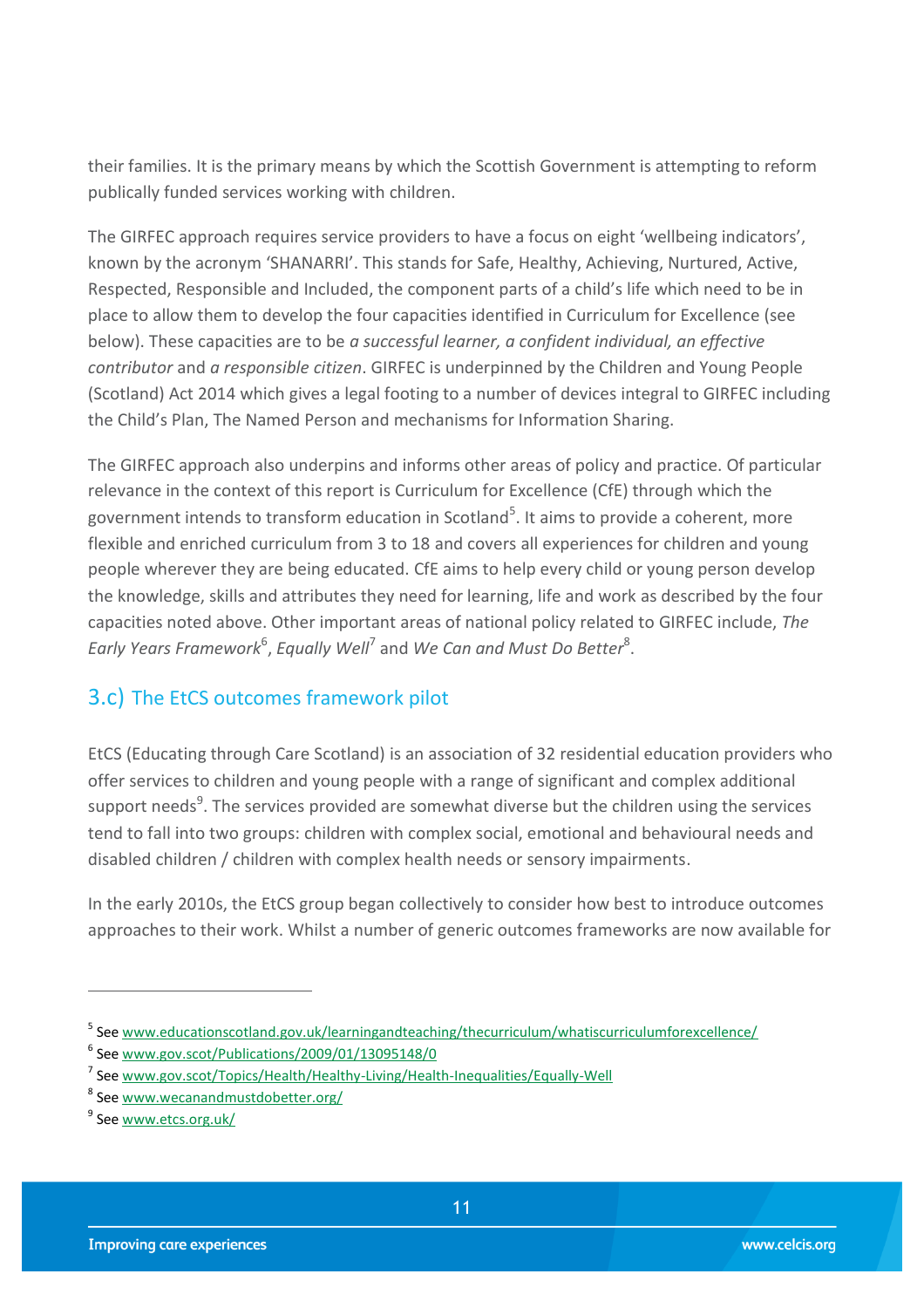work with children (see Appendix 1 for examples), at that time, it was felt that there was no specific framework which would suit the particular circumstance of EtCS providers. The group recognised that additional work would be required to tailor or develop a suitable model that they could take forward. Equally, they acknowledged that the concept of working with outcomes was relatively unfamiliar to the workforce within EtCS providers, and potentially to wider professionals working with children or involved in decisions related to commissioning services.

In response to these issues, a group of EtCS members developed a new draft framework in 2011. The group outlined the draft framework to all EtCS providers and refined it in response to their feedback. The group then established a pilot process that would test and develop the model further whilst simultaneously increasing relevant skills and knowledge in the sector. For efficiency during the pilot, core components (Outcomes Bank and scaling tool) remained static, but the process allowed further development of other aspects of the framework. A Steering Group met regularly throughout the pilot process to reflect on experiences, plan next steps and make recommendations about ongoing and future development of the framework. Their intention was to produce recommendations for a dynamic set of tools and processes that would be suitable for *setting, measuring and reporting* several key outcomes for children; they also intended that these tools and processes would help practitioners to *improve* outcomes for children and young people.

Six initial Principles underpinned the development of the EtCS framework. These principles were developed further and amended during the pilot process and are now the 'Aims of the Framework' (see Table 1 below). These changes reflect a shift from a tentative pilot to a settled instrument by increasing specificity and emphasis of certain aspects. Key changes include dropping the principle that the pilot should seek to minimise additional work, the second bullet now highlighting that the framework is seeking to identify 'core' needs and difficulties, and the penultimate bullet now emphasising collective understanding of needs within a multi-disciplinary context. We discuss these issues further in the Findings.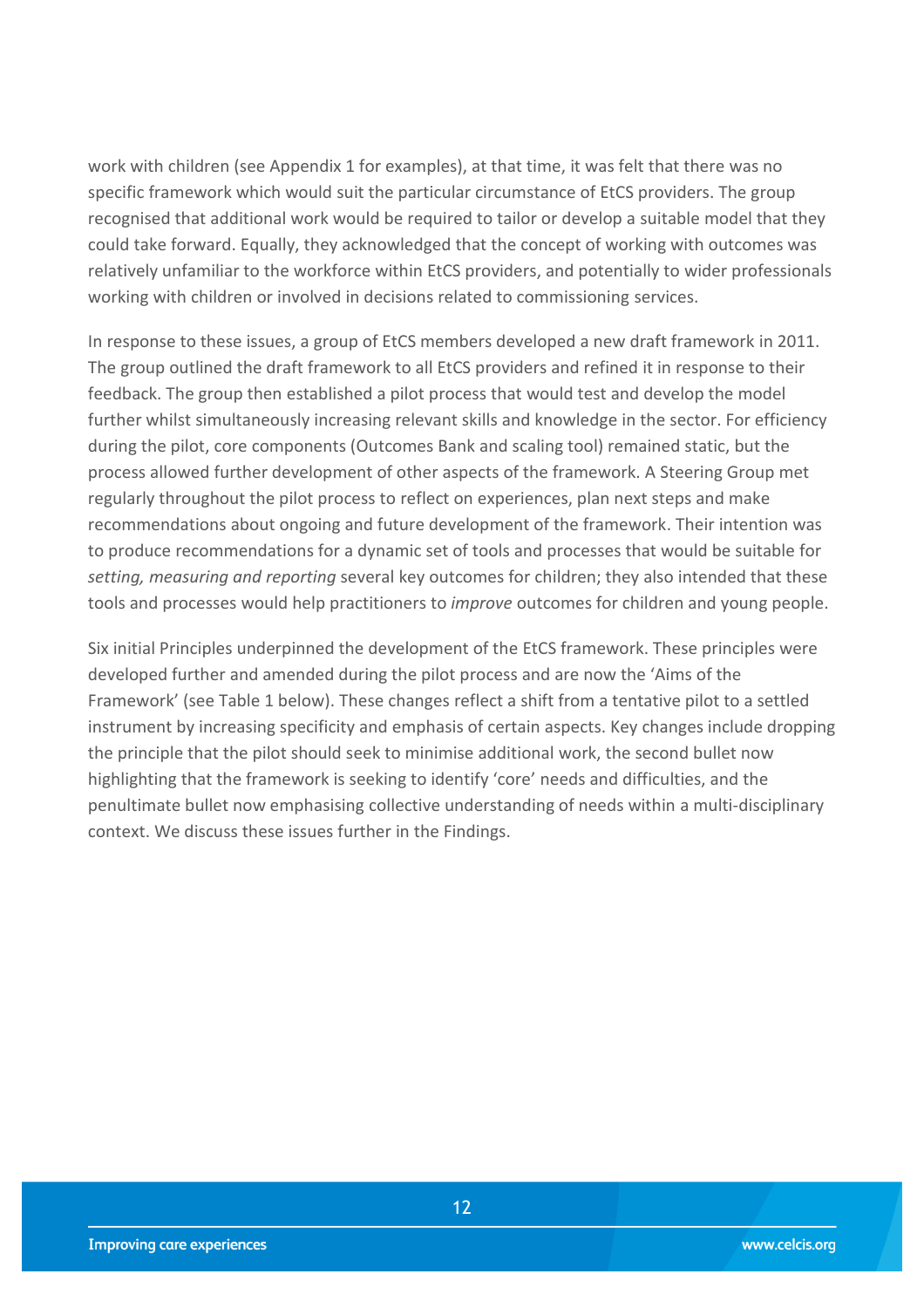#### Table 1: Initial Principles compared to current Aims

| Original 'Principle' as stated at start of pilot                                                                                                                                          | <b>Current version of 'Aims'</b>                                                                                                                                                             |
|-------------------------------------------------------------------------------------------------------------------------------------------------------------------------------------------|----------------------------------------------------------------------------------------------------------------------------------------------------------------------------------------------|
| Be a practical and tangible model for measuring<br>outcomes, which could easily be used by staff<br>within services                                                                       | To provide a practical and tangible model for<br>measuring outcomes, for staff working with<br>children and young people who have significant<br>or complex additional support needs         |
| Ensure children and young people are at the<br>heart of the process                                                                                                                       | To be child and young-person focussed,<br>enabling the core needs and difficulties of<br>children and young people to be better<br>identified, measured and progressed                       |
| Be able to be used in partnership with local<br>authorities, children / young people and families<br>Ensure that any model can be embedded in<br>practice, with additional work minimised | To provide a model which can be used in<br>partnership with local authorities, children,<br>young people and families                                                                        |
| Be a helpful tool for practice and reflection                                                                                                                                             | To be a helpful tool for inter-disciplinary<br>practice and reflection, enabling greater<br>collective understanding of children's needs, as<br>well as effective approaches / interventions |
| Enable reporting to a variety of stakeholders                                                                                                                                             | To enable reporting on children's outcomes to a<br>variety of stakeholders.                                                                                                                  |

#### *The pilot process*

The framework was built around a set of tools and materials:

- an Outcomes Bank from which providers chose appropriate outcomes for children and young people
- a Scaling Tool which was used to assess children and young people's level of development on the outcomes
- a Wheel of Change that provided a visual representation of the levels of development or change in all the selected outcomes areas
- two Recording Forms to record children's development, one for each assessment and one for recording cumulative change over time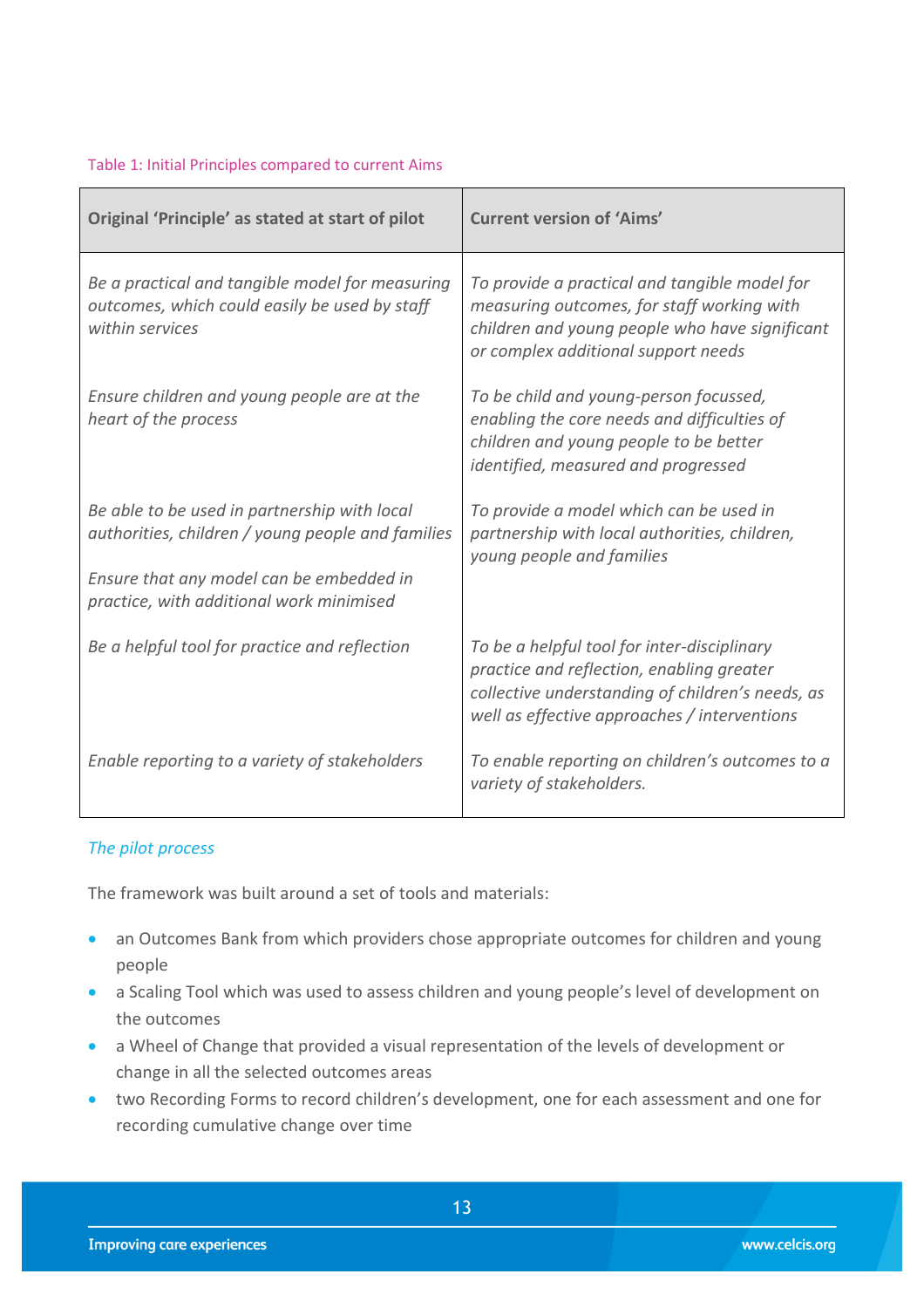• an accompanying manual and training materials.

During the pilot, some tools and materials were revised significantly; we discuss many of these adaptations in the Findings. The most up to date versions of the materials are available from www.etcs.org.

The pilot process aimed to test and further develop the framework. To this end, the Steering Group identified a number of EtCS providers willing to implement the outcomes framework. The pilot group, containing providers to different groups of children, were based in locations across Scotland in a mix of rural, town and urban areas. Eleven were care and education providers; in addition, four secure care providers were involved in contributing to the pilot process and joining in with workshops.

Initially, around thirty children reflecting a range of age and needs were to be involved in the pilot (no more than four from any one provider). Following a period of planning and training, providers implemented the draft framework from January 2013. The pilot ran for eighteen months, formally ending in June 2014.

Training covered broad concepts and definitions as well as specific information about the draft framework, such as purpose and aims, the process of choosing outcomes for the organisation and children and the use of the accompanying materials. Two of the pilot providers joined after the initial training but were able to learn about the process through workshops and support from other providers.

Pilot providers trialled the outcomes framework in their own settings and came together at workshops to discuss their experiences and views. There were seven workshops in total, occurring approximately every three months; each explored different themes including choosing outcomes for the provider and for each child, using outcomes framework materials, engaging children, families and professionals, and reporting outcomes.

The pilot process ended with the Steering Group making decisions about the future of the outcomes framework and whether / how it should be rolled out.

## <span id="page-13-0"></span>3.d) The evaluation of the EtCS outcomes framework

EtCS approached CELCIS in the early stages of the development of the outcomes framework with a view to evaluating the pilot. CELCIS agreed that an independent evaluation of the EtCS outcomes framework pilot presented a valuable opportunity to explore the use and effectiveness of the framework for EtCS providers, and additionally to secure valuable learning for the wider care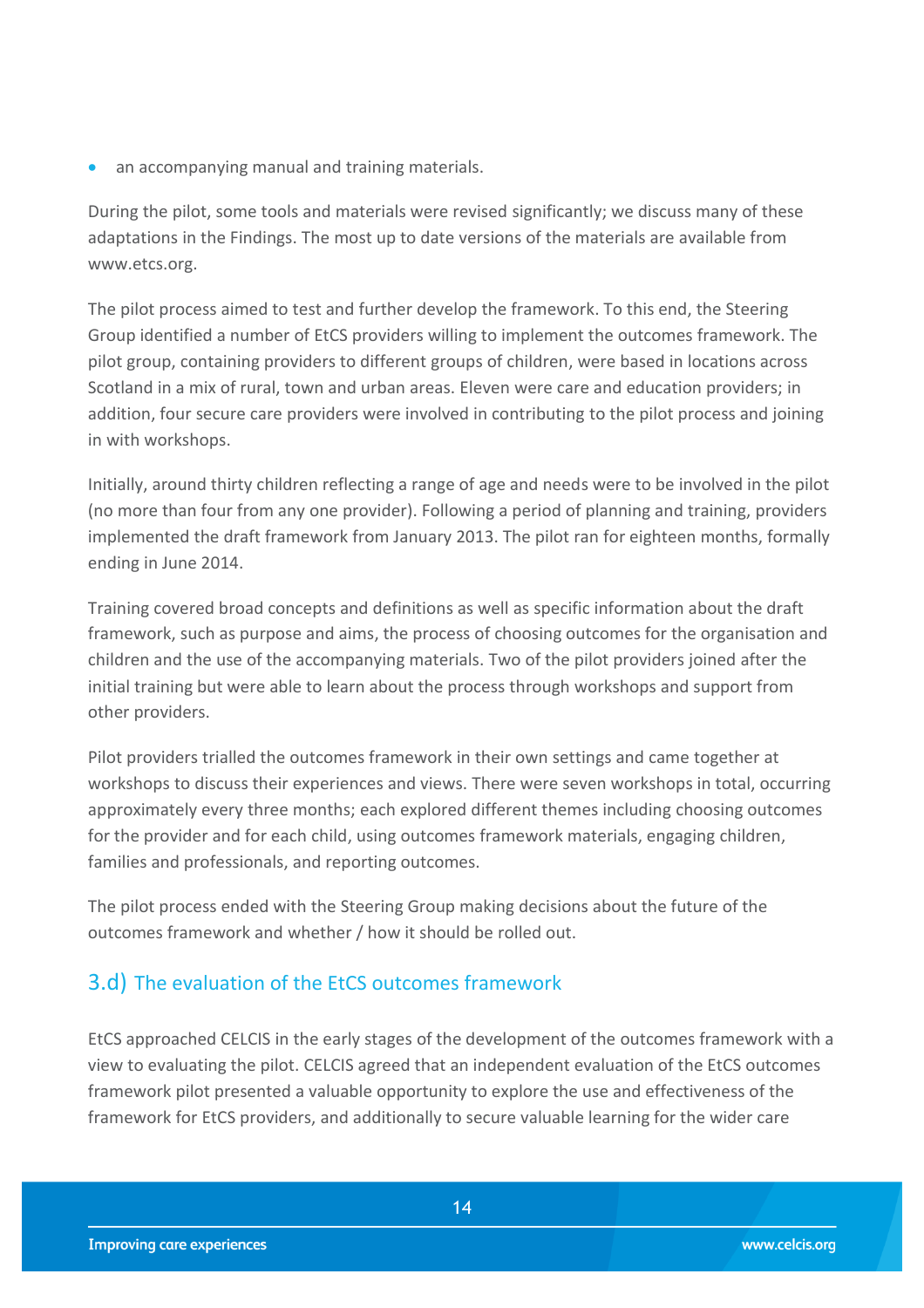sector. CELCIS' research and policy team undertook the evaluation and aimed to provide the following:

- **•** Feedback for the ongoing development of the framework
- Assessment of suitability of the outcomes framework and associated tools for particular care settings and approaches
- Commentary on the level of engagement with children that the framework and tools facilitate
- Insight into the process of establishing an outcomes approach; what factors underpin successful / unsuccessful implementation of an outcomes approach across a diverse range of education and care settings
- Insight into the feasibility of combining approaches used by different organisations under one banner
- Key learning for other organisations considering outcomes approaches.

Reflecting the developmental nature of the pilot, the evaluation fed back emerging findings to those involved in the pilot to help inform development and decision-making. The evaluation ran during the pilot from January 2013 until June 2014. We gathered data from multiple sources of evidence including interviews, workshops, outcomes framework materials and Steering Group meetings.

This is the final report from the evaluation.

#### *Evaluation Methods and Analysis*

The outcomes framework pilot presented multiple and diverse opportunities for data collection and the CELCIS research team were able to collect information from:

- the seven workshops that ran over the course of the pilot, including notes from presentations and group discussions
- documents shared by providers at workshops, or via email, including forms that had been developed or modified for recording or reporting outcomes, and examples of methods of engaging with children, young people and parents
- Steering Group meetings which were held at regular intervals throughout the pilot to discuss progress and next steps; researchers attended, contributed and took notes at these meetings
- the actual outcomes that were selected by providers

We gathered additional information through interviews and focus groups with pilot participants including three children and young people, a small number of workers involved in using the outcomes framework but not participating in workshops, local authority purchasers of residential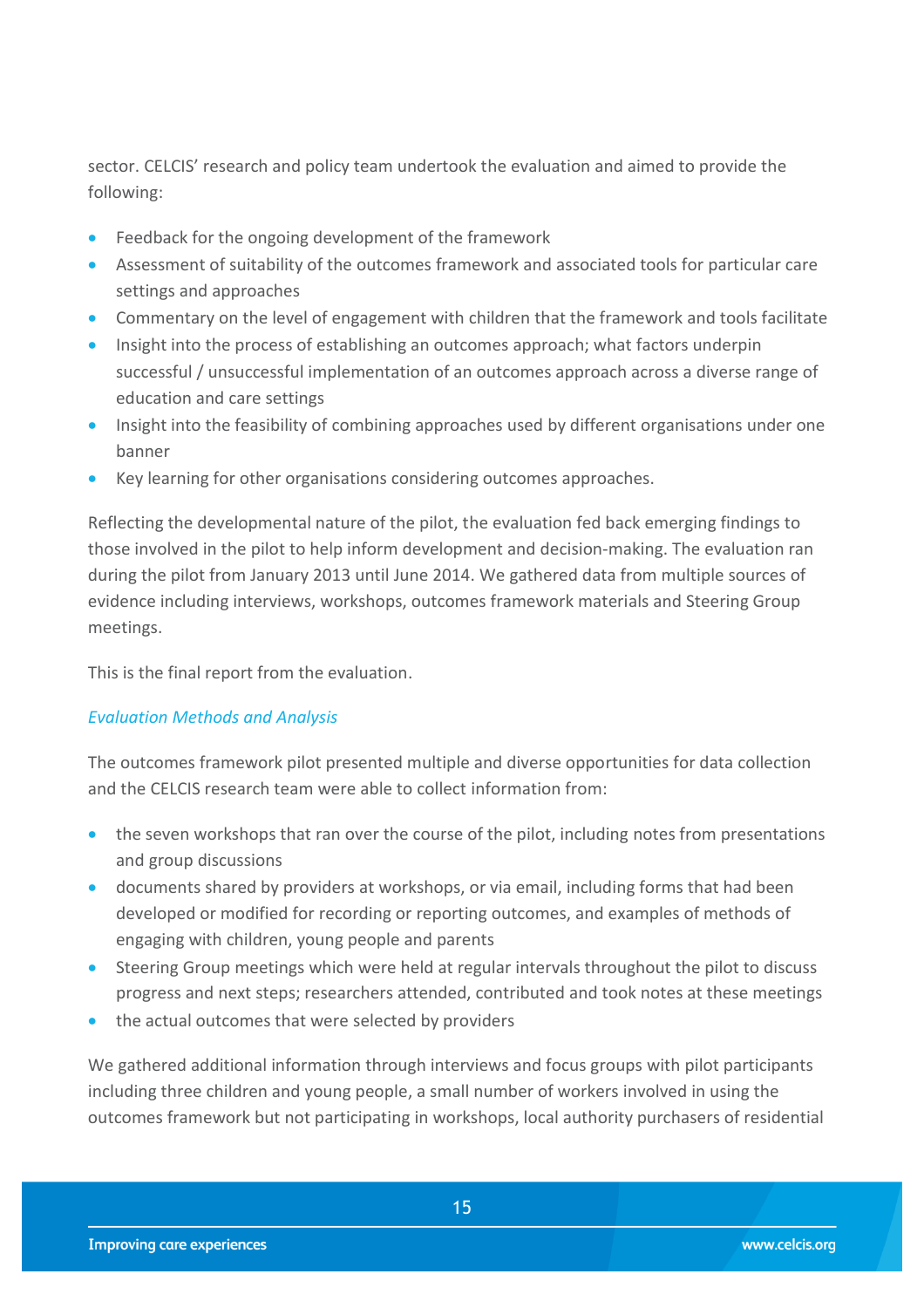education services, secure care providers and two EtCS providers not involved in the outcomes pilot. A total of 30 such participants were involved in interviews or focus groups which comprised a mixture of telephone and in-person approaches (see Table 2).

Pilot participants involved in interviews were those who had most involvement with the outcomes framework, a total of eight care staff and ten education staff members. Topics explored with EtCS children or staff involved in the pilot included: their experiences of using the outcomes framework, views of the workshops (where relevant), outcomes framework tools, engaging with children and young people, and next steps for the framework within their provider.

We also carried out several interviews with individuals who were not testing the pilot framework. This included local authority purchasers and EtCS providers that had chosen not to take part in the pilot. We conducted these interviews to gather perspectives of commissioning for outcomes and obtain a greater understanding of the wider context. For additional context, we asked a secure care participant to provide information about the process of reporting on outcomes and issues related to recording and measuring children and young people's outcomes in secure care settings (which is now mandatory).

| <b>Role of Participant</b>        | <b>Number of participants</b> |
|-----------------------------------|-------------------------------|
| <b>Head of Service Provider</b>   |                               |
| Senior Teacher / Teacher          | 8                             |
| <b>Education Assistants</b>       | $\overline{2}$                |
| Senior Care staff / Key workers   | 8                             |
| Children / Young People           | ς                             |
| <b>Secure Care</b>                |                               |
| <b>Local Authority Purchasers</b> | $\mathfrak{D}$                |
| Other                             | $\mathcal{P}$                 |
| Total                             | RС                            |

#### Table 2: Summary of interview and focus group participants

Analysis of data primarily focused on developing insights that would help inform the development of the framework and associated materials, and included analysing the extent to which the outcomes framework met its six principles. In this regard, we fed-in information to the pilot process on a number of occasions. Analysis also considered areas of wider learning that would be useful for other children's services, including implications and potential difficulties associated with implementing a new outcomes approach, how this may replace or complement existing practice, and understanding diverse views such as local authority perspectives.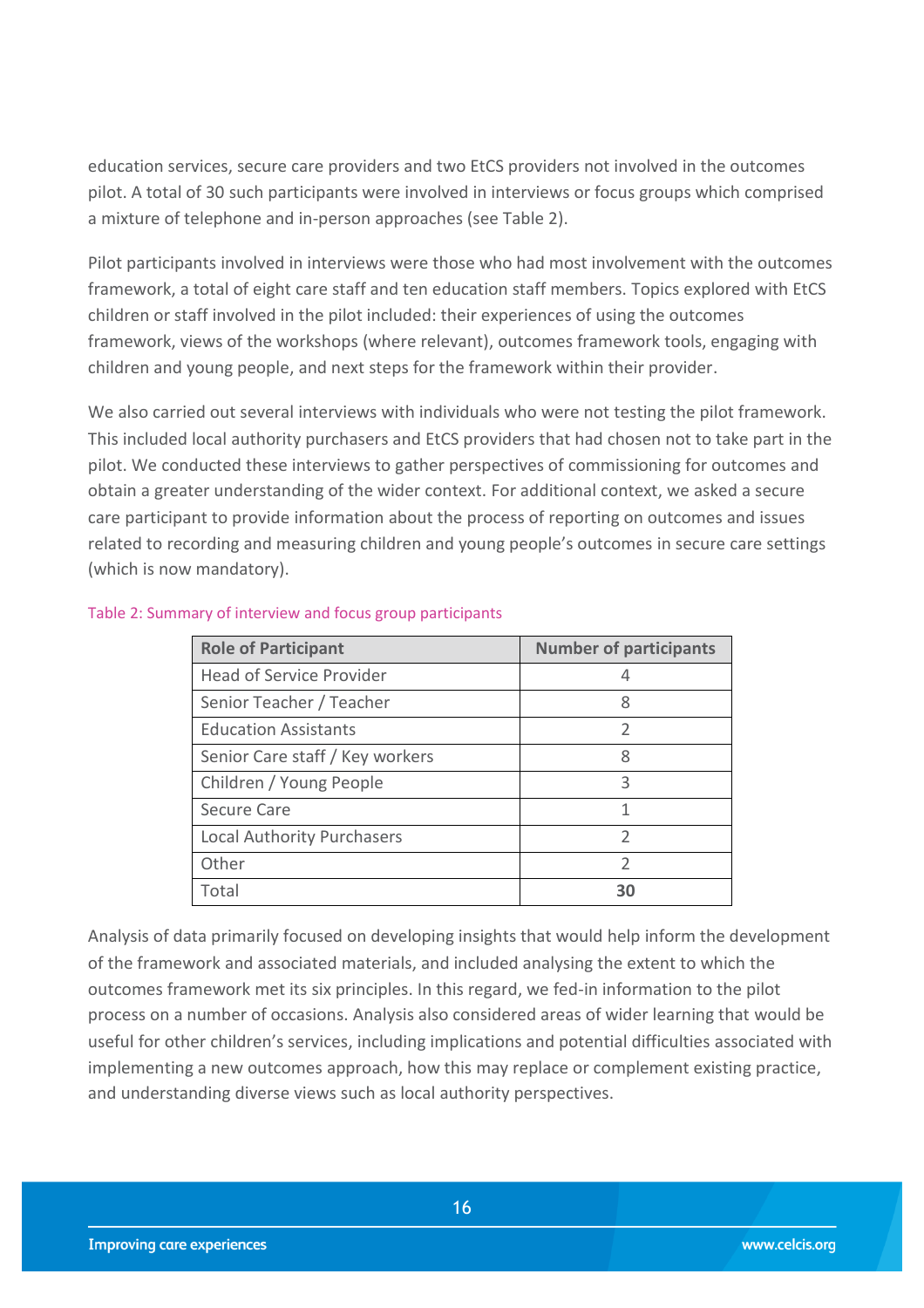## <span id="page-16-0"></span>4) Findings 1: Content of the framework

## <span id="page-16-1"></span>4.a) Outcomes bank

In this section, we explore the ease of use and applicability of the EtCS outcomes framework materials, including the Outcomes Bank, Scaling Tool, Recording Forms and Wheel of Change. We begin with the Outcomes Bank, outlining how the process of piloting was set up before considering how participants handled organisational outcomes and individual outcomes, and how they felt about the content of the Outcomes Bank.

#### *Content of Outcomes Bank*

The Outcomes Bank during the pilot period was based on 43 outcomes covering five areas: education (9 outcomes), relationships (5 outcomes), health (11 outcomes), self-awareness (13 outcomes), and emotional wellbeing (5 outcomes). The current version includes two additional outcomes (one health and one emotional wellbeing). We list all 45 current outcomes in Appendix 2, but advise readers to contact the EtCS coordinator at info@etcs.org.uk, to ensure they have access to the most up-to-date materials.

During the pilot, participants told us that the Outcomes Bank consisted of a useful and valid set of outcomes covering relevant areas, ie those that EtCS providers would expect to work on with children and young people. It was also felt that the outcomes related well to the GIRFEC SHANARRI indicators, avoiding the potential need to make duplicate assessments. One area where there was some practical difficulty related to providers' observation that there was some overlap between a number of outcomes in the bank; this sometimes caused difficulties in selecting which would be the most appropriate.

Despite broad agreement that the Outcomes Bank was comprehensive, discussion during workshops explored the addition of further outcomes. For example, there was discussion of the feasibility of an additional set of outcomes focusing on family work and of adding an outcome related to personal cleanliness as participants thought this was an issue relevant to the wellbeing of children served by these providers. This latter area was added to the final Outcomes Bank as 'improved personal hygiene / self-care'.

The future development of an Outcomes Bank that could be used by children was also discussed, with participants recognising that this may help to facilitate the participation and involvement of children and young people in selecting and monitoring their outcomes. The Steering Group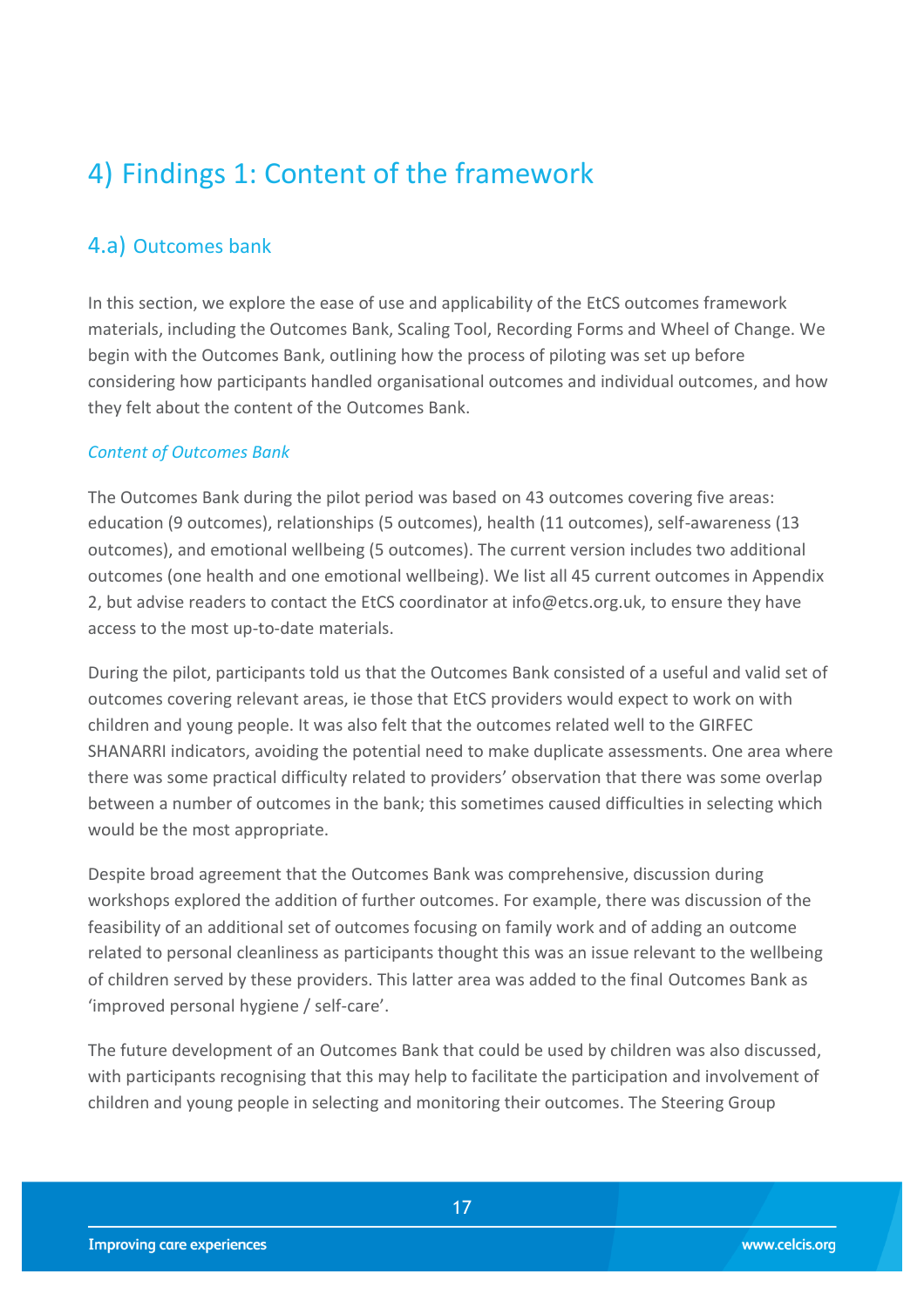suggested that individual organisations might like to take these developments forward in the context of their own provision.

#### *Wider Learning Point*

*Having a bank of outcome descriptors has a number of advantages, including being helpful to practitioners who are less familiar with setting outcomes.*

We also noted some differences in views across provider types; providers that offered services to children and young people with complex health needs or disability felt that the whole range of outcomes was less relevant to them than to other EtCS providers. This arose because it was likely that there would be a significant number of outcome areas (eg substance misuse, etc) that would not be relevant to children with the most complex health needs. Even so, these providers felt that there was sufficient breadth within

the outcomes for them to make meaningful choices for their organisation and children and young people. Furthermore, these providers did not want to use a different set of outcomes, preferring to use the same Outcomes Bank as other providers. This view echoed the view of the majority of pilot providers who suggested that a key strength of the approach was the consistency arising from having a single set of outcomes.

A number of pilot participants, most of whom were new to using outcomes approaches, suggested that the Outcomes Bank had helped them to focus their thinking on what they were aiming to achieve for the child. One participant commented that having a bank simplified decisions about where to focus, where previously they made these decisions without anything to guide them.

When providers selected an outcome, they considered how they would interpret the outcome for the individual child. In effect, this often meant specifying a number of indicators or sub-outcomes. For example, when the outcome *Improved and sustained relationships (with peers or adults)* was selected, it was important to specify what types of relationship skills needed development and identify with whom relationships needed to improve.

Based on our understanding of the wider literature around outcomes, we would be interested to know whether, as practitioners become more familiar with using outcomes, they may feel more confident about identifying unique or novel outcomes and whether they would identify any benefits from doing so (further personalisation, etc). However, the evidence from this evaluation shows clearly that from the perspective of these providers, there are a number of benefits from having a standardised set of outcomes.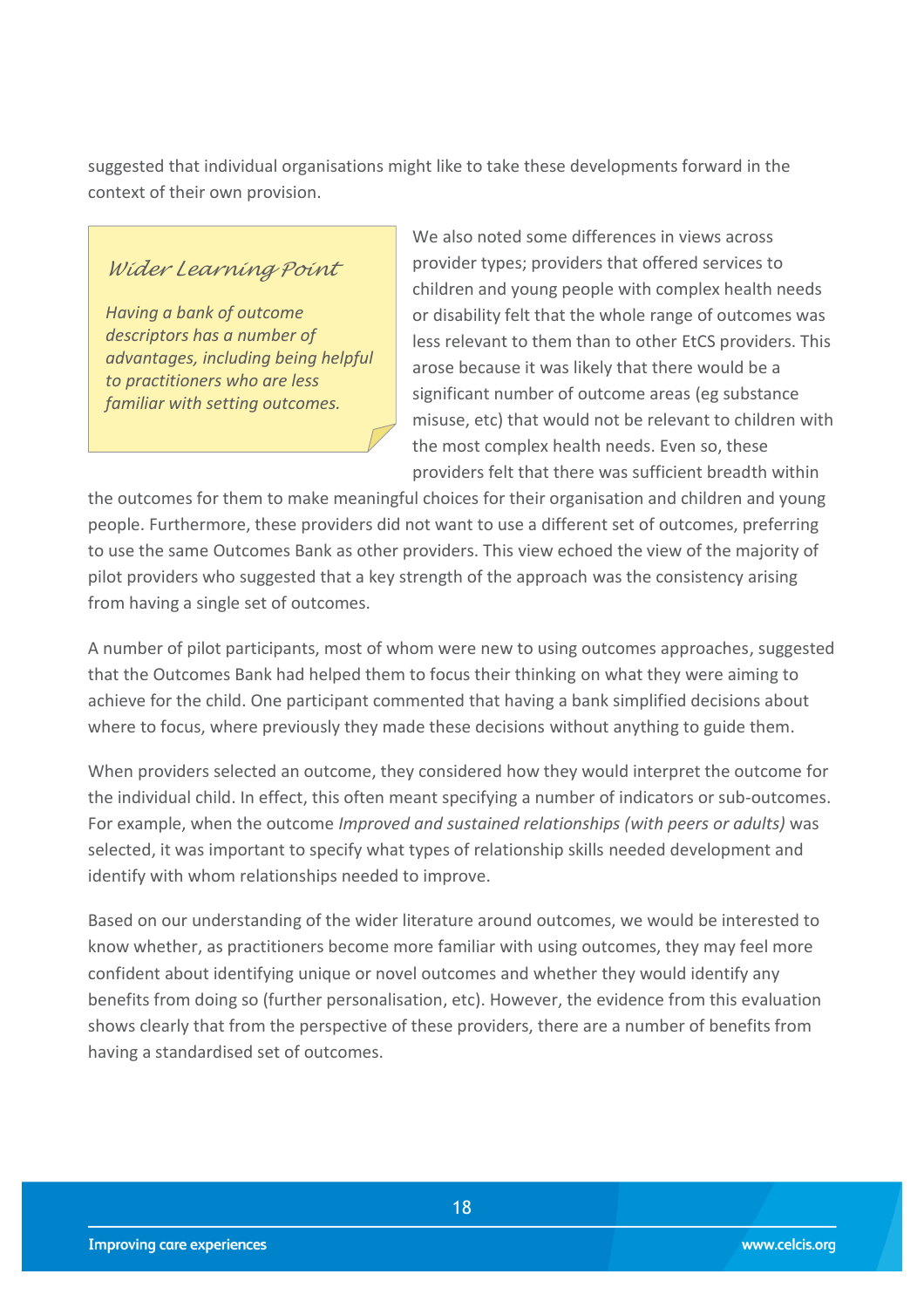#### *Process*

The Steering Group asked pilot providers to choose up to ten 'organisational outcomes' from the entire Outcomes Bank that best represented the key work and aims of their organisation for the children and young people they supported. Narrowing the available selection to ten for each organisation was intended to best reflect the work of the provider, allow the development of relevant and focused reporting and reduce the burden of reporting against a large number of outcomes.

The Steering Group also asked pilot providers to identify up to four children to take part in the pilot; ideally, these children and young people would be new to the provider. This would enable the provider to use the framework from the point of admission and baseline assessment, and therefore would identify development of the child from the outset.

From the organisational outcomes, pilot providers were asked to use the materials to work with children and select up to six outcomes for each child. The outcomes chosen were to reflect areas of support that were of the greatest priority for the child, and that would make the biggest difference to their lives. It was anticipated that these areas would require intensive work with the children and it would not be manageable to support work on a greater number than six outcomes.

This model (of selecting ten organisational outcomes and up to six individual outcomes) was significantly revised as a result of the pilot; we outline the reasons for this in subsequent sections.

#### *Organisational outcomes*

All providers who had chosen organisational outcomes (two providers did not) had found it difficult to agree which ten organisational outcomes best reflected their provision, although many reported finding the discussion process interesting and helpful. Providers explained that difficulties arose, in part, because staff had different perceptions of the key purpose of their work with children and young people.

The two providers that had not initially chosen organisational outcomes had done so unintentionally as they had not been able to attend initial training. However, fortuitously, this provided the pilot group with an interesting comparison group and allowed valuable discussions comparing each approach. These providers went ahead and selected from the whole Outcomes Bank when choosing outcomes for individual children. When they were later asked to choose a set of ten organisational outcomes, one provider found it difficult because this would mean changing some of the child outcomes already chosen: the other provider found it less problematic because their selected child outcomes showed a greater degree of overlap.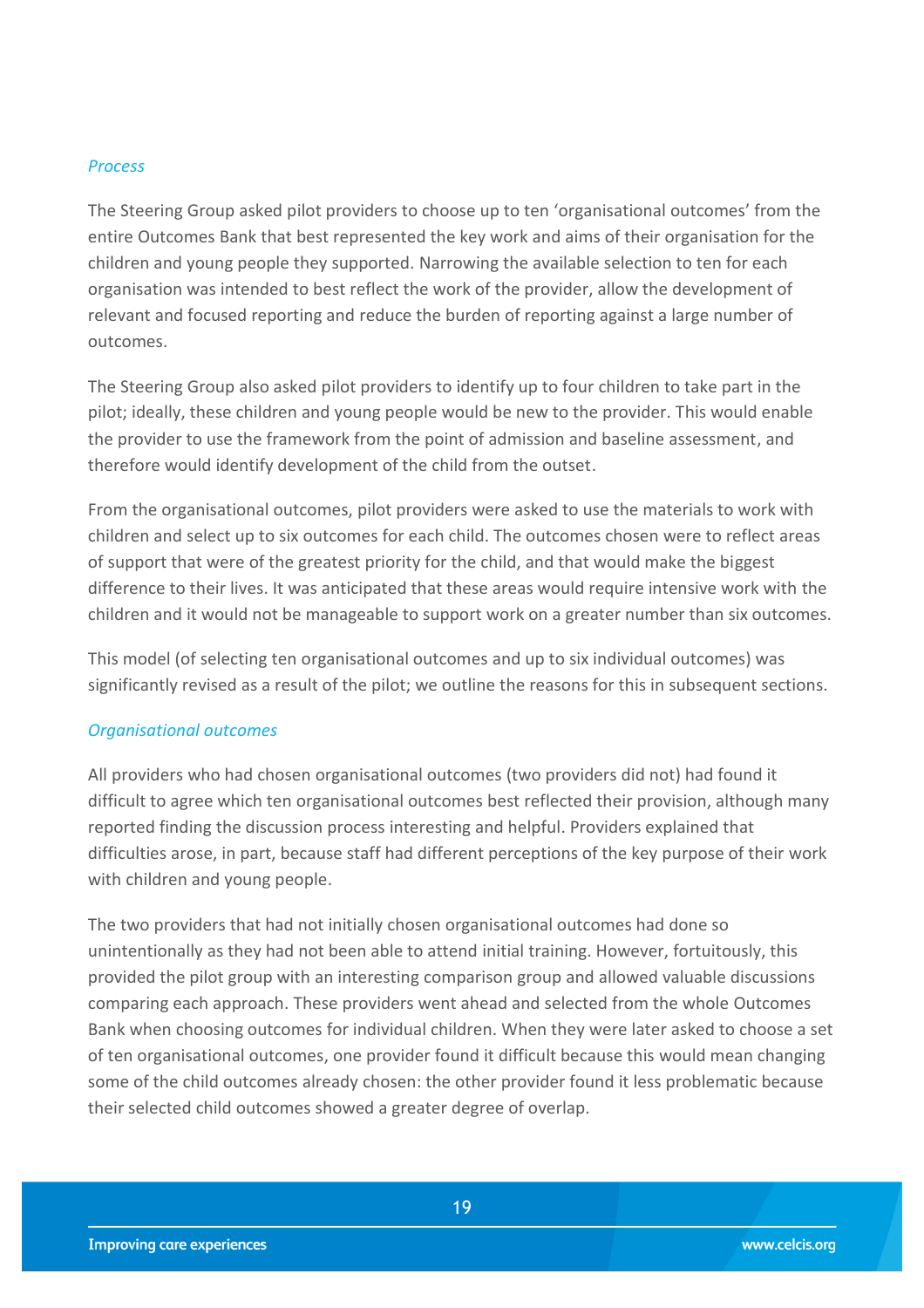The process of setting organisational outcomes appeared to have some value in that they provided clarity about the purpose of the work of the organisation and helped to make explicit a link between activity and children's goals. However, restricting options in this way also had some drawbacks; many providers felt that they could better reflect the needs of the child if they were able to choose outcomes for the child from the whole Outcomes Bank. This is likely to be a particular concern with providers who have a broad remit and support children with a wide range of differing needs.

We analysed the organisational outcomes chosen by participants and show the results of the most commonly selected outcomes in Appendix 3. Examining these sections, we see that pilot participants tended to opt for outcomes that offered broader scope for interpretation. Participants commented that these broader outcomes provided flexibility to cover a wide range of potential outcomes suitable for all children. As one participant explained: *We eventually thought, well, going for progress in learning covers the majority of them (EtCS pilot participant).* 

Unsurprisingly, most participants highlighted that educational outcomes were important, both for the organisation and for children and young people. They also suggested that choosing educational outcomes promoted meaningful partnership working across the learning and the care environment. For example, staff were more likely to pursue a holistic approach to setting outcomes, rather than focusing solely on educational or care outcomes. In addition, in one provider, better links were forged through homework, and both care and education workers could meaningfully discuss children's development against educational outcomes in meetings.

One provider that had initially selected some outcomes that were narrower in scope further explained that, following their experiences of the pilot, they would change some to broader outcomes that could allow a wider range of work for the child or young person. Another participant reflected on these broader outcomes and explained that if they had chosen 'sense of

enjoyment' as an outcome, this could have incorporated work around confidence building, friendships and social skills. This issue seems related to the requirement to select a set of organisational outcomes; the provider wanted to identify organisational outcomes that they could use in a variety of different ways.

Participants clearly preferred to retain a degree of flexibility as this allowed them to tailor outcomes to the specific needs of each individual child. In this way, some

### *Wider Learning Point*

*If a bank of outcome descriptors is used, these must contain sufficient breadth and flexibility to respond to the needs of the whole range of children being served.*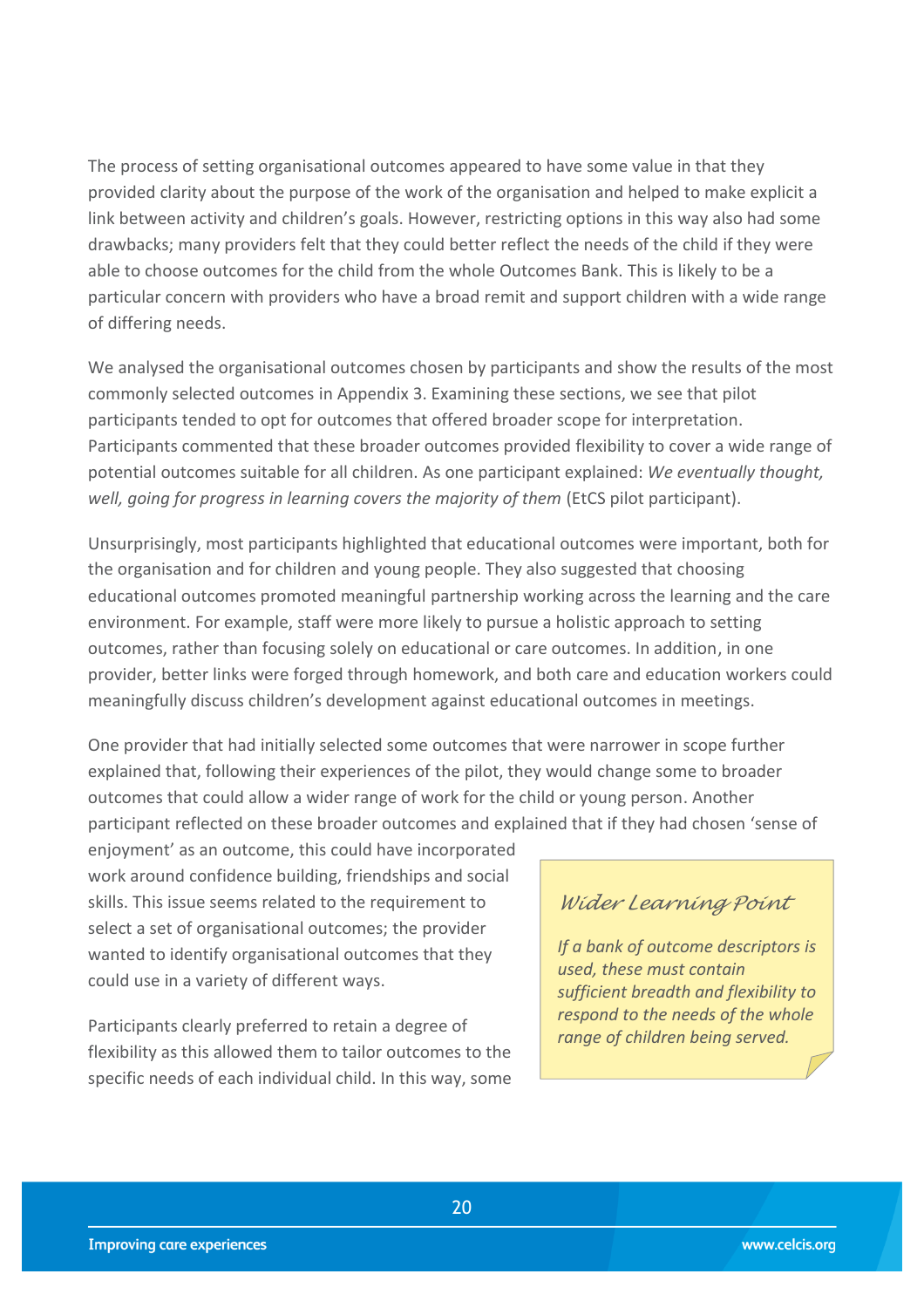of the outcome descriptors in the Outcomes Bank acted as broad headings that required further interpretation for each individual case; other outcomes were more narrowly focused requiring less interpretation.

Towards the end of the pilot process, the Steering Group decided to remove the requirement to select of a set of organisational outcomes; we would endorse that decision for two reasons:

Firstly, we feel that having a wider range of outcomes that providers can select for any child allows for greater personalisation and that this outweighs any benefits of simplification provided by organisational outcomes.

Secondly, we feel that it is not a suitable (or intended) purpose of the framework to provide clarity about any provider's service offering. We agree that it is important that, internally and externally, stakeholders are clear about what a provider can best offer, but they should find other mechanisms for determining and describing this. We would further suggest that, if a provider continues to use the framework with larger numbers of children, then it might become possible to analyse the actual outcomes selected over time to develop an aggregate picture that might begin to describe the typical activity delivered by the provider.

#### *Individual child outcomes*

During the pilot, providers tried to identify the 'most critical' outcomes to apply the framework with for individual children. The framework did not constrain the totality of work done to a small group of outcomes; instead, it was intended to identify a small number of outcomes which were of particular importance, and which would become areas of special focus, monitoring and reporting.

Participants reported finding the process of selecting individual child outcomes an easier task than choosing organisational outcomes. This was true of those providers who selected children's outcomes from a narrowed set of organisational outcomes and those choosing from the whole bank of outcomes. One provider, who was in support of identifying ten organisational outcomes, suggested that if a child required to work on an outcome that was not within their organisational outcomes, this would not prevent them selecting that outcome. In this way, they saw the organisational outcomes as a typical portrayal of their work rather than a deterministic or binding set.

One challenge for staff in selecting outcomes was finding a balance between achievability and aspiration; this was a regular point of discussion at workshops, causing considerable debate around what constituted 'the most critical' outcomes for a child. For example, it was felt that if children and young people were to be effectively involved in the process, it would be important to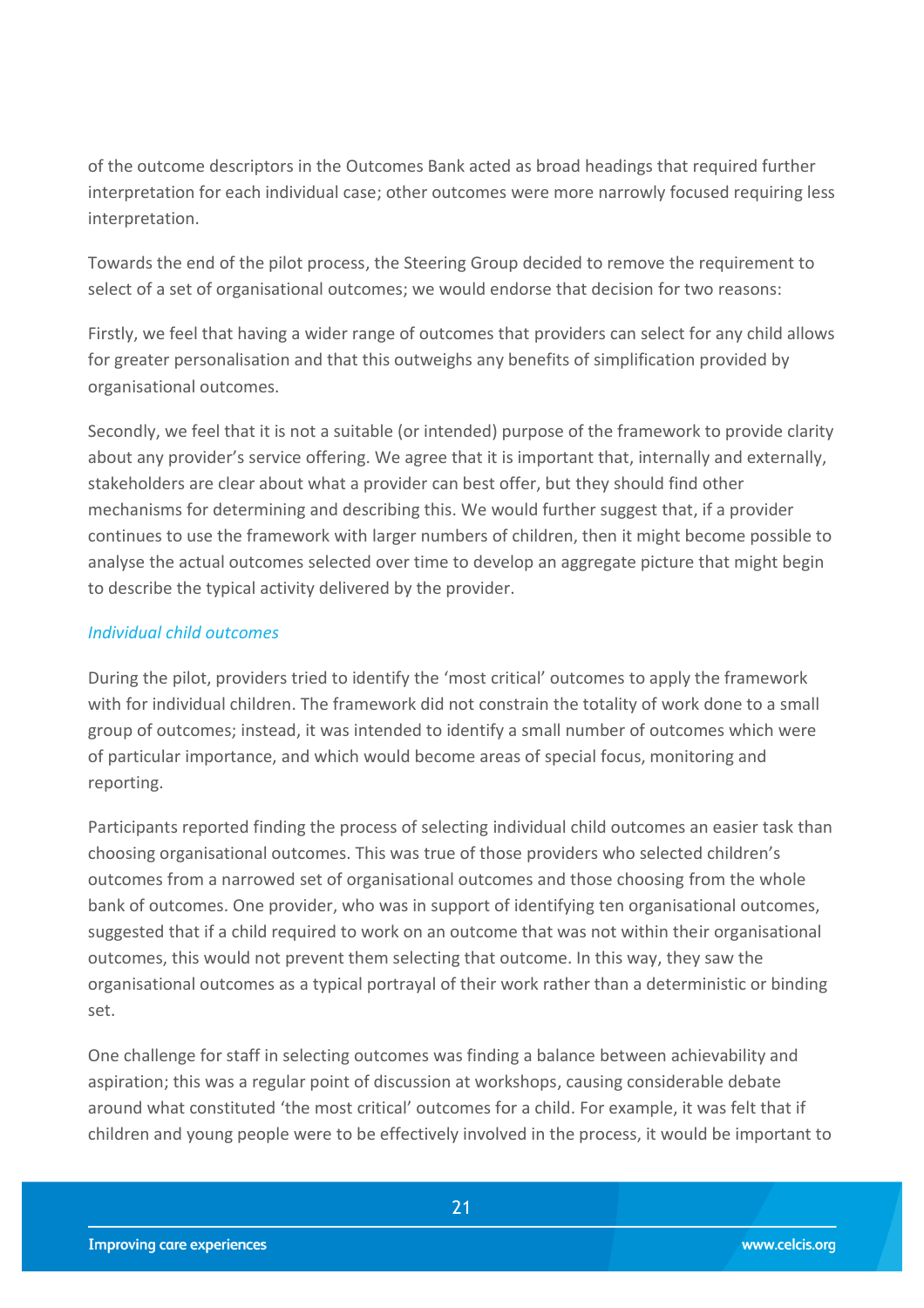choose some more easily attainable outcomes. This would help to motivate the child by allowing them to succeed and achieve. It was noted that other criteria might also be important; for example providers also felt it was evident that they s*hould* choose outcomes that were seen to be appropriate for the organisation (ie education outcomes would reflect a central function of educational establishments). Thus, there were different drivers and pressures that influenced decisions about which outcomes would be selected for each child.

These tensions reflect those discussed in connection with organisational outcomes. They relate to the need to be very explicit about the purpose of taking an outcomes approach; for example, is the primary purpose to identify and work towards children's individual outcomes whatever these may be, or is it to evidence that a provider is effectively offering the intervention that is required or expected of it? In general, we would suggest that these things should be agreed between all stakeholders including the providers, those commissioning the services and, critically, those in receipt of the service.

Whilst pilot providers were asked to select up to six outcomes, most chose three or four outcomes for each child. They suggested that more than this would represent too much work to undertake with rigour or quality. This 'work' would variously mean the direct work with the child to address the outcome, and the work of measuring and monitoring progress towards the outcome. In addition, work on outcomes needed to be complementary: for example, it was sometimes important to address one particular outcome before it would be effective to address another.

One provider, however, commented that although they had identified only three or four outcomes during the pilot, in the future, they would identify more outcomes for each child. This was because they had found it a particularly useful means of

### *Wider Learning Point*

*When designing an outcomes approach, careful thought needs to be given to the number of outcomes to be identified and pursued, and which of these will be reported. This decision will be informed by the overall purpose of using an outcomes approach.*

engaging with children and young people and evidencing work carried out with the children and young people. Whilst not suggested by pilot participants, we would note that it may be possible to identify and work with several outcomes but only include a selection of these in annual reports to funders; if this were done it would be important to agree at the start which outcomes were to be reported.

During the pilot there we found little evidence of switching the outcomes that providers had selected for a particular child or young person, this suggests that providers anticipated working over the long term with each child to achieve development in their nominated outcome areas.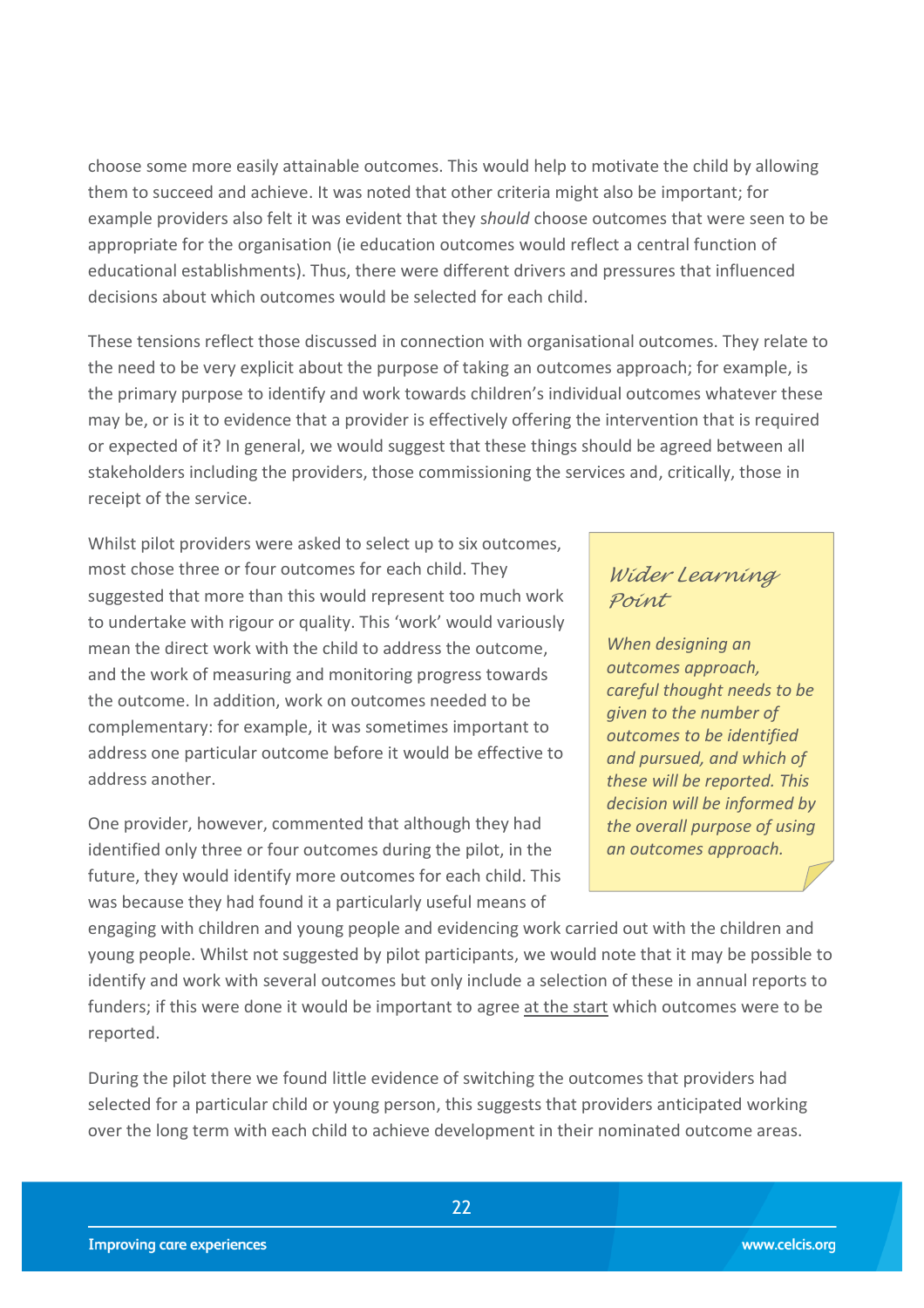Despite this stability, participants indicated that outcomes should be able to be changed (deselected / selected) at any time according to the needs of the child. In one or two cases, we noted that providers had identified an additional outcome for children where new circumstances had arisen, the purpose of adding an outcome being to help children address and deal with new situations, such as transitions.

Participants thought that certain outcomes more relevant for older children. For example, one participant commented that they would be more likely to choose sexual awareness as an outcome as children and young people matured.

Appendix 4 provides details of the most common individual outcomes selected for children and young people. Our analysis suggests that whilst most of these child-level outcomes came from within sets of organisational outcomes, at the child level there is a slightly wider (and different) distribution of individual outcomes than for organisational outcomes. For example, 'improved communication skills', 'social skills', 'relationships', 'healthier lifestyle', and 'increasing selfregulation' are some of the key outcomes for children and young people and 'progress in education' did not feature as highly at child level as it did at organisational level.

## <span id="page-22-0"></span>4.b) Scaling tool

An initial assessment using each provider's own assessment procedures was conducted at the time of the child's entry (or acceptance); typically, it was reported that it may take around six weeks as staff get to know the child and gather information. After gathering a range of evidence, a baseline judgment would be undertaken using the scaling tool to assess levels of development on the outcomes areas chosen. The framework suggests that provider should consider and record at least three types of evidence to support each decision. Evidence of all types was acceptable, including photographic, observations, schoolwork and so on.

The scaling tool is intended to be used at each assessment to make decisions about children and young people's level of development against the chosen outcomes, based upon the most recent evidence.

On the ten-point scaling tool, 1 and 2 correspond to critical need where intense levels of intervention were required; 3 and 4 represent serious need with substantial levels of intervention required; 5 and 6 are defined as moderate need; 7 and 8 reflect low need, and 9 and 10 indicate minimal need.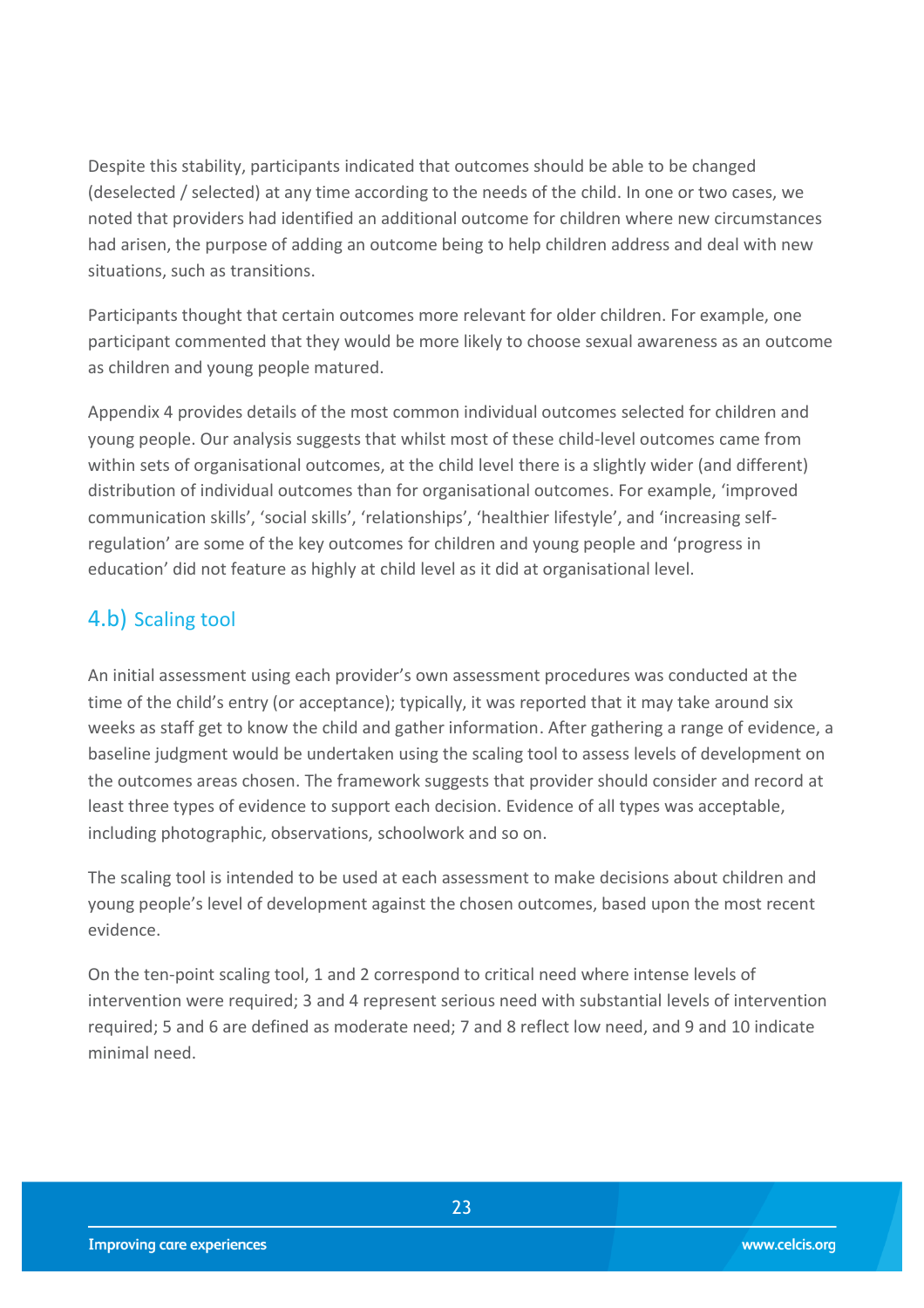Participants recorded the levels decided upon at the assessment on the Individual Assessment Form and Cumulative Assessment Form (covered in the next section). They then used the scaling tool at each subsequent assessment to identify the current level that children and young people were at for each different outcome. Assessments took place at various time points and these varied within the pilot between six-weekly and six-monthly, depending largely on existing procedures and the needs of the child.

Most providers found the scaling tool very helpful for discussion and thinking about children's development. Typically, several members of staff, often from both education and care aspects of provision, met to discuss each child, their development and needs. On occasion external professionals joined these discussions. Where debate focused around the scaling tool, participants described these discussions as being in-depth and highly detailed. Participants felt it encouraged a good level of discussion amongst staff, and focused discussion specifically on the outcome areas, helping to clarify relevant issues and identify any further support that the child needed to progress. These discussions concentrated on the child's level of development and helped to justify the selection of a point on the scaling tool.

Discussion also focused on the types of intervention that would be useful for the child or young person to help them improve, and for some, included discussion about expectations of the level the child may reach in the future. This had helped some providers move away from spending too much time discussing the same issues and covering the same

background context at each meeting, and helped them focus more on how things could move forward for the child.

Provider raised two related key concerns about the scaling tool. One concern was the subjective nature of the tool and the difficulty of agreeing an appropriate level at team meetings. However, many workers felt that the process of discussion itself had significant value, as it meant that staff developed an in-depth and holistic understanding of the child and issues that different individuals were dealing or working with. Providers felt that subjectivity was especially a concern, due to the fact that different individuals could be present at subsequent assessment, thus potentially reducing the reliability of the measure. This difficulty was not thought to be insurmountable; tactics to minimise this

### *Wider Learning Point*

*When using an outcomes approach, the detailed thought and discussion arising from the review progress can facilitate better understanding, increase focus and improvement in service delivery.*

effect included trying to ensure key people were consistently present and ensuring that a breadth of viewpoints were represented each time.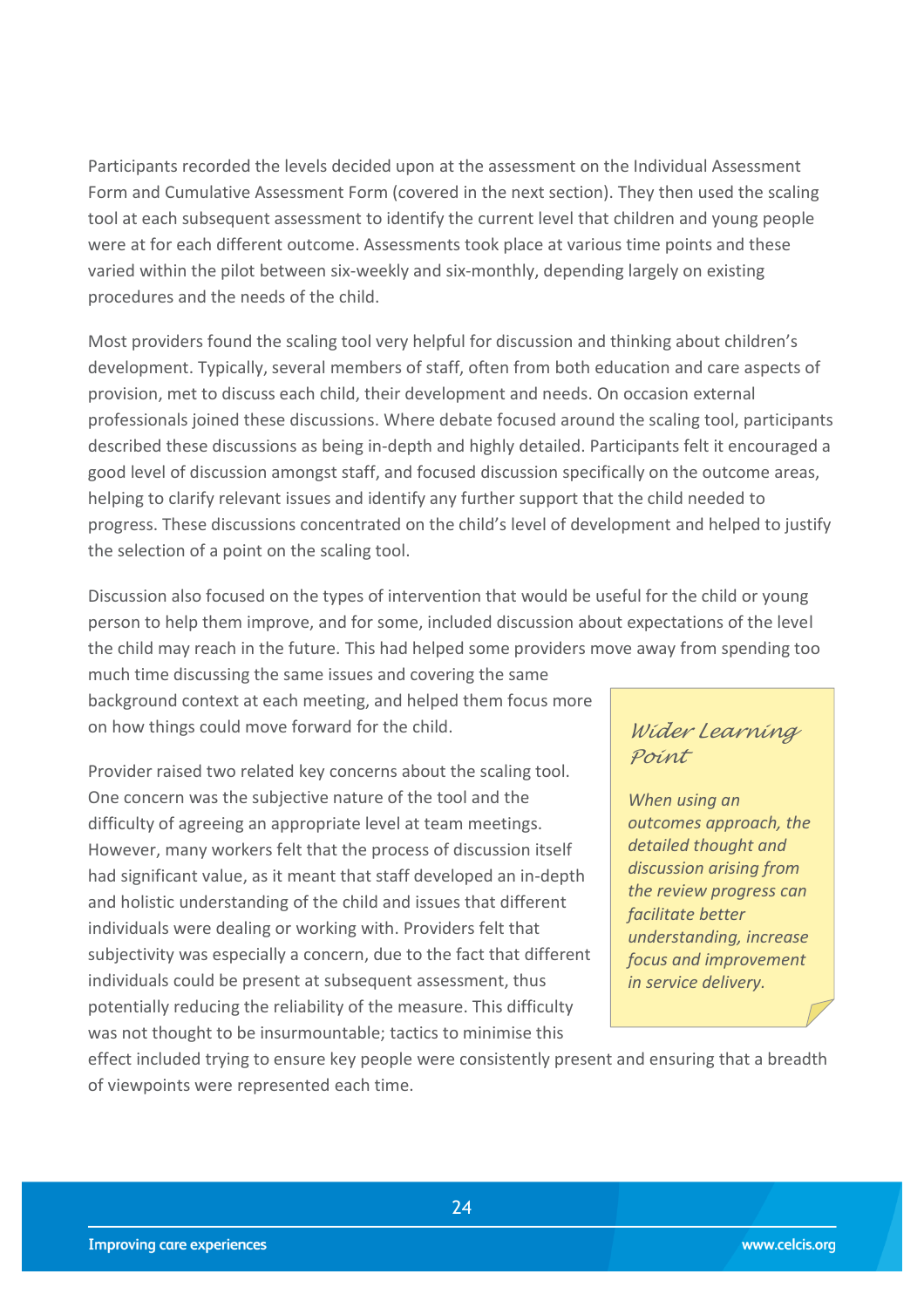A second concern was the potential of the scaling tool to encourage staff and professionals to make inappropriate comparisons of one child's levels of development with those of other children. Providers felt that the scaling tool was an individual tool that they should not use to make this type of comparison because each child would be at a different age and stage of development. Despite this concern being widely expressed, evidence from interviews suggests that comparison between children did sometimes take place; participants did this to try to ensure that they assessed children at similar stages with similar needs at the same level. This process of crossstandardisation was an approach that some practitioners thought helpful in deciding on an appropriate level; it was not their intention to compare children's progress per se.

It is our opinion that great care needs to be taken to ensure the scaling tool is not portrayed as a standardised scale; considerable additional work would be required to standardise the measure and this would require the establishment and testing of rigid criteria. This would detract significantly from the flexibility of the framework and make it unsuited to this type of work. In addition, whilst the numbers represent points in order along a scale, we cannot presume that the intervals between them are equal: for example, the gap from 2 to 3 may be lesser or greater than the gap between 3 and 4. This constrains the way in which the numbers should be understood, processed and analysed.

Whilst we understand that practitioners will naturally want to try to make the numbers they select meaningful in some way, they should only do this with reference to a) the descriptors on the scale, b) the context of the particular outcome selected and c) the potential and aspirations of each individual child. The framework's validity lies only within each individual case. For these reasons, we would suggest that numbers should never be compared between children, even as a casual exercise to ensure that similar children have similar scores. The framework should guide practitioners and others to understand that it is not relevant whether or not similar children have similar scores; it is only relevant to note changes in an individual child's scores over time.

#### *Wider Learning Point*

*If a decision is made to assess outcomes against a numerical scale, great care should be taken to ensure that all stakeholders understand what the numbers mean and how they can be used.*

For these reasons, we also agree with those participants who felt that the numbers arising from the scaling tool were not useful for external reporting. We discuss this issue and how it has been handled in the pilot later in this report.

We would suggest that the Steering Group consider changing from the ten-point numerical system to a nominal scale as this might mitigate some of these concerns. By this, we mean replacing the numbers with non-numerical characters, words or phrases. In fact, the scaling tool already includes two nominal scales: 'developing, consolidating and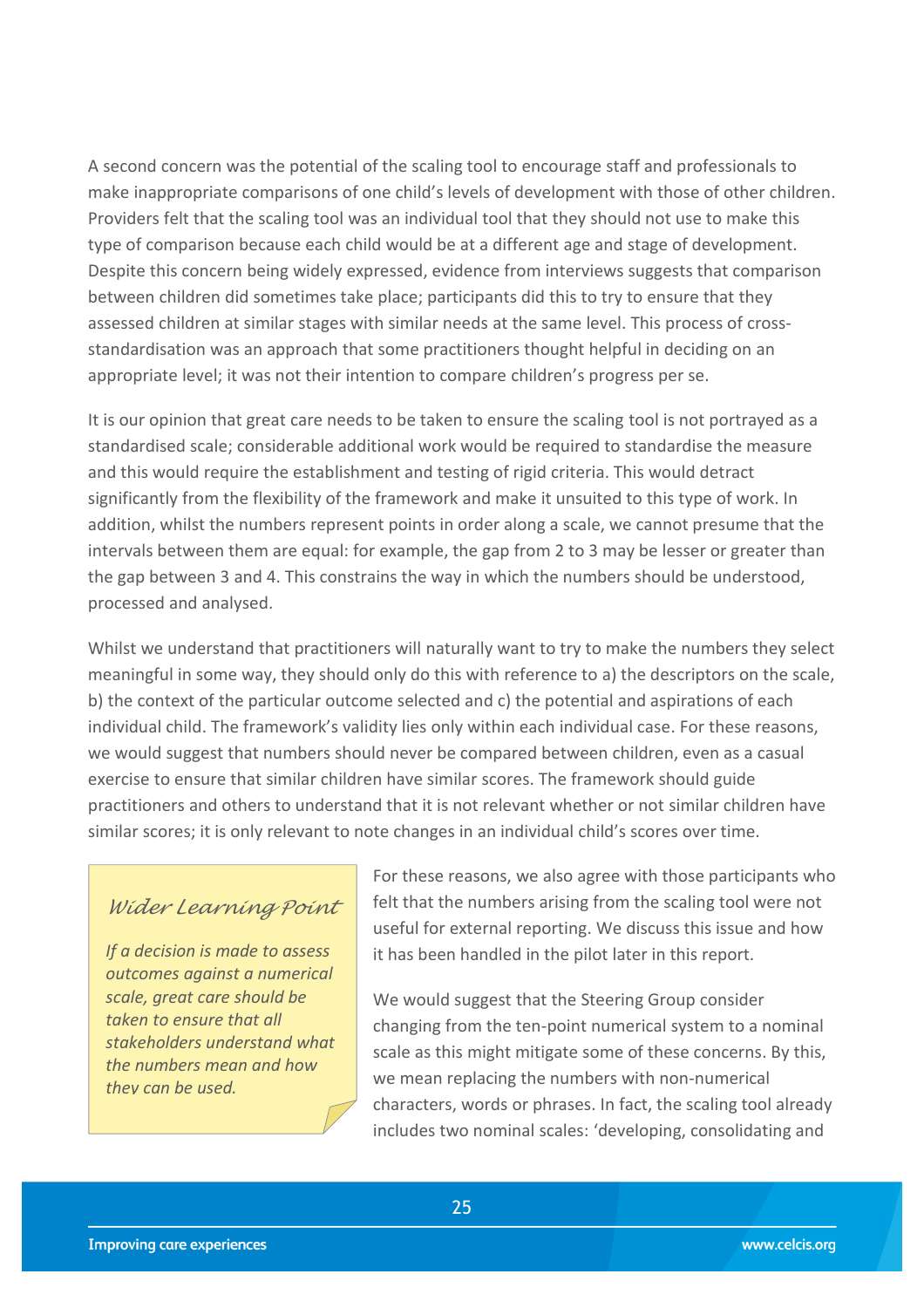securing' and 'critical, serious, moderate, low and minimal', the latter used to indicate level of need. A nominal scale like this shows the direction or order of progress without inferring that there are mathematically equal steps from one descriptor to the next. Whilst the existing nominal scales have only three and five points respectively, it would be possible to remove the numbers and replace them with a ten-point nominal scale<sup>10</sup>.

#### *Particular circumstances where use of the scaling tool was more challenging*

There were three areas where use of the scaling tool proved to be more difficult:

Firstly, providers for children and young people with complex disabilities and health needs noted that these children's development could comprise highly significant but small steps. Some of these providers felt that the scaling tool was not well suited to capturing these important elements of children's development. This issue arises because the scaling tool indicates the intensity of intervention that is required to support the child towards the outcome. However, some children and young people will always need some form of intensive support and will never have 'minimal intervention required' as described on the scaling tool. Therefore, some participants felt this was not appropriate, as these children would rarely go beyond levels  $1 - 4$ . We would suggest that this issue could largely be resolved through effective personalisation of outcomes to what is most appropriate for the child. We believe these providers are well placed to understand, predict and capture small but important steps in children's progress towards their own unique outcomes. For example, it may be that a child has overall levels of need that will continue to be serious or critical, but in some particular aspect, their need may reduce. Personalisation of the outcome to reflect this aspect may be helpful; how providers can achieve this should be agreed and covered in each provider's training.

A second area where the scaling tool was more difficult to implement was within secondary education settings. Participants felt the scaling tool worked well for care staff and staff delivering primary education. However, they also noted the secondary environment made its use more difficult. This arose due to children having multiple classes and different teachers, making it difficult to assess progress towards an outcome; for example, asking such a large number of teachers to provide information was complex and time-consuming.

 $10$  For example, ten words or phrases which express improvement or an alphabetical system (A to J), equally it could be any set of ten things that have a particular order, eg the colours of the rainbow (plus silver and gold).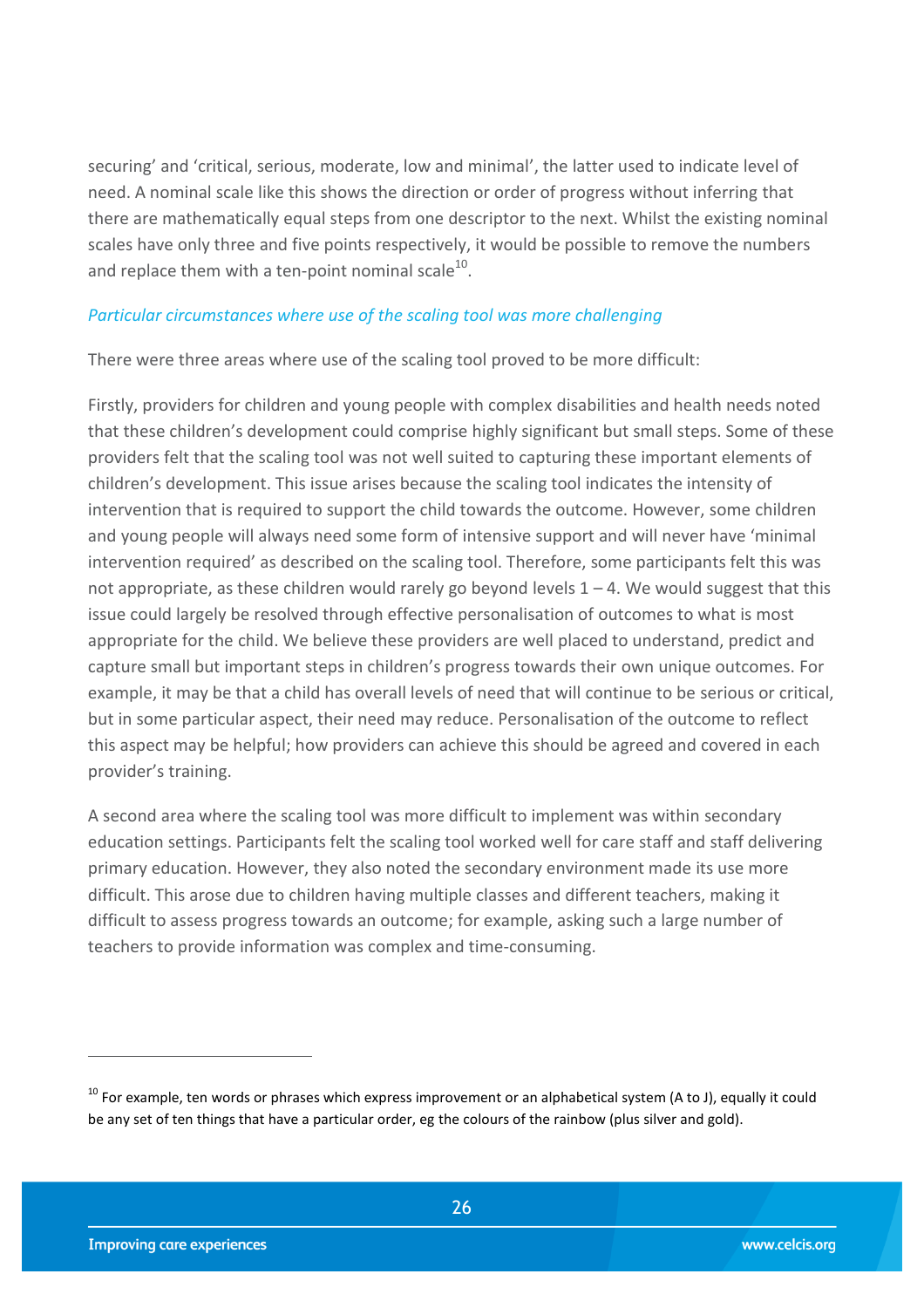Thirdly, although not associated with a particular type of setting, one provider found the scaling tool unhelpful as a form of evidence of children and young people's progress, preferring instead to gather different forms of evidence about achievement and development.

#### *Emergence of the developing, consolidating, securing scale*

To overcome some of the issues around the scaling level for those with more complex disabilities and health needs, one provider introduced the use of the terms used in education to measure progress and achievement in learning: *Developing, Consolidating, Secure* <sup>11</sup> and felt that this was more appropriate to show development and progress for these children.

They shared this approach with other providers through the workshops, and most were happy with this as an alternative form of assessment. A small proportion of providers preferred this approach to the ten-point scaling tool as they felt that their children (mainly with complex disabilities and health needs) could move through these three levels more easily or meaningfully than the levels of the scaling tool.

#### *Scaling and reporting*

During the pilot it had been becoming clear that the use of all ten points of the scaling tool was unhelpful for reporting children's progress. Whilst providers felt that it was useful to share the scaling tool assessments with external professionals (eg as social workers or educational psychologists), they felt that an annual report incorporating scaling levels would be difficult to interpret and might invite misinterpretation. Participants suggested that the danger was that external professionals might compare 'scores' from a number of children.

Providers also highlighted the fact that children's progress towards an outcome is not always a linear process. Sometimes a child may appear to take a backward step as in the case of a child who first needs to accept that there is an issue before they are able to work towards an outcome. Equally, other things that were happening in their lives influenced children and may sometimes present additional challenges that set them back on progress towards their outcomes. When progress was non-linear, practitioners thought it important to provide contextual information in the report in order to explain any potential reasons behind apparent lack of progress.

 $11$ <sup>11</sup> The terms are referred to in Curriculum for Excellence, for example see: [http://www.educationscotland.gov.uk/Images/CfEbriefing2\\_tcm4-730387.pdf](http://www.educationscotland.gov.uk/Images/CfEbriefing2_tcm4-730387.pdf)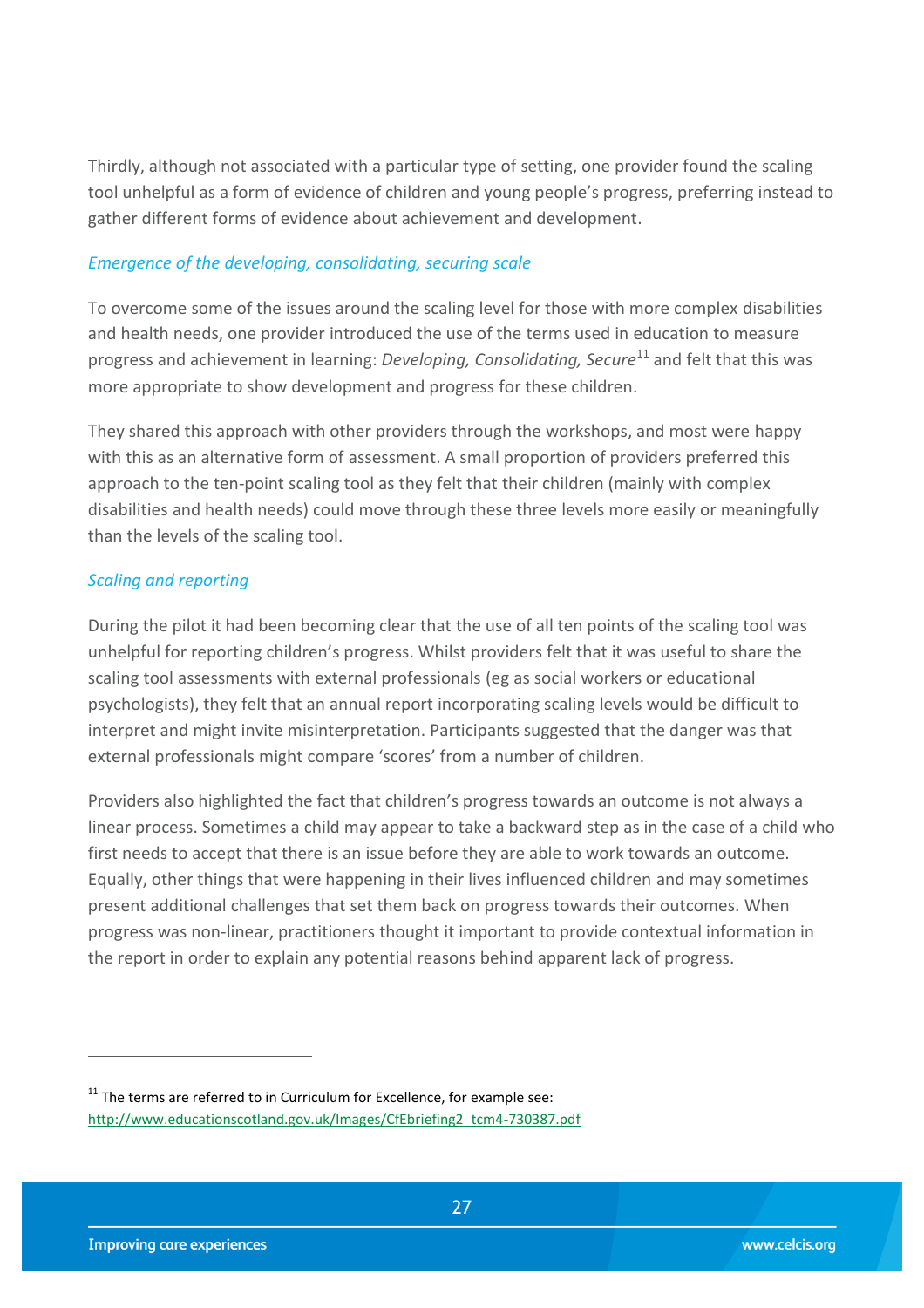In response, providers discussed the 'developing, consolidating and securing' level of assessment as a potential way to report outcomes externally. They cited two reasons: first, that it was simpler to understand and secondly that, as part of CfE and wider education practice, these terms were already part of the current reporting landscape and familiar to the sector, including professionals and children and young people. Other pilot participants cautioned that as 'developing, consolidating and secure' is primarily terminology applied to progress and attainment in learning, that attention would need to be paid to the meaning this would have for the caring dimensions of EtCS work.

### *Wider Learning Point*

*Reporting to funders and other interested parties needs to take account of their needs and interests. It is helpful if reporting uses familiar terms and refers to (or crossreferences) existing indicators.*

Towards the end of the pilot, the Steering Group considered the

most effective way to tie these descriptors and scaling tools together. The most recent version of the tools maps these descriptors to the ten points of the scaling tool (Developing 1-4, Consolidating 5-8, Securing<sup>12</sup> 9-10) so that organisations could choose whether to use one or both approaches in practice and in reporting.

The pilot process has been particularly instrumental in helping to clarify reporting. At the child level we would endorse emerging decisions which suggest that in annual reports to funders:

- Reporting levels on the ten-point scale for each outcome is likely to be unhelpful
- Reporting should take account of GIRFEC and CfE areas and terminology
- Reporting should be supported by a clear and concise narrative which explains why specific outcomes are important to this child, how the evidence cited informed judgements about progress, and the significance of any progress or otherwise.

We would also suggest that outputs from the scaling tool could be useful in an aggregate sense for reporting on the overall performance of the organisation. This should be done with great care, especially if numeric scales are used, but it may, for example, be possible to report indicators such as the proportion of children in a setting who made progress (or didn't) over the year. Issues such as the fact that not all children would be present for the whole year would complicate this. Additionally, as already explained, whilst the provider's input is likely to be an important variable

 $12$  NB the term 'securing' rather than 'secure' was used as this conveyed the ongoing nature of effort and support likely to be required, even at this level.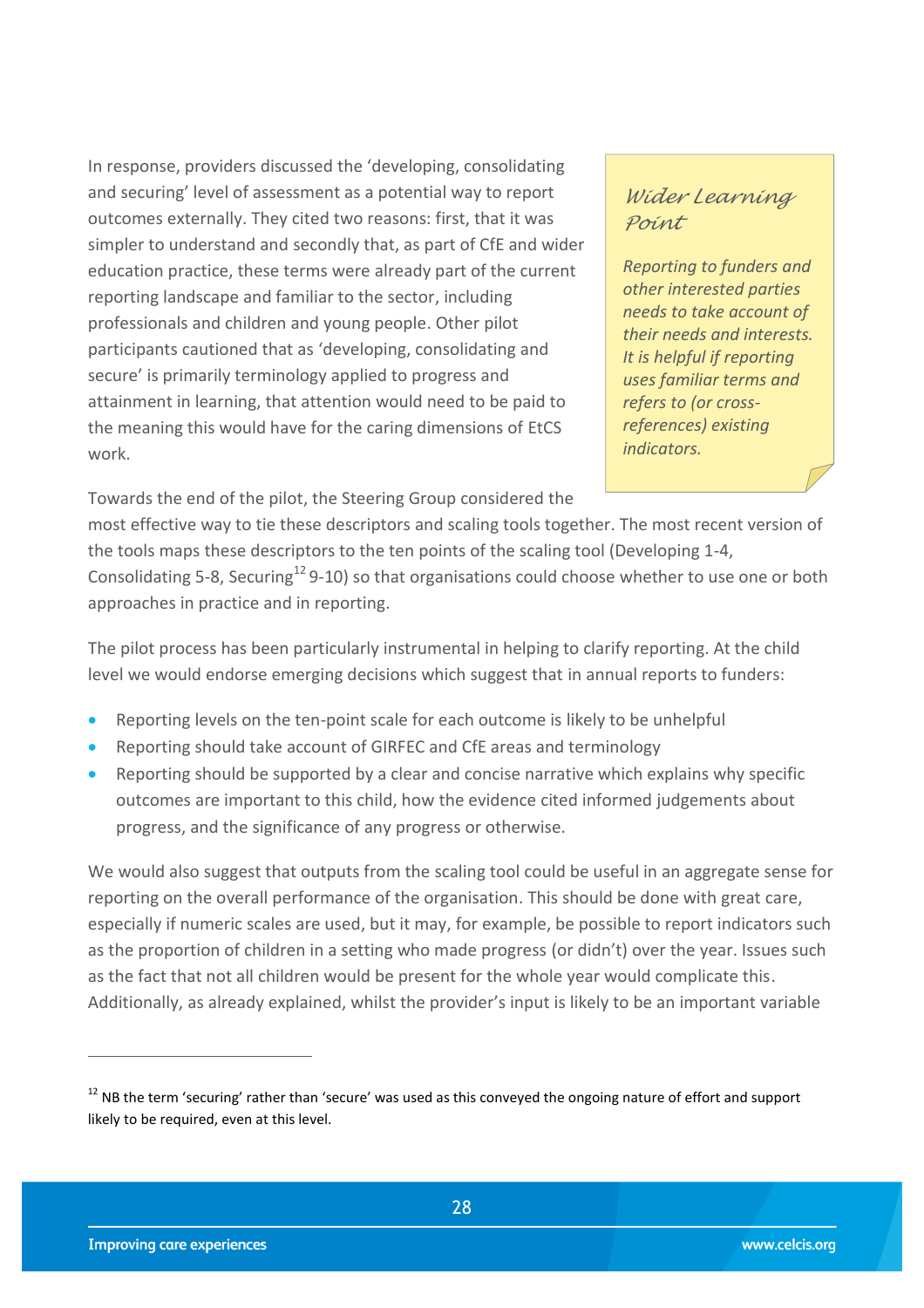in determining any child's progress, it is certainly not the only one and other factors and events may need to be taken into account. Whist this is possible at the individual level, it is problematic at the aggregate level. We would suggest that if providers introduce use of the framework more widely, they carefully test its potential for aggregate use and reassess its validity and usefulness in this respect after a period.

## <span id="page-28-0"></span>4.c) Recording forms

The Individual Assessment Form (IAF) and Cumulative Assessment Form (CAF) were used to record the levels of assessment agreed on the scaling tool. The IAF was to be completed following each assessment. The scaling level agreed for each of the outcomes children were working on were written on the form, and three types of evidence for the chosen level were recorded. It was intended that evidence should merely be signposted as it was assumed that the detailed evidence would be documented fully elsewhere (case notes, etc).

Over the course of the pilot the IAF form was adapted a number of times. For example, columns were added to allow practitioners to identify how the selected outcomes related to Curriculum for Excellence areas and SHANARRI indicators. It was felt that this was particularly helpful in informing reporting and wider discussion. We understand that since the pilot these columns have been removed from the IAF to avoid unnecessary duplication, as they are present in the CAF.

A second adaptation was that, in addition to signposting to the different forms of evidence, some practitioners felt it was important to add a Notes section, as practitioners often used these notes for review or in meetings to discuss development. It was felt that notes help to aid memory and facilitate discussions. The EtCS group have agreed to take account of this in further developments of the form.

One provider explored the use of an additional 'expected level' of development (as well as the current level of assessment) within the IAF form, in order to test whether the children had attained the expected level as a result of the intervention. Their intention in this was to check on the effectiveness of the intervention. Although this adjustment was not taken up in the final form, we would suggest that practitioners should be constantly considering and discussing potential levels of development; we feel that this is an important part of personalising the framework to each child and should happen

### *Wider Learning Point*

*Ongoing consideration should be given to the potential achievements of each child to ensure that aspirations are neither too low nor too high. Judgements about this may change over time.*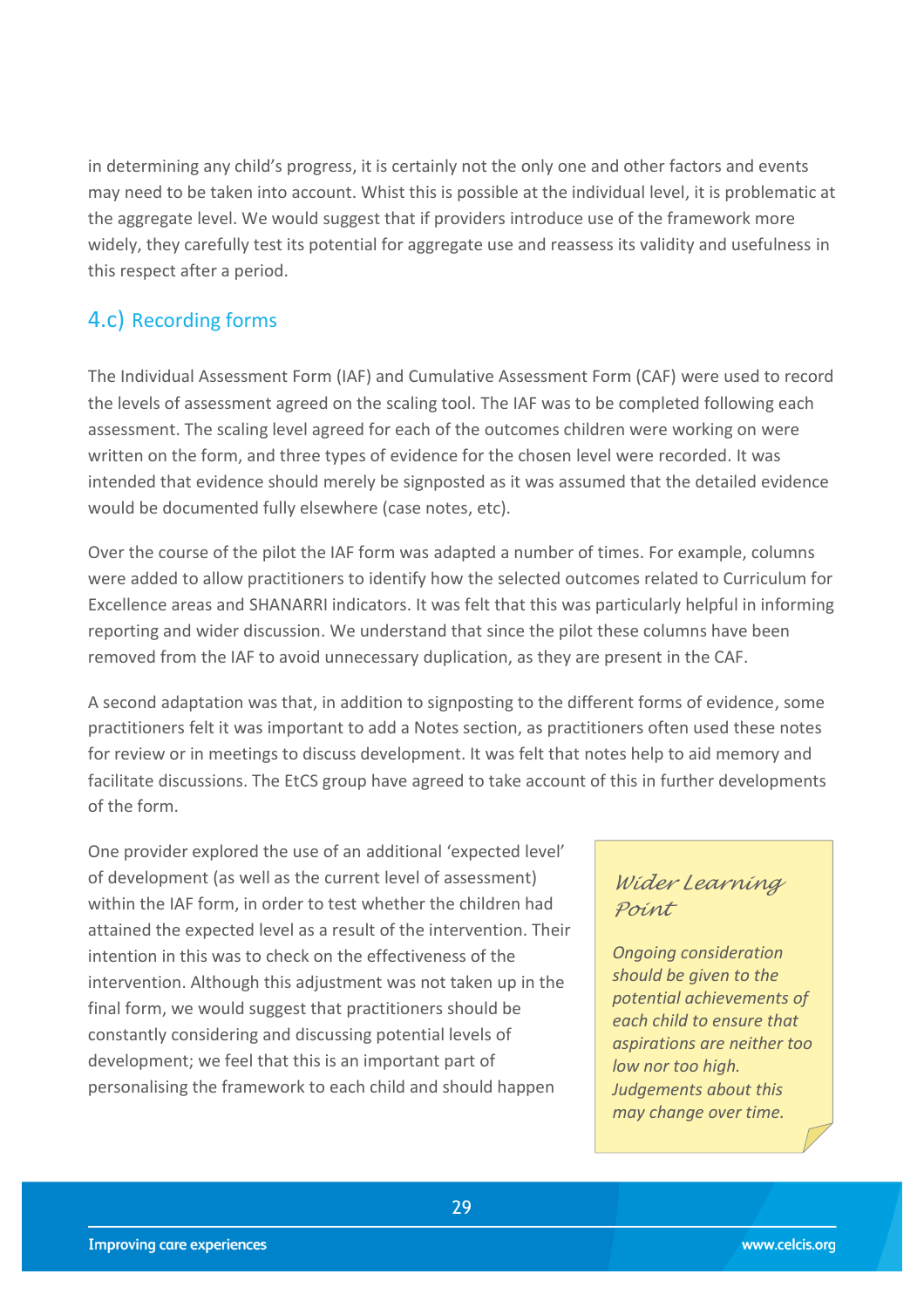when selecting outcomes, when scaling assessments, and in planning.

On the CAF, practitioners recorded the scaling level, outcome and date of assessment, in order that they could see at a glance children's development over time. Participants told us that they, and other professionals, liked to see the child or young person's development progress on the CAF. It allowed everyone to see whether progress had been made and to what extent. Another advantage was that a cumulative record helped to identify when 'dips' occurred, so that consideration could be given as to why this might be. This helped staff with planning, understanding and explaining the impact of any difficulties and challenges. One provider felt that the CAF form was not particularly helpful and duplicated the IAF form.

The Wheel of Change was included as a visual summary of a given assessment that could be compared with previous assessments. Each outcome was represented by a spoke on the wheel, and each spoke had ten levels, with higher levels of intervention towards the centre of the wheel. These levels were banded in 'traffic light' colours from red to green. In general, this tool was not well-liked by pilot participants. It was felt that children and young people would be demotivated if there was not much change between assessments, or disappointed if they were placed at levels that were not coloured green or scored highly. In addition, some participants felt this representation was difficult to interpret or that it added little value to the other two recording forms. The wheel of change was therefore not included as a mandatory component of the framework but one which provider could use if they found it helpful.

There was also a clear sense that some participants felt a little overwhelmed by paperwork; they suggested that additional bureaucratic burdens should be minimised. One explanation for this could be that during the pilot period, providers continued with their existing assessment and recording processes, such that this framework represented additional work with no corresponding reductions. We expect that it will be rare for providers to operate two concurrent processes beyond the pilot and would urge that consideration be given to further ways of minimising paperwork.

## <span id="page-29-0"></span>5) Findings 2: Further issues arising from the pilot

### <span id="page-29-1"></span>5.a) Engaging people in the process

*Involving children, young people and parents*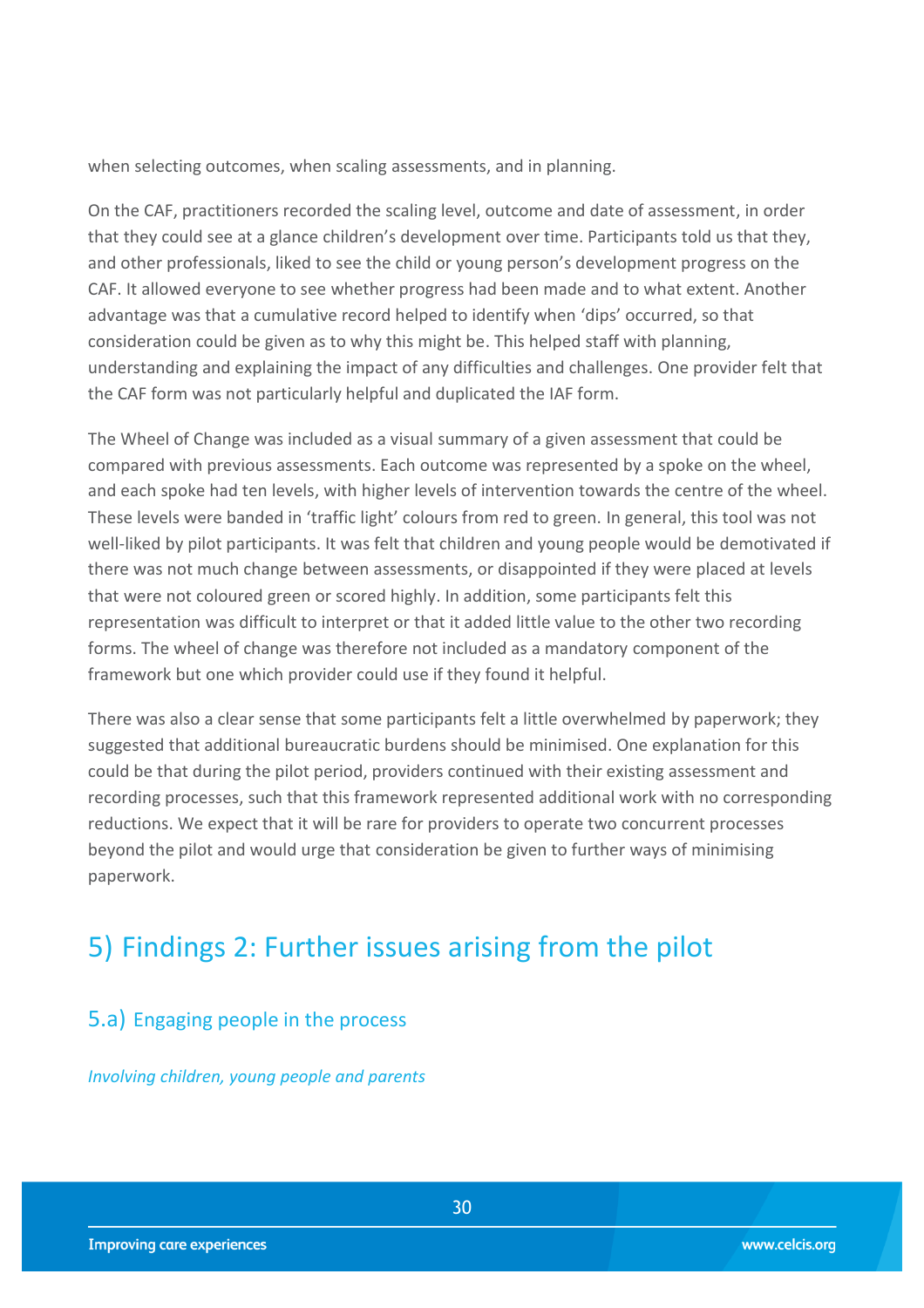As far as we are aware, only staff employed by the provider were involved in the process of choosing the organisational outcomes; however, there was some evidence of children, young people, families and external professionals participating in selecting some outcomes for children and young people.

We noted that in some settings, children and young people were involved in discussions, often at the level of the provider asking them whether they thought particular outcomes were appropriate. In these cases, children and young people agreed with the proposed outcomes. Other organisations decided not to engage children and young people in the process; their rationale was primarily the provisional nature of the framework, as beyond the pilot they were unsure that they would implement the framework.

Where children were involved practitioners thought to be challenging for a number of reasons. Typically, they explained these difficulties as being due to various child factors such as complex needs or disabilities, or age and stage. Similarly, some participants felt that children would not be interested in this exercise or would not sustain an interest over a period. Participants felt that supporting children to understand and work with the process or to identify appropriate outcomes took particular skills and resources.

A further consideration was whether children would be able to provide reliable judgements or whether wider issues in their lives may influence them. For example, the experience from secure care providers suggested that children sometimes give overly negative assessments because they are unhappy about their placement.

Similarly, it was felt that there was scope for children to become demotivated by the tools if they felt others viewed their progress less positively than they would like. In some cases, a re-framing of the tool and terminology in a child-friendly way or finding other ways of securing children's views helped to ensure that their perspectives were included.

One provider made particular efforts to include young people in the outcomes framework, using it to structure significant activities with the young person. We describe an example of this application of the framework as a case study in Appendix 5.

Participants were often aware that they failed to engage family members effectively; challenges included the fact that providers often had limited contact with families or were unable to respond to difficulties in the family situation. Despite this, evidence suggests such engagement may be possible and useful. One example occurred when a parent of one child suggested an outcome to staff that they had not considered, staff were not sure whether the outcome would be successful or not, but were happy to work on the area suggested. The outcome proved to be beneficial for the child, and staff and the parent were both pleased with the progress.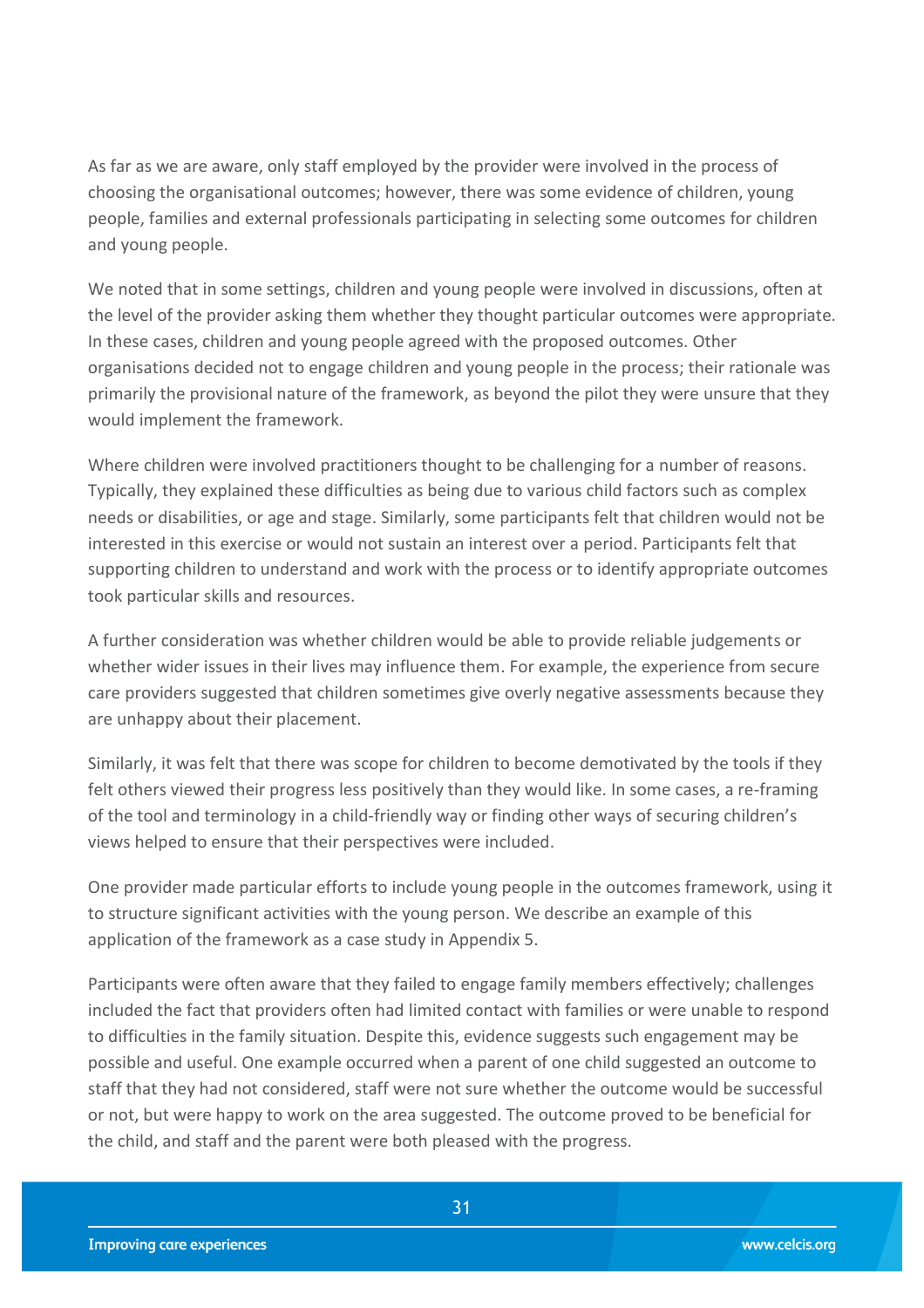A number of participants referred to the fact that family members were not always interested in issues such as outcomes assessments. This was not to say that they were not interested in their child's progress; only that developing ways of measurement and reporting this progress was of little interest to them.

In respect of the scaling tool, there was limited involvement of children, young people and families in using the tool or contributing to its development. Participants generally felt that the scaling tool was an instrument to facilitate professional judgement about children's progress in outcomes and so was not relevant for use by children and family members. Instead, some provider asked children and family members to make their own assessments using different tools, for example, by using footballs to rate their own level of development. They then fed-in this information to team meetings and discussions about the child.

We feel that the involvement of children, young people and families in the ongoing use of any significant outcomes approach is likely to be of prime importance. The reasons for this are multiple, not least that the general trend towards greater personalisation of a range of human services (including education) means that those commissioning services are increasingly interested in how children and young people are engaged.

Across the pilot process the approach to engaging children has varied; however, the original principles and the current aims of the framework make it clear that the process should be focused on the individual child and young person and deployed in partnership with them. Whilst understanding the challenges of involving children (including disabled children and those with

## *Wider Learning Point*

*Emerging trends from literature and policy suggest that outcomes should increasingly be personalised. It is widely accepted that participation will be central to this process.*

complex or sometimes profound needs), we feel this is both possible and necessary. The expertise held within the EtCS providers in responding to complex and challenging needs places them in a uniquely strong position to ensure that these children are part of the process. We provide an example of how providers might do this in the case example in Appendix 5.

#### *Involving professionals*

Similarly, participants frequently reported that the involvement of external professionals was challenging. Participants told us that they had found it difficult to engage social workers and other professionals in making assessments or decisions using these tools. Challenges to engaging busy professionals often related to the fact that this was a new framework, they were unfamiliar with it and, as a tool in development they it as optional and a low priority.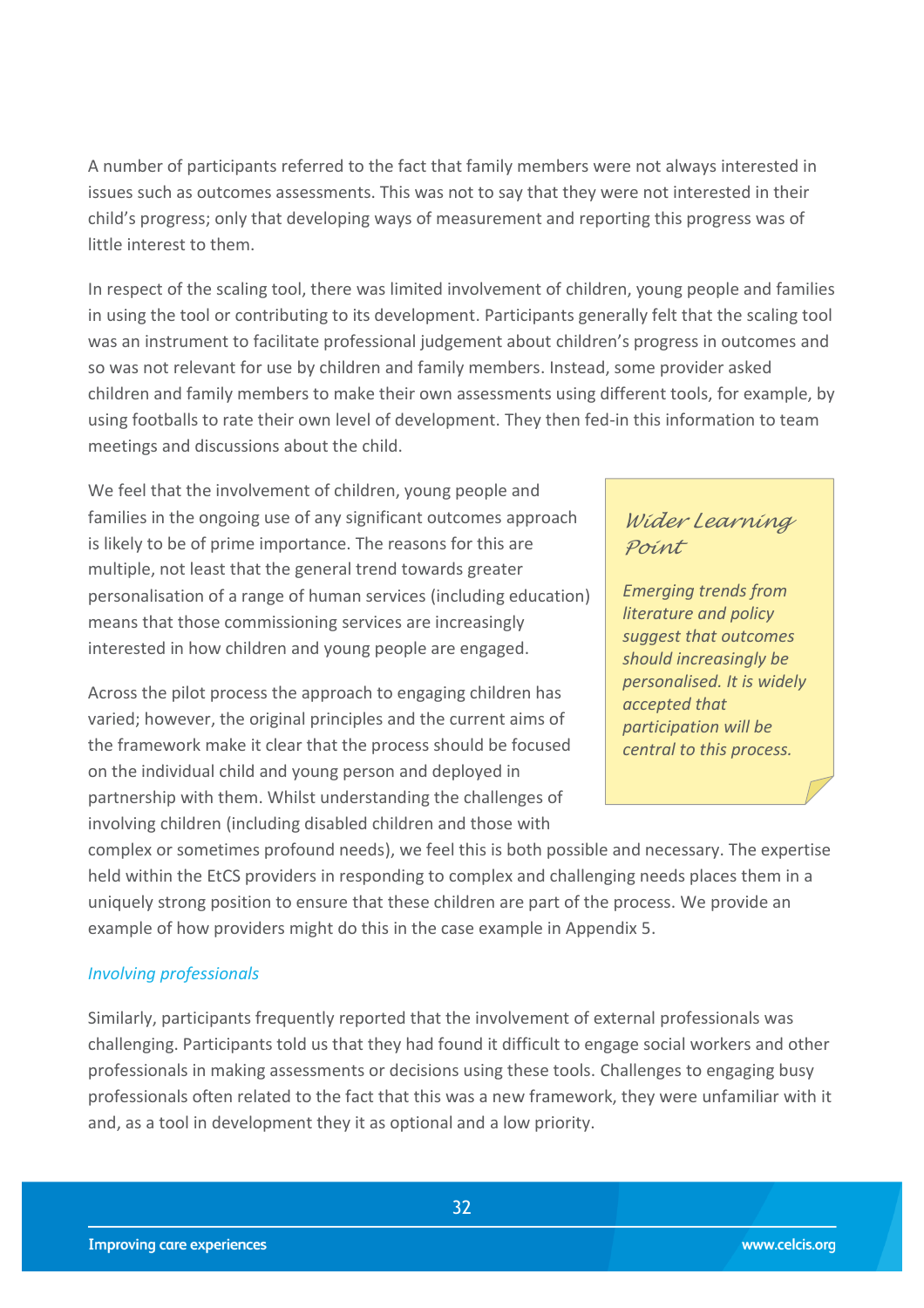It was felt that their familiarity and engagement would increase naturally if the pilot framework eventually became the principal method of communication around children's development on outcomes. However, in order to facilitate this, participants thought it useful to ensure that these professionals were fully familiar with the framework and its use. They suggested that this might require an initial induction, after which professionals would be more able to engage effectively, allowing them to be part of the process of agreeing outcomes and helping to assess progress.

One example confirms the possibility and usefulness of involving professionals; in this case, a social worker who had worked with a child for many years used their knowledge of the child to suggest outcomes. Having taken a keen interest in choosing outcomes for the child, the social worker then remained interested in the progress the child was making on these outcomes.

Some participants felt that it would be helpful to set out and agree an explicit engagement agreement with external professionals to clarify how they would like to engage and confirm their commitment to being involved.

Beyond this, pilot participants emphasised the need to ensure continued engagement with key professionals through reviews and regular updates. Equally, as referred to above, a number of professionals reported finding the outcomes framework informative at team meetings.

## <span id="page-32-0"></span>5.b) Other issues arising

#### *Duplication and integration with existing systems*

In general, participants thought the outcomes framework complemented existing systems within the pilot providers and most reported that they could successfully merge the framework with their current methods and systems. However, this sentiment was not universal and small numbers of participants felt that existing systems were more suitable than the EtCS outcomes framework.

Within providers, we found some concern among education staff that this was yet another method of recording information on top of many already in use, and some care staff spoke of duplication of work because they were filling out two sets of paperwork. However, most felt that this would be resolved if they rolled out the framework across the organisation following the pilot. This again underlines the need for staff and managers to agree about the purpose and place of any system of working to ensure that they allocate resources and successfully implement the system.

Staff considered a number of ways in which they could integrate older and newer systems; one suggestion was to consider changing providers' daily logs and records to align with the relevant outcomes. In this way evidence of meeting (or not) outcomes would be captured instead of a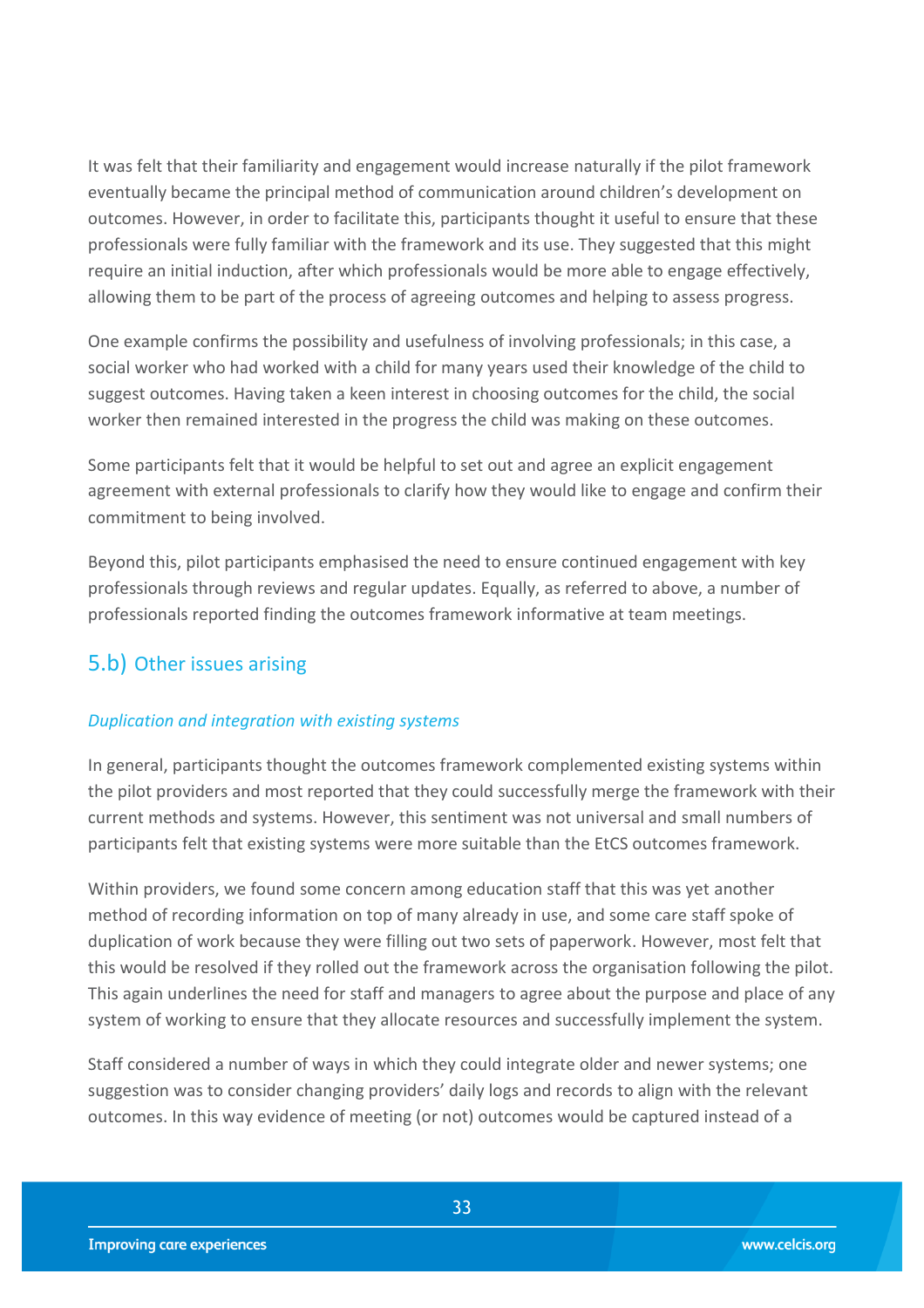primary focus on activity. These records would then become more helpful in assessing levels on the scaling tools, as they would capture the whole team's view. Similar suggestions about how existing systems could be adapted to make them work with the outcomes framework included aligning recording systems such as TARSIS and SWIFT with outcomes.

Staff also raised issues about access to files within their organisation, typically where care and education staff did not share the same files. One suggestion was for education staff to assess the children separately on education outcomes and care staff to perform assessments on wider outcomes, with each group having their own folder that they would then take to key team meetings. We would be concerned that moves such as these would militate against having a variety of perspectives on progress and may reduce the sense of ownership that staff (and young people) have for the full range of the outcomes.

#### *External perceptions*

Some participants expressed various concerns about whether or not there were tensions between organisational needs (eg to report results) and the needs of individual children, and how this was reflected in the use of the framework. They often addressed these issues during discussions at workshops, including consideration of how external agencies such as those who would be commissioning placements, might perceive the service. For example, participants highlighted that is was possible that outcomes would be chosen purely in the best interests of the child to optimise their development, equally they highlighted that outcomes might be chosen in order to elicit evidence likely to demonstrate progress or highlight the particular specialist nature of the work done.

There was a related concern that if external people focused on outcomes, they might not understand the importance of wider activity, or appreciate how this linked to outcomes. At worst, participants thought that this might lead to children being removed from a placement, losing vital support and regressing in their outcomes.

There was also concern that commissioning bodies might form a judgement about the provider by aggregating outcomes from a unique cohort of children. This could be misleading for a number of reasons, not least that each cohort of children will be different and that, as discussed earlier, the scaling system is not designed to have meaning beyond the individual child.

#### *Key role for training and materials*

Pilot providers felt that their attendance at multiple meetings and workshops had enabled them to be engaged and up-to-date with the framework. They felt that these activities and benefits might not be available to future organisations introducing the framework. To remedy this, some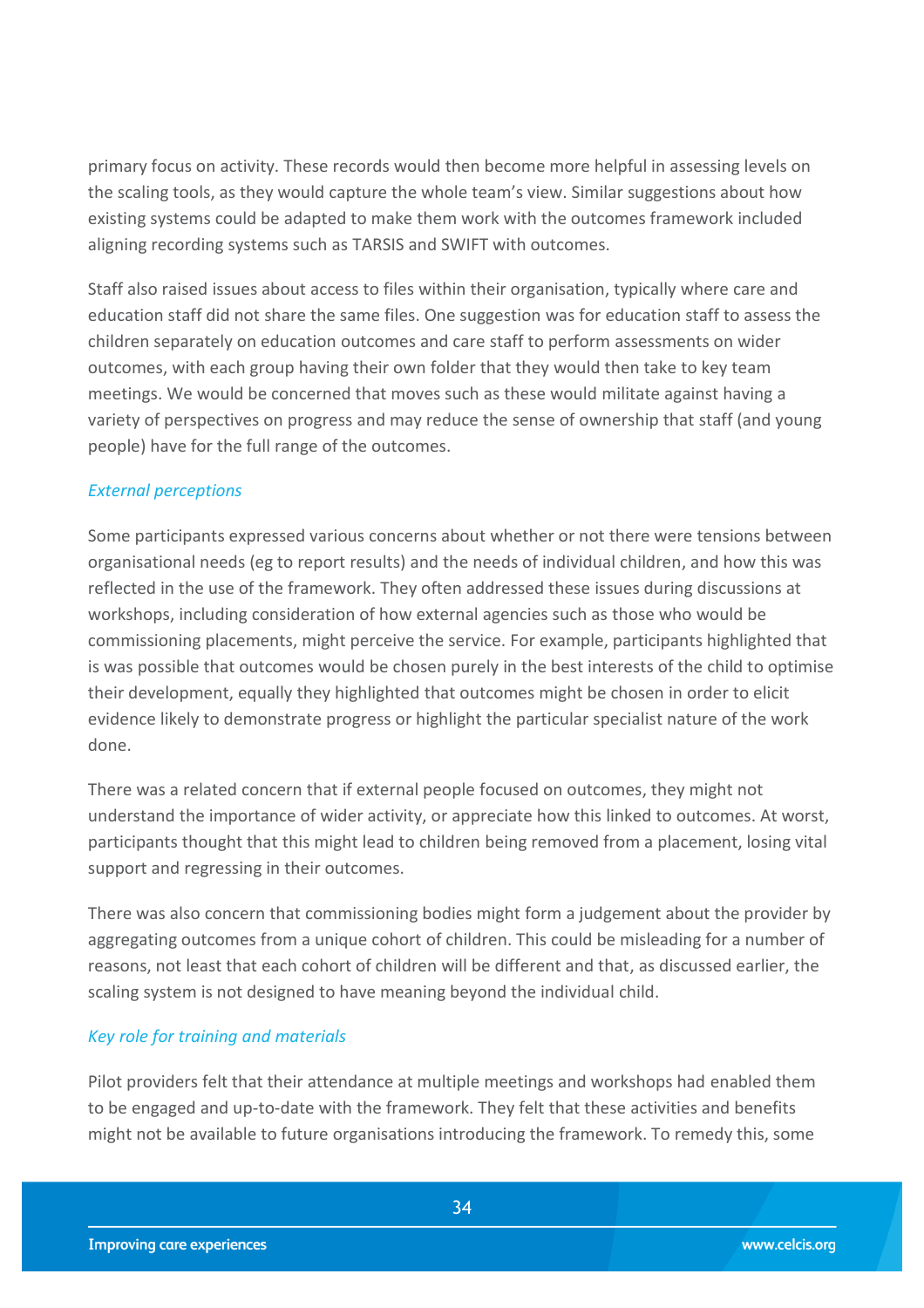participants felt that a 'train the trainers' system would be helpful, so that one person could be trained to take the lead in each organisation.

Equally, participants felt that simply reading a manual without receiving any training or input could allow different interpretations of key aspects of the framework. It was therefore suggested that a welcome pack and a training buddy from a more experienced organisation would be helpful in explaining the outcomes framework. Participants saw this sort of cooperation between providers as highly desirable; however, there was a concern that there might be tensions about consulting other providers where it was felt that they were 'in

## *Wider Learning Point*

*When introducing a new outcomes approach, a manual or pack of written training materials is likely to need to be supplemented by training or face-to-face contact with others using the approach.*

competition'. Therefore, they suggested that the training pack and other materials should emphasise the benefits of cooperation and sharing of ideas and methods.

It was strongly felt that as well as introducing and explaining the framework itself, the manual and training materials should include practical advice on real-life implementation, for example, how to deal with different opinions about scaling and reaching a compromise. Participants thought that one way to do this was to model these processes within a number of detailed practice examples in the training materials.

## <span id="page-34-0"></span>6) Findings 3: Learning from secure care

The EtCS group contains some providers of secure care. These providers have been reporting on outcomes to the Scottish Government for a period. The Government has provided and funded some support and advice; however, guidance has been light-touch as it was preferred that providers should develop their own systems  $^{13}$ .

During the piloting of the EtCS outcomes framework, secure care providers were able to share some of their experiences and learning at workshops and other meetings. It emerged that secure care providers had each developed their own methods of reporting to the Scottish Government,

<sup>&</sup>lt;sup>13</sup> For information about the implementation of outcomes approaches in secure care, see Section 5.8 of the following document: [www.gov.scot/Publications/2013/09/8635/5](http://www.gov.scot/Publications/2013/09/8635/5)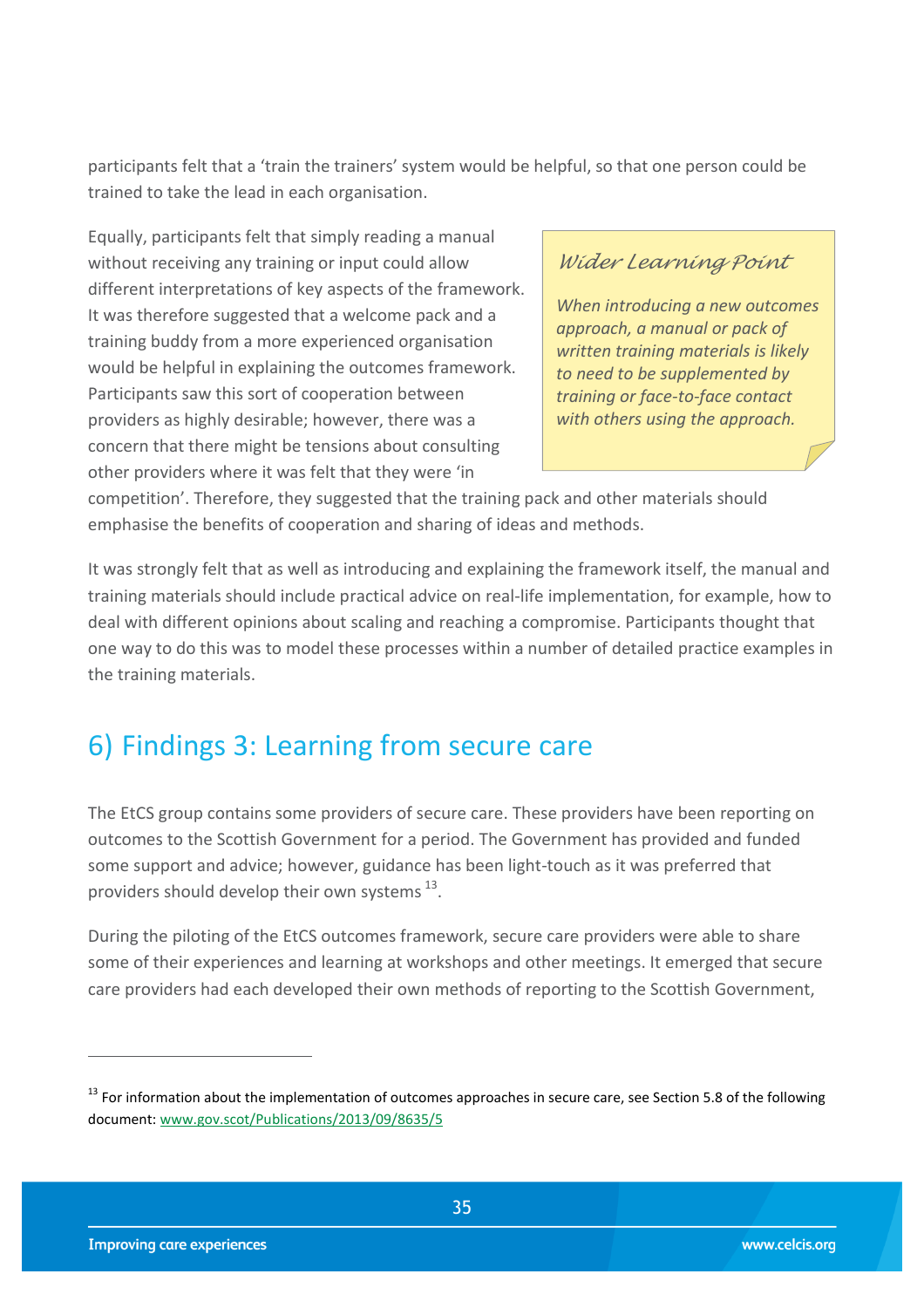and these varied from numerical values assigned by staff and sometimes children, in aggregate or at individual level, to reports with limited or extensive qualitative information about children's progress.

Secure care providers reported that they had received very little feedback from the Scottish Government about the content of the outcomes reports; there was therefore uncertainty about how the information had been used or what aspects of the reports had been found most helpful.

In terms of secure providers' potential use of the EtCS outcomes framework, those outcomes incorporated in the 'bank of outcomes' which were based around the SHANARRI indicators and education were thought to be relevant. Within secure care settings, however, providers noted that it was difficult to evidence impact on progress and development when children were in secure care provision for typically short lengths of time (usually less than 6 months). Some secure care providers noted that the short-term, high turnover and mandatory nature of their work had special implications for the types of work carried out with children. This would include the selection of outcomes and consideration of whose view of progress should be considered relevant. It was noted that outcomes should be about the change in the young person and that this should include the young person's viewpoint; however, consideration also needed to be given to the requirements of HMI (inspectors) and government, etc.

These diverse actors may have different views about what is an outcome and what is an output. For example, some may see successful educational engagement as an outcome, whilst others see this as an output; engagement at the simplest levels is no guarantee of progress.

It was also noted that the use of the term 'Secure' to indicate progress (as in developing, consolidating and secure) was problematic in secure care settings due to the disparate meanings of the term and the potential for it to be emotionally loaded.

## <span id="page-35-0"></span>7) Findings 4: Commissioners' perspectives

In this section, we include information from two local authority participants and learning we gained from workshops about the local authority perspective. We were able to gather views from two local authority commissioners about the role of outcomes in purchasing placements. Although their views cannot be representative of the full range of commissioners' perspectives across Scotland, they do provide insights into the role that an outcomes approach may have.

Both of these participants believed that outcomes should play a significant part and help identify the best placement for a child. In each authority, they felt that plans were underway and they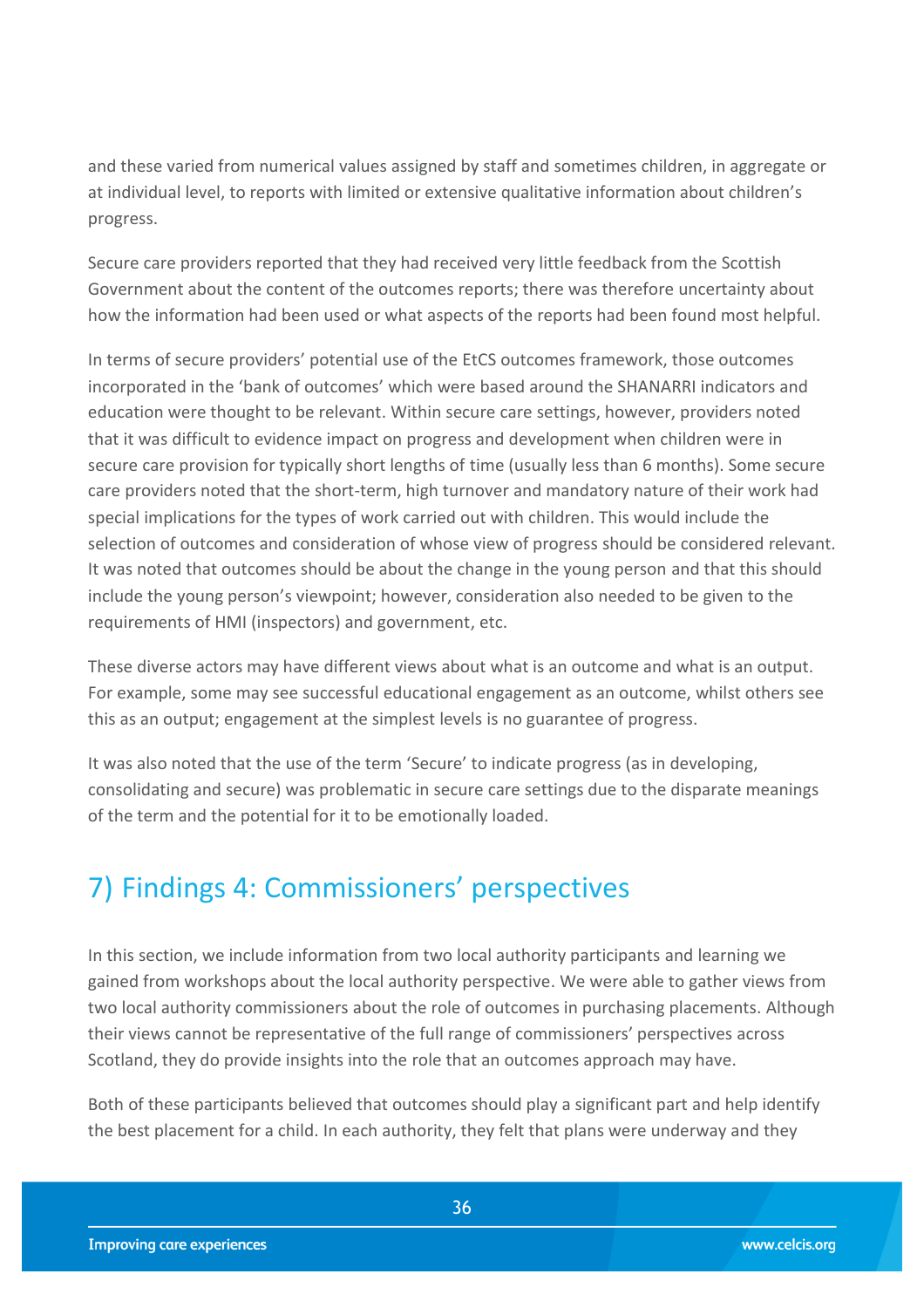were making progress towards identifying and matching placements based on desired outcomes. However, one participant stressed that they already purchased placements to improve children's outcomes, noting that the outcomes approach would be helpful in clarifying the type of outcomes to be chosen and the associated measurement process.

For one participant the individual nature of children's needs meant that funders and providers should agree and explain the meaning and context of any given outcome for each child. These explanations should contain information about the proposed process of achieving outcomes for each child. This type of information would be included in Children's Plans and Integrated Assessments.

In one of the areas, the authority was carrying out work with children to help them understand what outcomes were by focusing on issues such as safety and wellbeing.

#### *Decisions about placing children and monitoring progress*

It was emphasised by both purchasers that outcomes would not be the only factor considered either in making a placement or in monitoring progress. They would take into consideration other factors and indicators such as cost, accommodation and transportation links. Budgets were especially pertinent during this time of financial difficulties. In addition, they considered that children's relationships and wellbeing issues were important; for example, how would the child fit in with children that are already at the residential school or care home and would this placement enable them to maintain relationships with family and friends, or even their existing professionals such as social workers? Furthermore, we consider it likely that these issues fundamentally relate to achieving outcomes.

Both of these participants suggested that cumulative reports about how well children do at care homes or residential schools informed their decision-making. They noted that advice about this could potentially be available from Scotland Excel or Social Work Scotland. In the (recent) past, providers were often selected because of evidence from local authority procurement exercises or Care Inspectorate reports, but since June 2014 placements should have been purchased through the Scotland Excel Framework.

In terms of monitoring progress, these participants explained that they would want to know other information and not only progress on outcomes. This was because a child or young person may appear to be progressing well or a good explanation for lack of progress given, but they also needed reports to explain other relevant incidents or developments in areas of the child's life such as family problems or abusive incidents. In addition, they stressed that having a conversation with the child was important. The child may be doing well on all reported outcomes, but the from the child's perspective, the pressing issue may be something else (eg pocket money).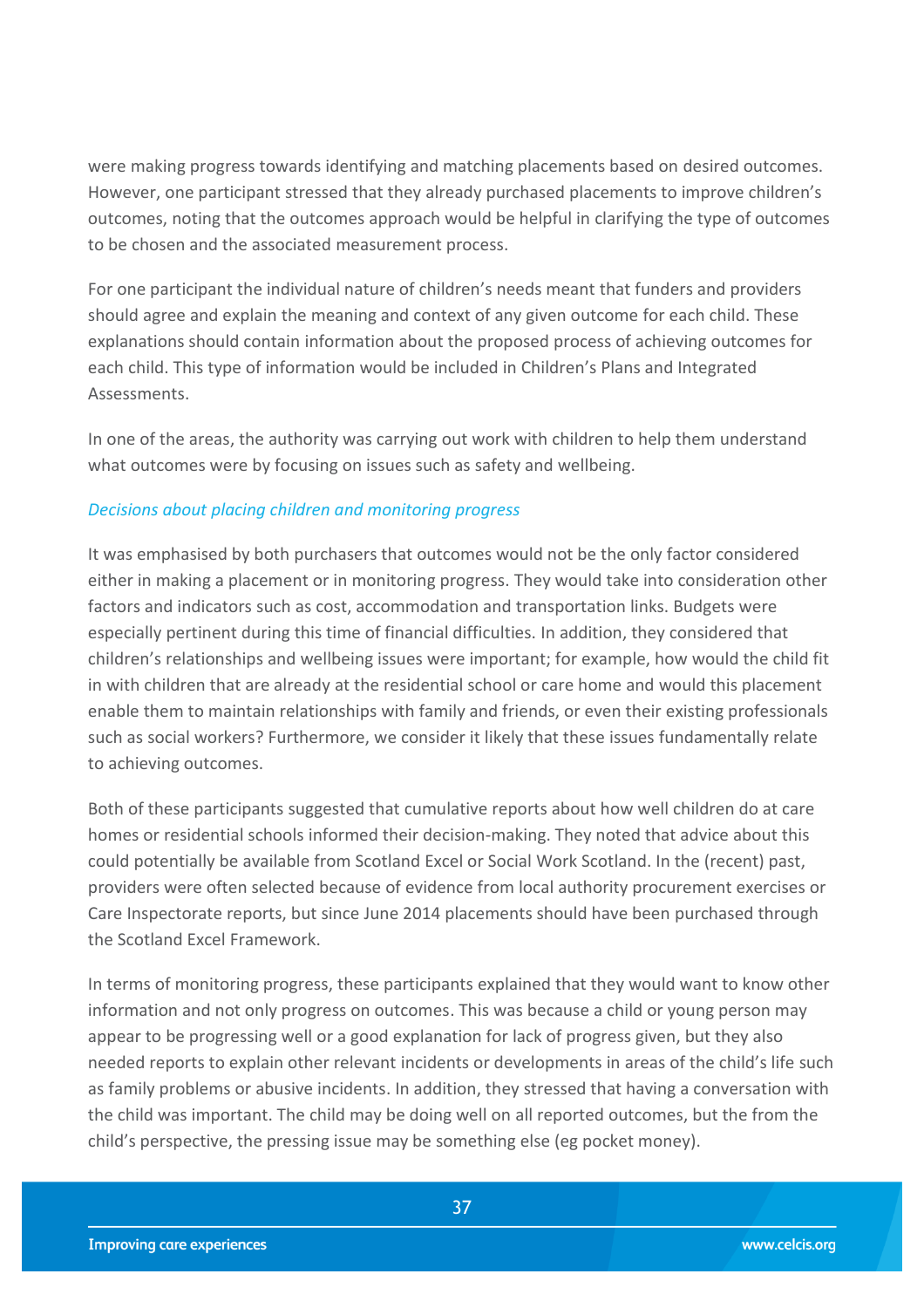Local authorities clearly feel that they should monitor and evaluate services around outcomes but these participants felt that they were in the early days of developing processes to do this. These participants felt that they would use this type of information to inform decisions about whether or not to continue to fund services if desired outcomes were consistently unmet. However, it was felt that this was becoming less likely where models of public/private partnerships were emerging, with local authorities working together with third or independent sector partners to apply for joint funding.

Other issues were important to purchasers; for example, there was a suggestion that they may monitor placements more rigorously if they perceived them to be expensive, as costs had to be justified. They felt this to be more likely to be the case for external provision as they could monitor their inhouse (directly provided) services with a lighter touch.

Purchasers felt that providers' own assessments and monitoring were and important part of the process, and they suggested that it was appropriate for providers to evidence their efforts to meet outcomes. If a provider only made a halfhearted attempt to evidence quality or monitor outcomes, they perceived this as a potential indication of a poor attitude towards the children placed with them.

### *Wider Learning Point*

*Commissioners want to take account of outcomes and are keen to work with service providers to achieve this. However, costs and a range of other quality indicators will also continue to be important considerations.*

Both of these participants agreed that a bank of outcomes and tools to use would be useful, but one commented that it might prove difficult to develop a tool that everyone approves. They felt there was still some way to go before there was clarification they clearly noted that linking to GIRFEC SHANARRI indicators would be helpful.

These participants sometimes felt that there was a tendency for some people to describe outputs as outcomes; for example, reducing placement moves and length of time to achieving a placement. For these participants these things were outputs or potential precursor outcomes en route to more significant or relevant outcomes for the child.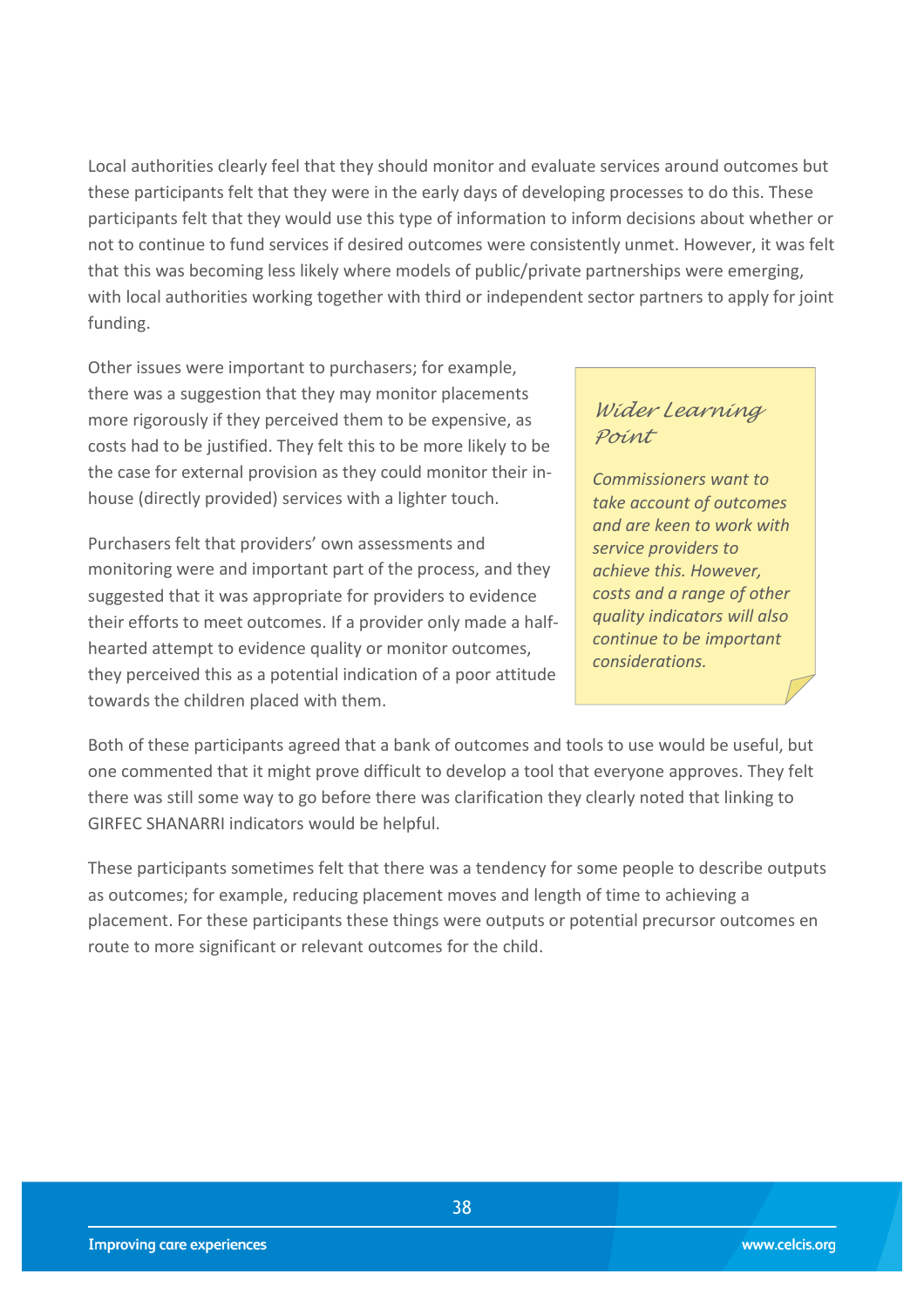## <span id="page-38-0"></span>8) Conclusion

## <span id="page-38-1"></span>8.a) Outcomes approaches

It is clear that outcomes are becoming an important part of service delivery and monitoring across a wide range of human services. Using an outcomes-based approach has a number of advantages, including the fact that services can focus on creating beneficial change rather than activity or outputs. Outcomes approaches are able to focus on and develop strengths as well as identify and respond to problems and issues. This shift should result in better services that can take account of individual needs, circumstances and aspirations.

There has been debate and differences of interpretation about the best ways in which to deploy an outcomes approach, and it is likely that different approaches will continue to emerge over time. One clear trend is towards interpretation of outcomes that are personalised to the individual, and there is a growing body of evidence about what constitutes good practice.

There are a number of outcomes frameworks beginning to emerge for working with children in social care settings, education and healthcare. Frameworks centred on a bank of outcomes are often intended to be used by a narrow range of service types. Therefore, the emergence and development of specific frameworks may continue for some time. It is important that these are evaluated to identify their usability and benefits. In many cases it will be wise to continue to evaluate or monitor a new framework beyond its pilot period, and we would recommend that if EtCS providers scale-up the use of their framework, they should continue to reflect on it and make developments where required.

### <span id="page-38-2"></span>8.b) The EtCS outcomes framework pilot

The pilot process has been highly collaborative, with a diverse range of providers working more closely together than might have been expected. By working together in this way, organisations have all gained insight and information. There may also be benefits for commissioning bodies resulting from the development of a collective approach that may be used by a number of providers. Altogether, we feel that this synergy will produce clear benefits for children and young people.

### *Wider Learning Point*

*When piloting a new approach it is beneficial for a number of organisations to work together. This not only brings greater scale, but enables testing from a number of different perspectives.*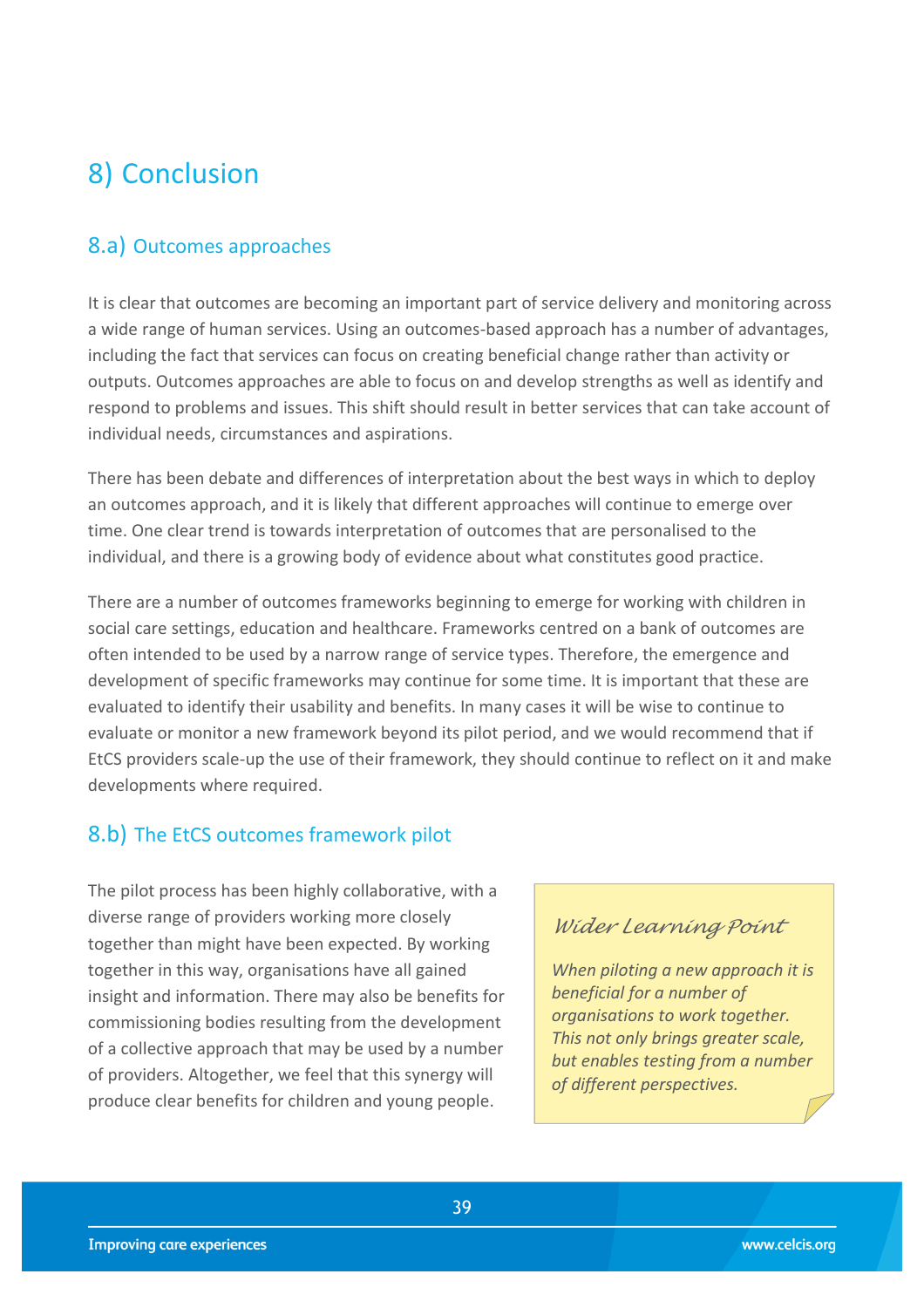Overall, participants who took part in the pilot held very positive views about the EtCS outcomes framework, and the vast majority are keen for the framework to continue. There is perhaps less agreement about how each organisation should use the framework, for example, the extent to which its use should be standardised or tailored. At the time of gathering data for this evaluation, it was not yet clear how many EtCS providers would continue or adopt the framework. This was generally pending finalisation of the framework. Participants noted a number of benefits arising from their involvement in the pilot process; these included:

- **Increased focus and clarity in the work carried out with children. Some providers felt that the** outcomes framework helped practitioners to create a focus around the work that they carried out with children and young people. Participants in other organisations felt that a focus already existed and that choosing outcomes mainly involved swapping terminology, for example, using the term 'outcomes' where they had previously used 'targets'.
- Increased focus and better use of time at key team (and other) meetings. A further benefit, suggested by some providers, was improved discussions at key team and other meetings. During meetings, discussing the outcomes chosen for children allowed staff to pay attention to progress and prepare the next steps. Participants sometimes contrasted this approach with earlier meetings that encompassed wide discussions that sometimes resulted in a less clear plan of work.
- Greater understanding across staff groups within providers. The pilot providers generally have staff who are primarily concerned with care and other staff primarily concerned with education. The process of choosing outcomes, assessing a child's level of development on the scaling tool, and planning work according to these outcomes allowed education and care staff to develop a greater understanding of each other's role. This process also facilitated further building of knowledge in relation to Curriculum for Excellence and Getting it Right for Every Child (GIRFEC).
- Improved capturing and recording of work carried out with children and young people. It has been the experience of many providers that the outcomes framework has enabled simpler recording formats that capture a wide range of work that they have carried out with the child, including a mechanism to capture evidence of any improvement or change.
- Workshops bringing people together and providing opportunities for networking. The workshops have been instrumental during the outcomes pilot. Workshops have allowed people to discuss practice, get to grips with the purpose of the outcomes framework, and exchange ideas. A number of participants spoke of the collective value of EtCS providers working together. The workshops created a shared philosophy, understanding and commitment to the use of outcomes approaches that not achieved simply by using the framework materials.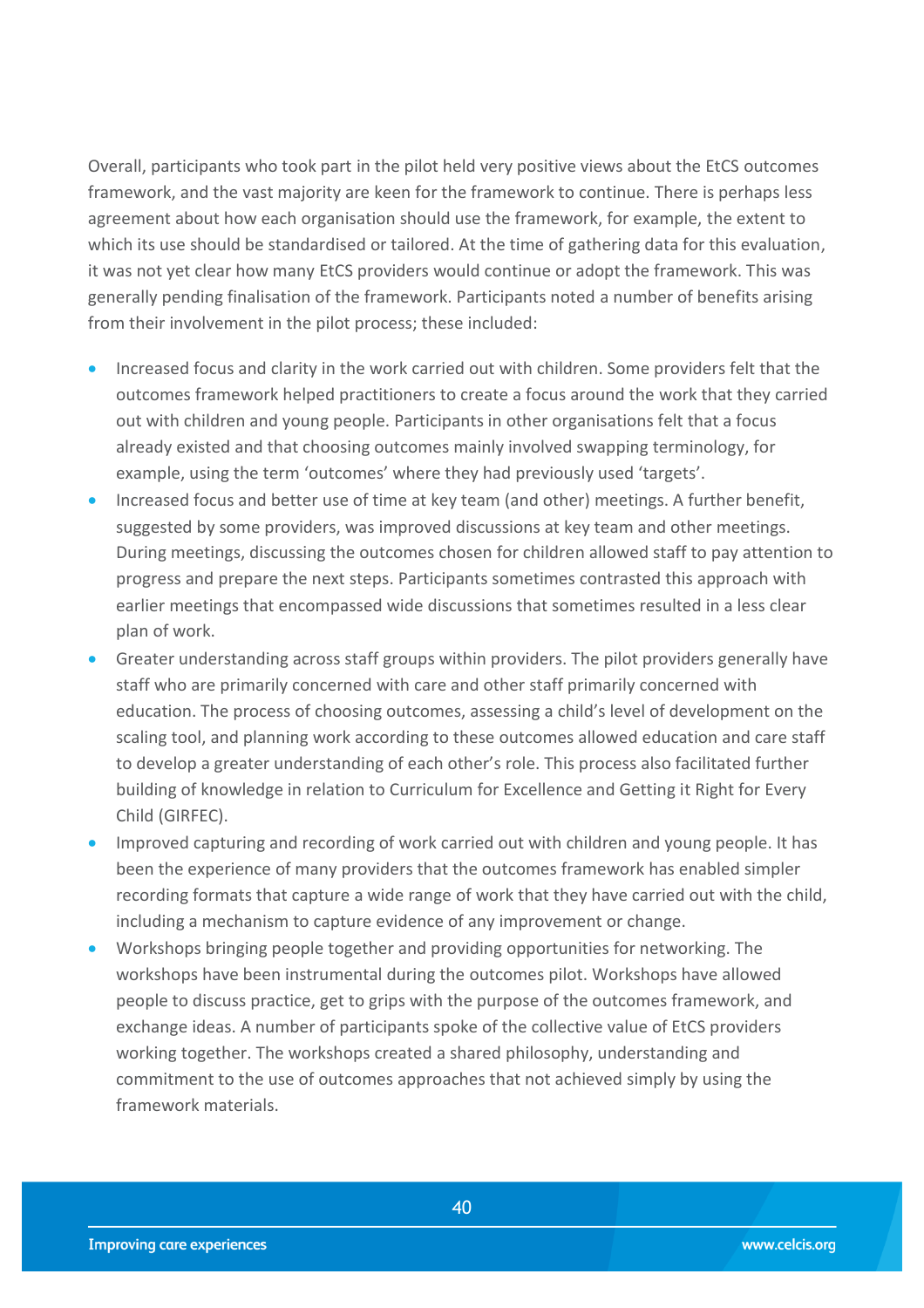Buy-in for outcomes. In general, the pilot has increased understanding that outcomes are the way forward in many human services. Participants clearly felt pleased to be part of a group that is forging the way ahead.

Areas of the EtCS framework which have undergone the most development and consolidation as a result of the pilot include the Outcomes Bank and the recording forms. The scaling tool has also been revised and will be tested further in its new form. Areas that seem particularly likely to continue to be developed relate to mechanisms for reporting to commissioners and tools for engaging children and families.

Assuming implementation of the framework beyond the pilot period, it is in this latter area, the engagement of children, where we feel development would be most productive and beneficial. We are hopeful that this will happen, as one of the reasons cited by some providers for not including children more was the provisional or contingent nature of the framework during the pilot.

In conclusion, this evaluation suggests that the EtCS outcome framework and the processes used to introduce it to providers have represented a valuable development. We feel that it will continue to develop further and be a useful resource that, if used carefully, will benefit commissioners, service providers, and, more importantly children and young people.

## <span id="page-40-0"></span>8.c) Wider learning

Part of the reason for the study was to identify and draw out wider learning, relevant to a range of providers considering or developing outcomes approaches. To achieve this, we highlight points of wider learning in boxes throughout the report. Readers may understand these best in the context of the discussions in the text, so whilst we outline these points below, we urge readers requiring further explanation to consult the full report. By way of summary, we gather these points below:

- <span id="page-40-1"></span> When using an outcomes approach it is critically important to be explicit about the purpose or aims so that all stakeholders share the same expectations. This includes the need for workers and managers to be fully supportive and committed to the approach.
- When designing an outcomes approach, developers should give careful thought to the number of outcomes to be identified and pursued, and which of these will be reported. Critically, these decisions need to take account of the overall purpose of using an outcomes approach. In some cases, services may decide to pursue a single specific outcome, perhaps before moving onto others; in many cases, they will address a small number of outcomes simultaneously. All involved should agree in advance, which of these will be tracked and reported.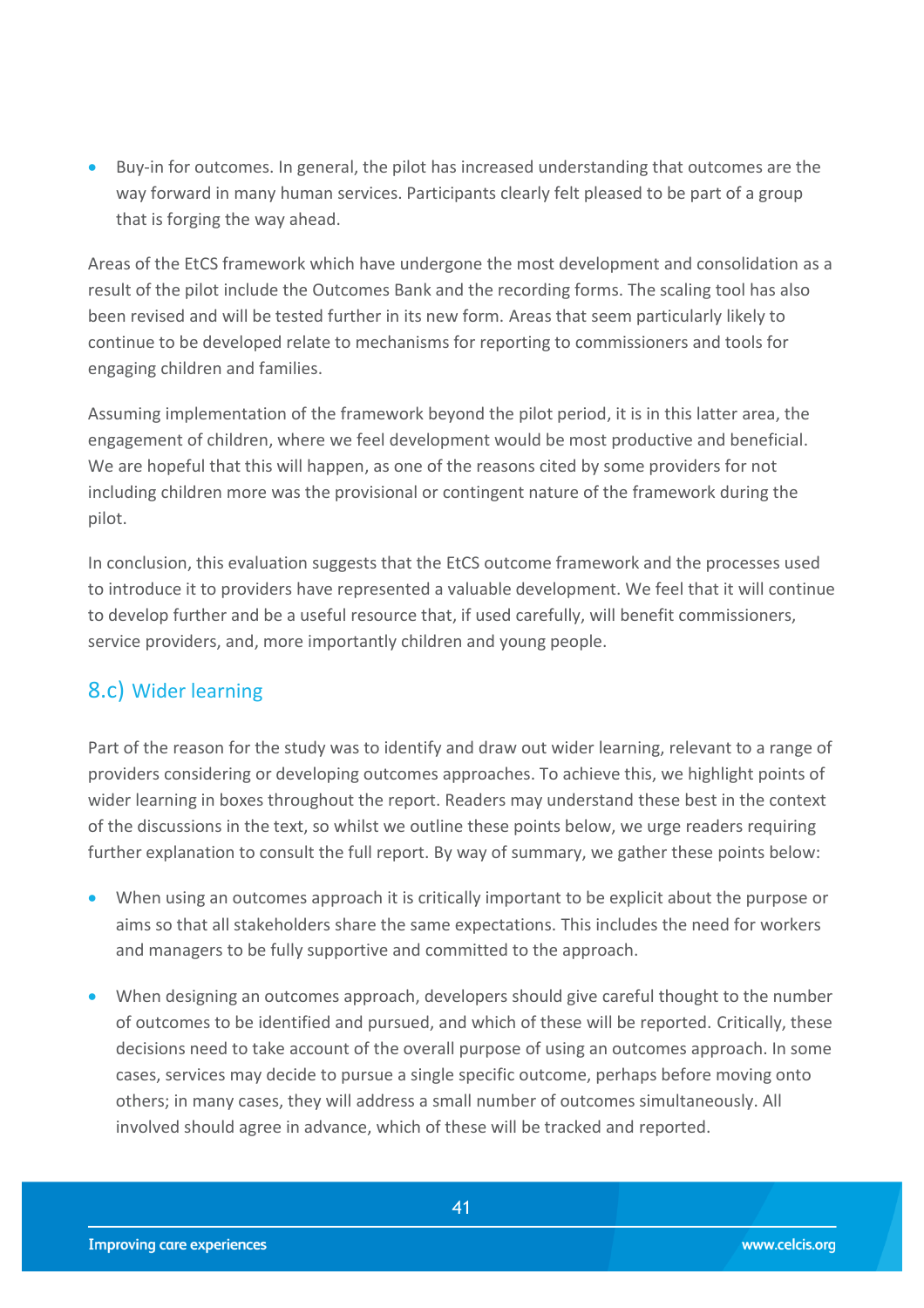- Having a bank of outcome descriptors has a number of advantages, including being helpful to practitioners who are less familiar with setting outcomes. Practitioners may feel more confident about selecting predefined outcomes than identifying outcomes from scratch.
- If a bank of outcome descriptors is used, these must contain sufficient breadth and flexibility to respond to the needs of the whole range of children served. Flexibility may come from both the breadth of outcomes in the bank and by tailoring the selected outcome to define what it means for this particular individual.
- When using an outcomes approach, the detailed thought and discussion arising from the review progress can facilitate better understanding, increased focus and improvement in service delivery. The need for dialogue and discussion around selecting and assessing outcomes is itself beneficial.
- If framework developers decide that outcomes should be assessed against a numerical scale, great care should be taken to ensure that all stakeholders understand what the numbers mean and how they can be used. This is because the use of a numerical scale may lead some people to presume the scale has properties that the developers have not rigorously tested. Developers should consider non-numerical ways of presenting scale points (eg alphabetic approaches) unless the scale has been standardised in some way and each step (interval) is equal in size to the others.
- Reports to funders and other interested parties need to take account of their needs and interests. It is helpful if reporting uses familiar terms and refers to (or cross-references) existing indicators. Examples of how this might be done include the linking of outcomes to national frameworks and indicators and the use of key terms that are defined in national policy.
- **•** Providers should continuously consider the potential achievements of each child to ensure that aspirations are neither too low nor too high. Judgements about this may change over time. Continuous reflection about each child's developing skill, abilities and interests will ensure that outcomes remain appropriate for their needs.
- Emerging trends from literature and policy suggest that outcomes should increasingly be personalised. It is widely accepted that participation will be central to this process. Service users have a key role in identifying the outcomes that they want to achieve and in considering how providers can best support these achievements.
- When introducing a new outcomes approach, a pack of written training materials is likely to need supplementation by training or face-to-face contact with others using the approach.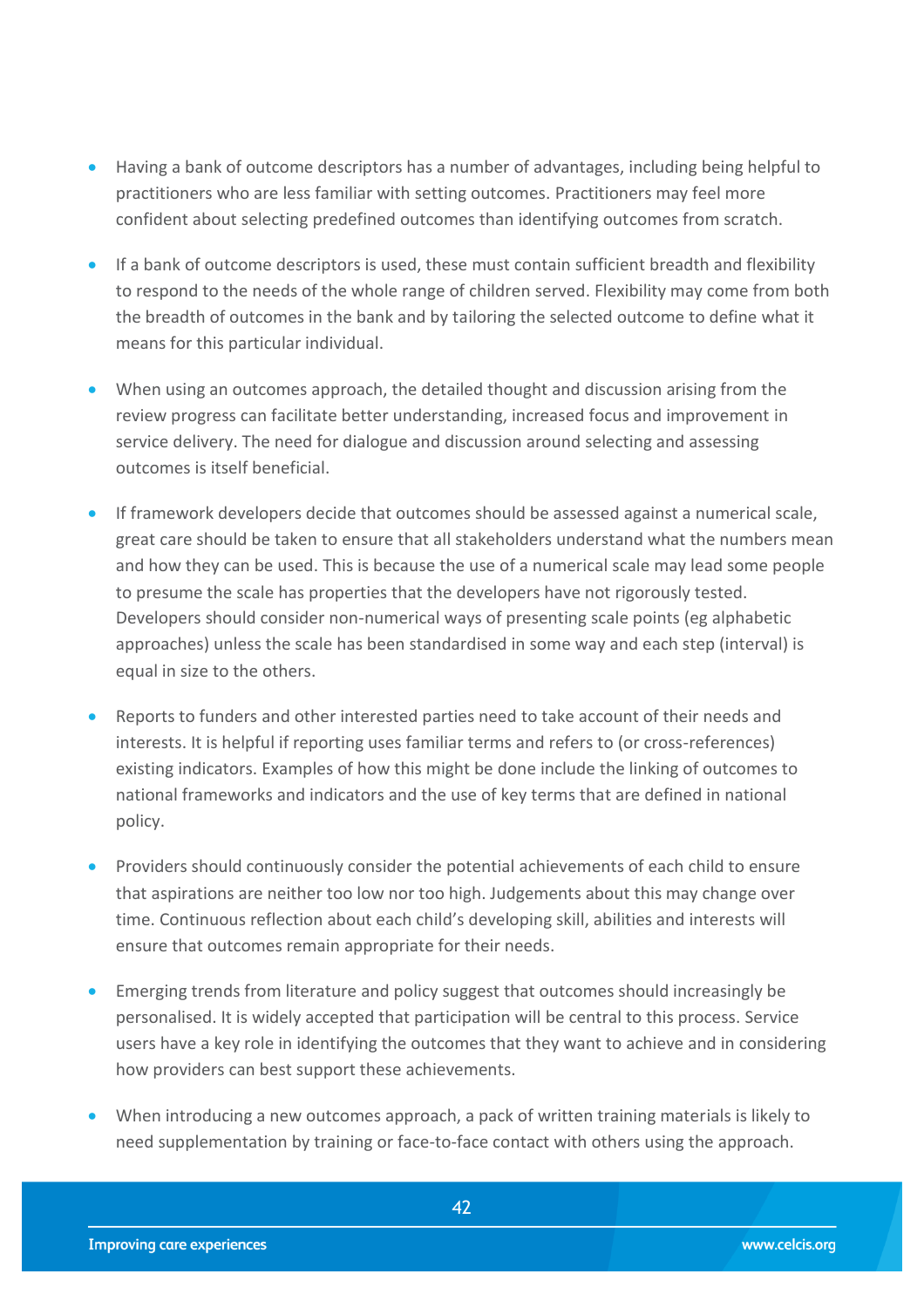Detailed manuals and materials are very helpful, but when introducing a large-scale change across an organisation consistency and commitment is important. Direct contact with a trainer or someone experienced in the use of the framework is likely to be helpful for this process.

- Commissioners want to take account of outcomes and are keen to work with service providers to achieve this. However, costs and a range of other quality indicators will also continue to be important considerations. Whilst we would argue that these service factors help to produce outcomes, evidence of outcomes alone is unlikely to satisfy funders.
- When piloting a new approach it is beneficial for a number of organisations to work together. This not only brings greater scale, but also enables testing from a number of different perspectives. Approaches piloted in this way are likely to be more robust and more easily generalisable to further settings.

## 8.d) Postscript

We were grateful for the opportunity to be involved with the pilot of the EtCS outcomes framework and hope that learning captured in this evaluation will be of benefit to EtCS members and others involved in services for children. We would be happy to respond to requests for more information about methods or findings. Equally, we would be grateful to any readers who were willing to provide feedback about what they have taken from this document or how we could have made it better. This type of feedback helps us to improve our work and highlights gaps in knowledge that may benefit from further research.

You can contact the research team in CELCIS by emailing: [celcis.research@strath.ac.uk](mailto:celcis.research@strath.ac.uk) or if you prefer you can contact the principle investigator for the study: [vicki.welch@strath.ac.uk](mailto:vicki.welch@strath.ac.uk) .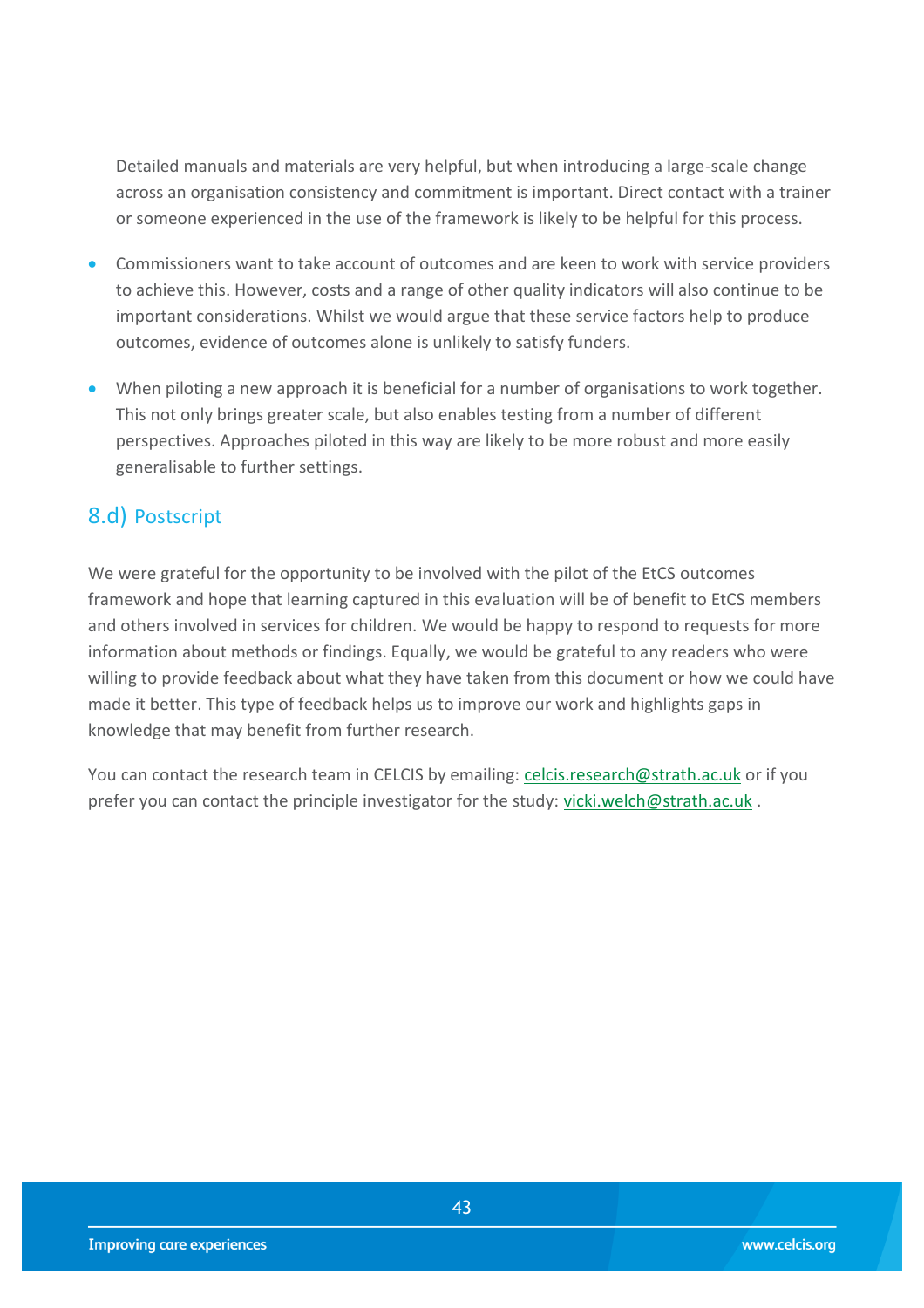## <span id="page-43-0"></span>9) Appendices

### <span id="page-43-1"></span>9.a) Appendix 1: Examples of outcomes approaches

#### *Fulcher, McGladdery, & Vicary, 2011. Outcomes that Matter*

#### [http://www.internationaljournalofsocialpedagogy.com/index.php?journal=ijsp&page=article&op=](http://www.internationaljournalofsocialpedagogy.com/index.php?journal=ijsp&page=article&op=view&path%5b%5d=13) [view&path\[\]=13](http://www.internationaljournalofsocialpedagogy.com/index.php?journal=ijsp&page=article&op=view&path%5b%5d=13)

The Outcomes that Matter™ recording instrument can be used with young people and their families to monitor weekly achievements in out-of-home care. The Recording Instrument is organised around the Circle of Courage developmental needs of belonging, mastery, independence, and generosity (Brendtro, Brokenleg, & Van Bockern, 2002) and draws from research carried out by the Search Institute with over three million young people and then adapted with permission for use with children and young people in out-of-home care.

#### *Angus Council. Wellbeing Web*

#### **<https://archive.angus.gov.uk/girfec/measuringoutcomes.html>**

The Wellbeing Web has been developed by practitioners in Angus and is intended to be an interactive and engaging process to measure outcomes. This tool is based on an affirmative coaching model focusing on people's potential rather than their problems. It is used to support and assist growth and change. The process of using the Wellbeing Web to capture outcomes enables children and their carers to recognise where they are, where they would like to be and what steps they need to take to get there. Please note that links to more accessible versions of some of the documents are given below the main document listing.

#### *IRISS. Leading for outcomes*

#### **[www.iriss.org.uk/resources/leading-outcomes-guide](http://www.iriss.org.uk/resources/leading-outcomes-guide)**

The guide provides support and training materials for leading social services staff and those in related disciplines to practice in an outcomes-focused way. The guide is aimed at team leaders, managers and those in training roles. It is primarily designed for those working in adult social care.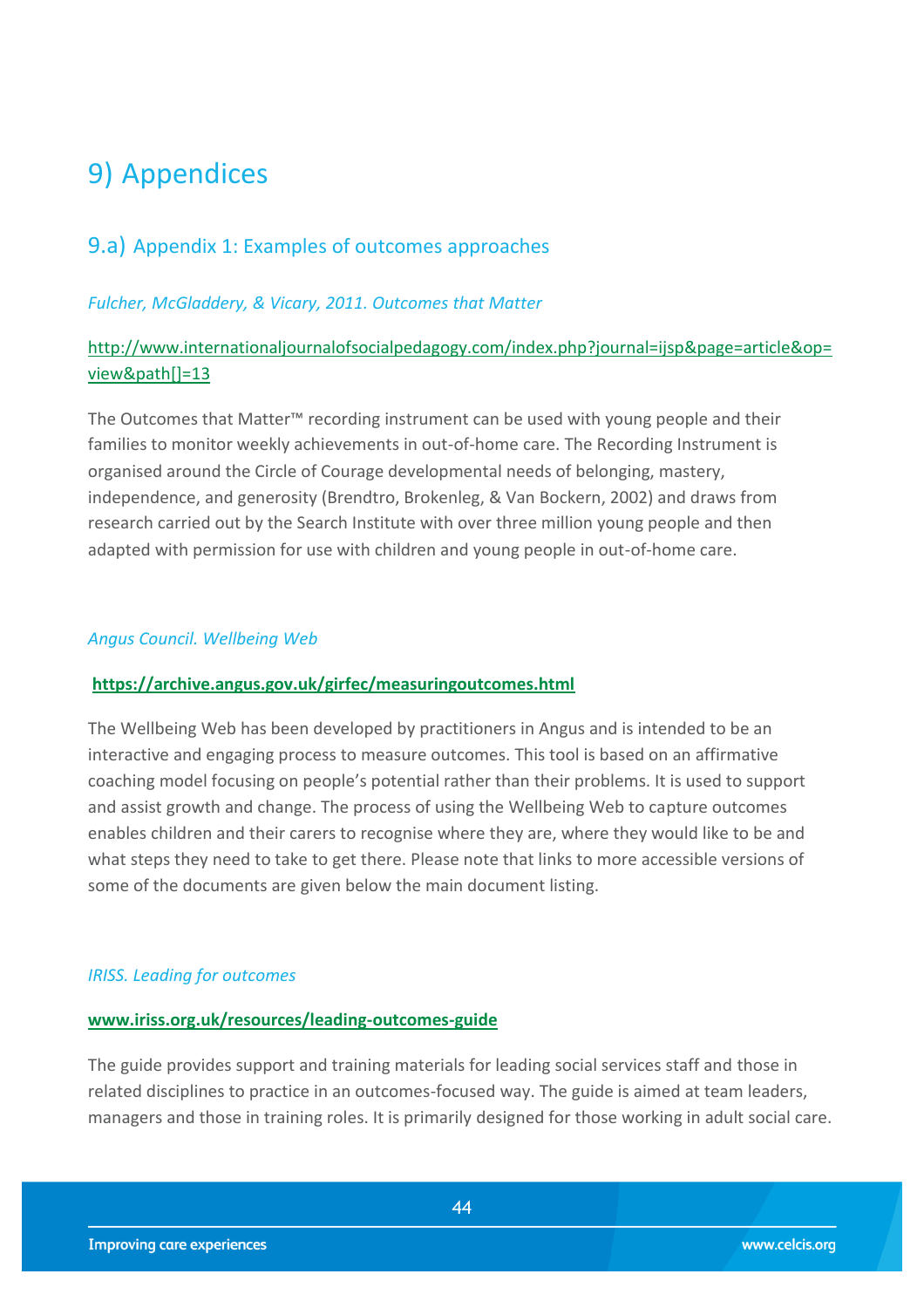#### *Joint Improvement Team. Talking Points; personal outcomes approach*

### **[http://www.jitscotland.org.uk/resource/talking-points-personal-outcomes-approach-practical](http://www.jitscotland.org.uk/resource/talking-points-personal-outcomes-approach-practical-guide/)[guide/](http://www.jitscotland.org.uk/resource/talking-points-personal-outcomes-approach-practical-guide/)**

The culmination of over six years of research, this Practical Guide brings together learning from practice, systems, culture and performance, aimed both at organisations new to outcomes and those further down the road to becoming an outcomes-focused organisation.

#### *Scottish Government. GIRFEC tools for assessing wellbeing outcomes*

#### **[www.gov.scot/Topics/People/Young-People/gettingitright/background/wellbeing](http://www.gov.scot/Topics/People/Young-People/gettingitright/background/wellbeing)**

Whilst GIRFEC has been described in the body of this report as an umbrella of policy initiatives, we note here that it also contains a suite of tools and materials including a number aimed at supporting the measurement of wellbeing outcomes. These tools drill down into the SHANARRI indicators using a larger single grid that links the indicators to particular sets of circumstances and points in a child's life. Some are particularly relevant when working with children and young people with impairments, disabilities and chronic conditions.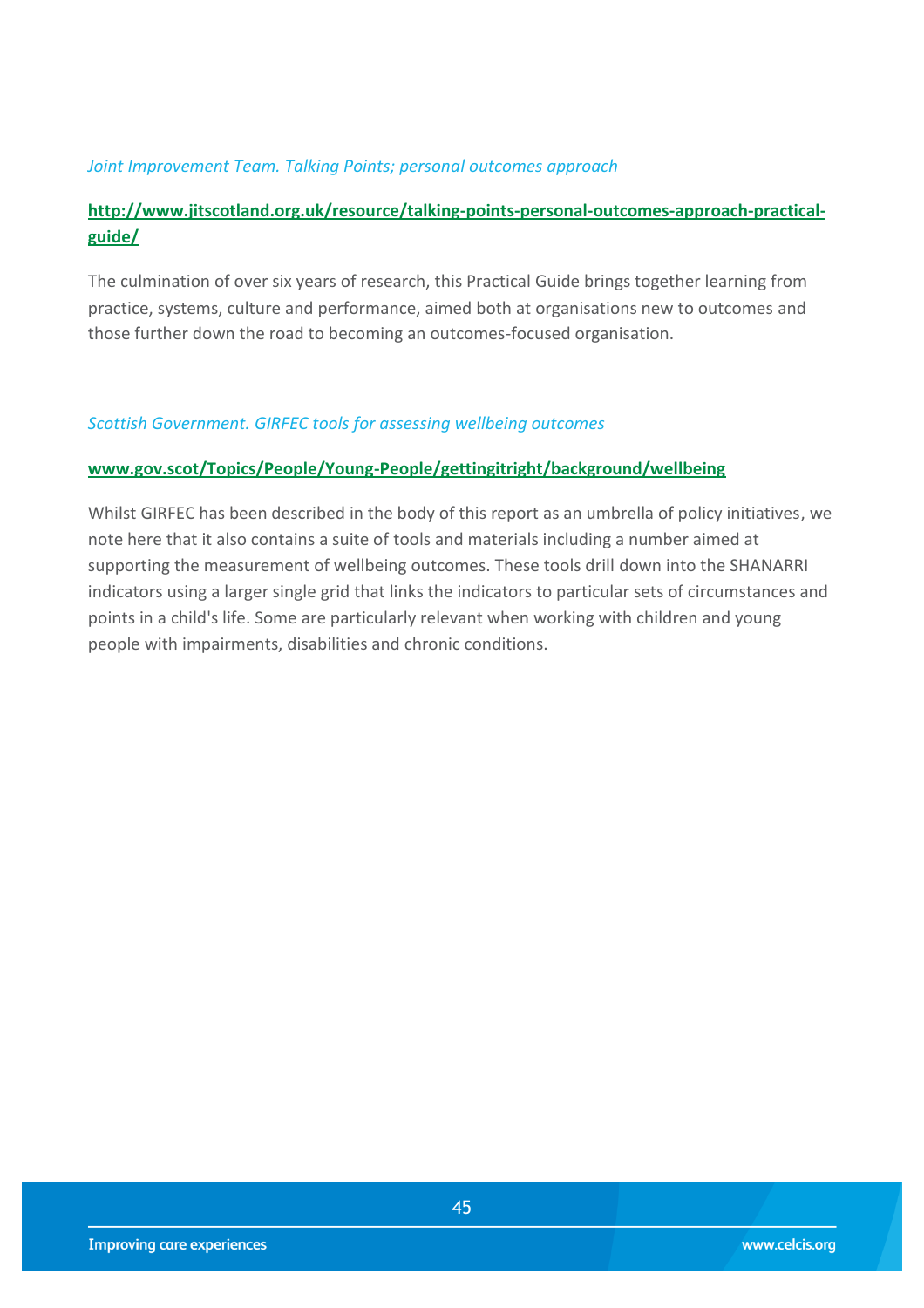## <span id="page-45-0"></span>9.b) Appendix 2: EtCS Outcomes Bank as at July 2015

#### EtCS OUTCOMES BANK

- 1. Progress in core curriculum areas (literacy, numeracy, health and wellbeing)
- 2. Progress in literacy
- 3. Progress in numeracy
- 4. Improved motivation for learning
- 5. Progress in learning (may include other curricular areas and personal development)
- 6. Improved attendance
- 7. Improved achievement or attainment
- 8. Successful transition to appropriate destination
- 9. Improved communication skills
- 10. Improved and sustained relationships (with peers or adults)
- 11. Return to community setting
- 12. Return to family setting
- 13. Improved ability to resolve conflicts
- 14. Improved social skills
- 15. Improved physical health
- 16. Healthier lifestyle
- 17. Improved personal hygiene / self-care
- 18. Improved mental health
- 19. Improved awareness of sexual health
- 20. Improved sexual health
- 21. Reduced sexually harmful behaviour
- 22. Improved awareness of the impact of substance misuse
- 23. Reduced substance misuse
- 24. Improved ability to keep yourself safe
- 25. Reduced risk of abuse or neglect
- 26. Reduced self-harm
- 27. Increased confidence
- 28. Increased resilience
- 29. Improved ability to express feelings
- 30. Increased independence
- 31. Increased life skills
- 32. Improved perception of self-worth
- 33. Increased strategies to cope with bullying
- 34. Decreased bullying behaviour / discriminatory behaviour
- 35. Improved behaviour
- 36. Improved self-regulation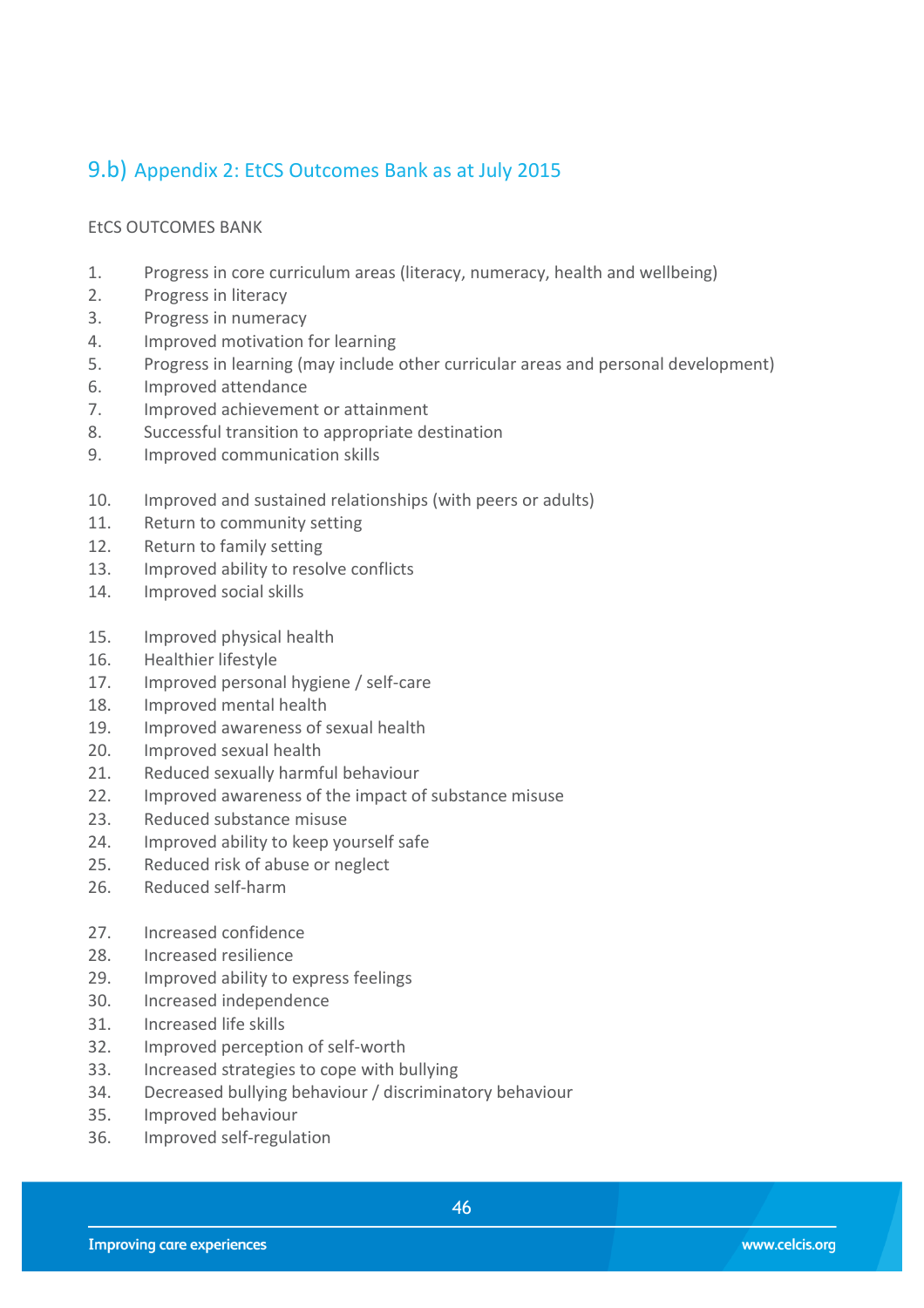- 37. Reduced risk to others
- 38. Reduced offending / anti-social behaviour
- 39. Increased ability to take responsibility
- 40. Improved emotional literacy
- 41. Increased participation in social and leisure activities
- 42. Increased sense of enjoyment / contentment
- 43. Increased self-determination
- 44. Increased respect for others<br>45. Increased empathy for others
- Increased empathy for others

July 2015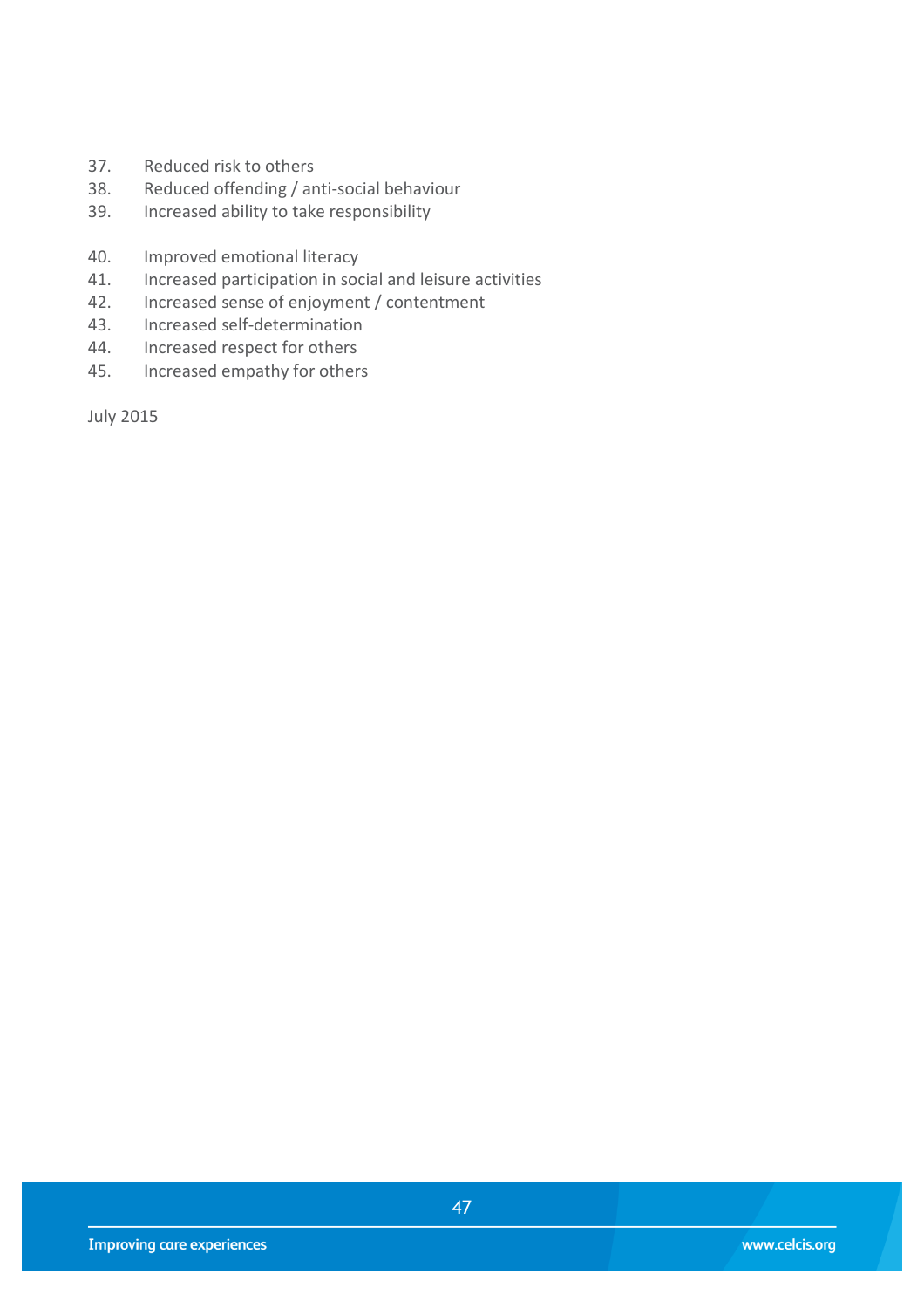## <span id="page-47-0"></span>9.c) Appendix 3: The most commonly chosen outcomes for organisations

## *(NB numbers less than 4 not included)*

Identifying numbers represent original version of the framework.

|                        | <b>Organisational Outcome</b>                    | No. of           |
|------------------------|--------------------------------------------------|------------------|
|                        |                                                  | <b>Providers</b> |
|                        |                                                  | $(N=8)$          |
| <b>Education</b>       | 1.5 Progress in learning (may include other      | 6                |
|                        | curricular areas and personal development)       |                  |
|                        | 1.1 Progress in core curriculum areas (literacy, | 5                |
|                        | numeracy, health and wellbeing)                  |                  |
|                        | Improved communication skills<br>1.9             | 4                |
| <b>Relationships</b>   | 2.5 Improved social skills                       | 8                |
|                        | Improved relationships<br>2.1                    | 4                |
| <b>Health</b>          | Improved mental and emotional wellbeing<br>3.3   | 6                |
|                        | 3.2 Healthier lifestyle                          | 5                |
| Self-awareness         | 4.4 Increased independence                       | 5                |
| <b>Emotional Well-</b> | 5.2 Increased participation in social and        | 5                |
| being                  | leisure activities                               |                  |
|                        |                                                  |                  |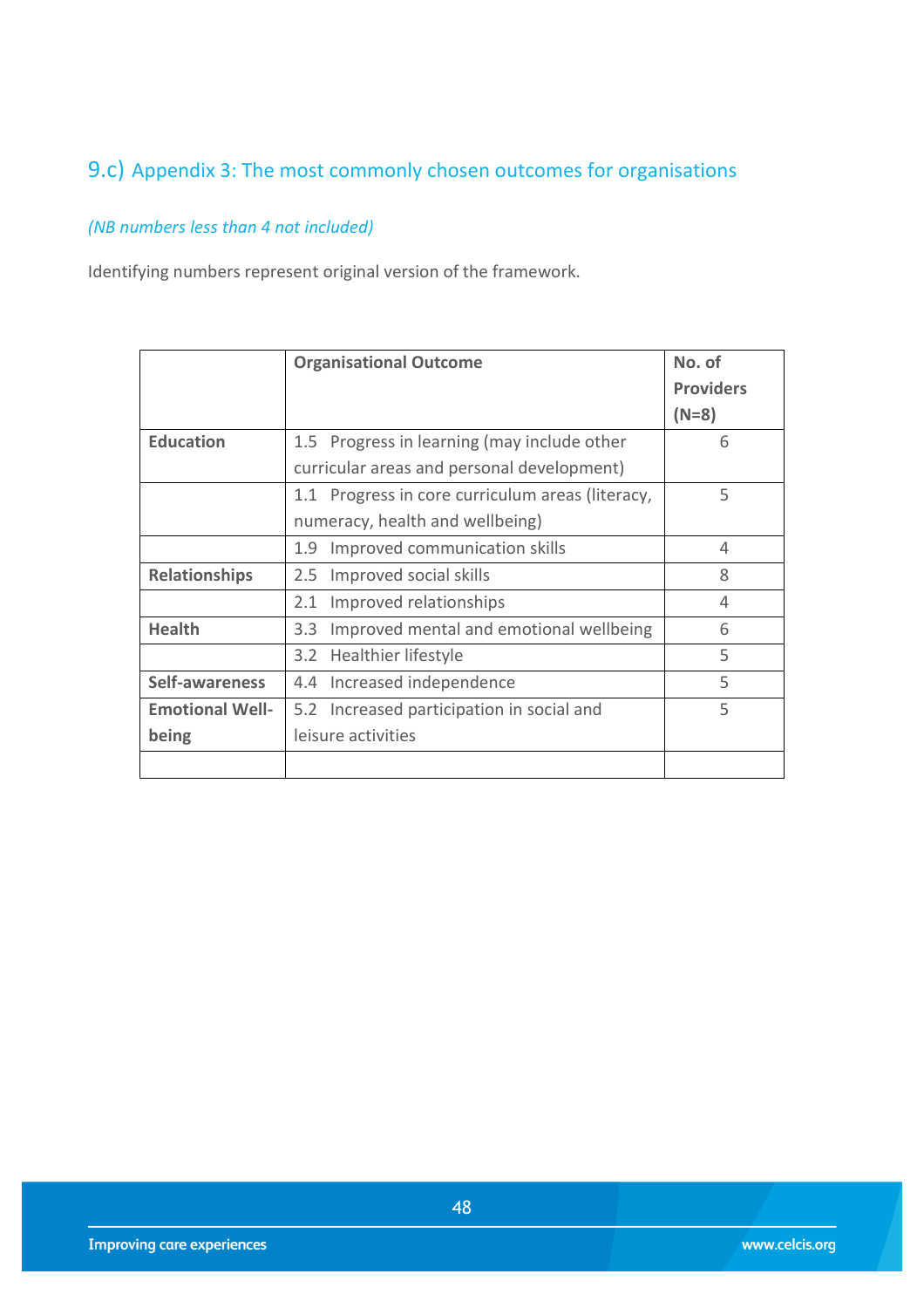## <span id="page-48-0"></span>9.d) Appendix 4: The most commonly chosen outcomes for children

|                        | <b>Child Outcome</b>                              | No. of         |
|------------------------|---------------------------------------------------|----------------|
|                        |                                                   | Children       |
|                        |                                                   | $(N=25)$       |
| <b>Education</b>       | Improved communication skills<br>1.9              | 9              |
|                        | 1.1 Progress in core curriculum areas (literacy,  | 6              |
|                        | numeracy, health and wellbeing)                   |                |
| <b>Relationships</b>   | 2.5 Improved social skills                        | 11             |
|                        | 2.1 Improved relationships                        | 9              |
| <b>Health</b>          | 3.2 Healthier lifestyle                           | 9              |
| Self-awareness         | 4.11 Improved self-regulation                     | 9              |
|                        | 4.4 Increased independence                        | 5              |
|                        | Improved perception of self-worth<br>4.7          | 5              |
| <b>Emotional Well-</b> | 5.2 Increased participation in social and leisure | $\overline{ }$ |
| being                  | activities                                        |                |
|                        | 5.3 Increased sense of enjoyment /                | 7              |
|                        | contentment                                       |                |

49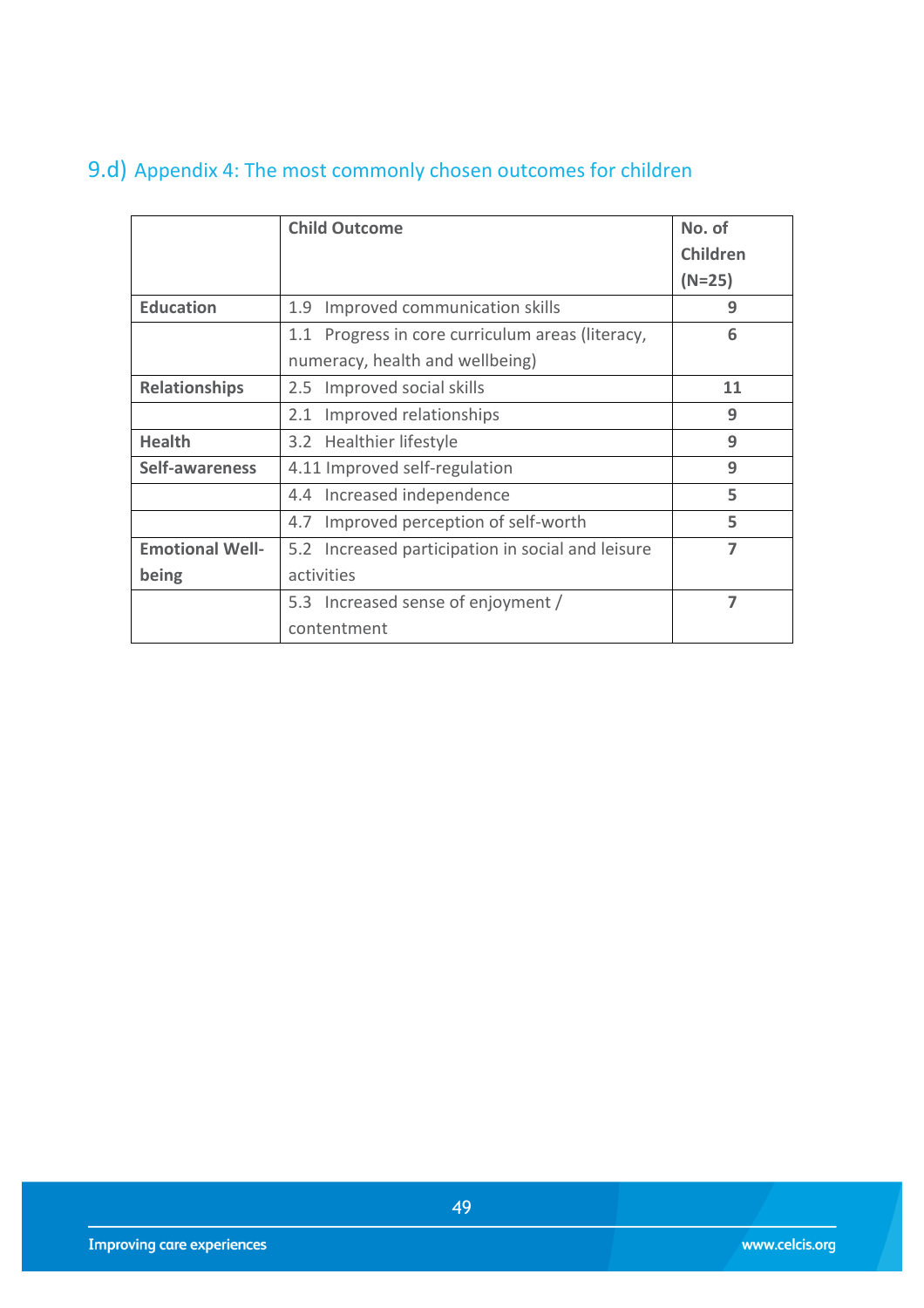## <span id="page-49-0"></span>9.e) Appendix 5: Case example: using the outcomes framework with children

One of the schools which provided services to children and young people with social, emotional and behavioural issues had involved children and young people extensively in all aspects of the outcomes framework. We were able to speak to a small number of staff and three young people about their experiences.

#### *Outcomes and folders*

Young people (aged 11 plus) were supported to choose outcomes from the bank, and to choose some of the activities they would undertake to address the outcomes. Young people commented that they didn't have any problems choosing outcomes from the bank in this way, appearing to find it a straightforward process.

While they were working on outcomes, young people would gather evidence to support their work and achievements. They spoke with key workers during one-to-one time about the progress that they'd made on outcomes, for example, in sports, extracurricular activities, relationships, and education. The evidence that young people collected to demonstrate progress included, for example, completed school work, photos, information about clubs they'd attended, art work, poetry and links to videos they'd been involved in. This evidence was kept in an *outcomes folder*  that belonged to the young person.

Some areas of direct work on outcomes, particularly around emotional wellbeing, were carried out during time with the key worker, and evidence of this was also included in the folder. Staff found various resources on the internet such as the 'Wheel of Emotions' and 'When things go wrong'. These were completed as 'worksheets' and used as another form of evidence for the folder. Key workers reported that this was helpful as the sheets often prompted conversations which key workers and young people could have in their one-to-one time. We would note here that some staff may need support to locate and assess resources of quality and relevance from the internet.

Two of the young people also commented that they liked using worksheets. This helped them to express how they were feeling because they found it difficult to talk about the issues and emotions they were facing, and it was a good way to *get the emotions out*. One young person had been at the school prior to the introduction of the outcomes pilot and commented that they preferred key time using the outcomes approach with worksheets because otherwise they would have bottled up their emotions and not been able to deal as effectively with difficult situations.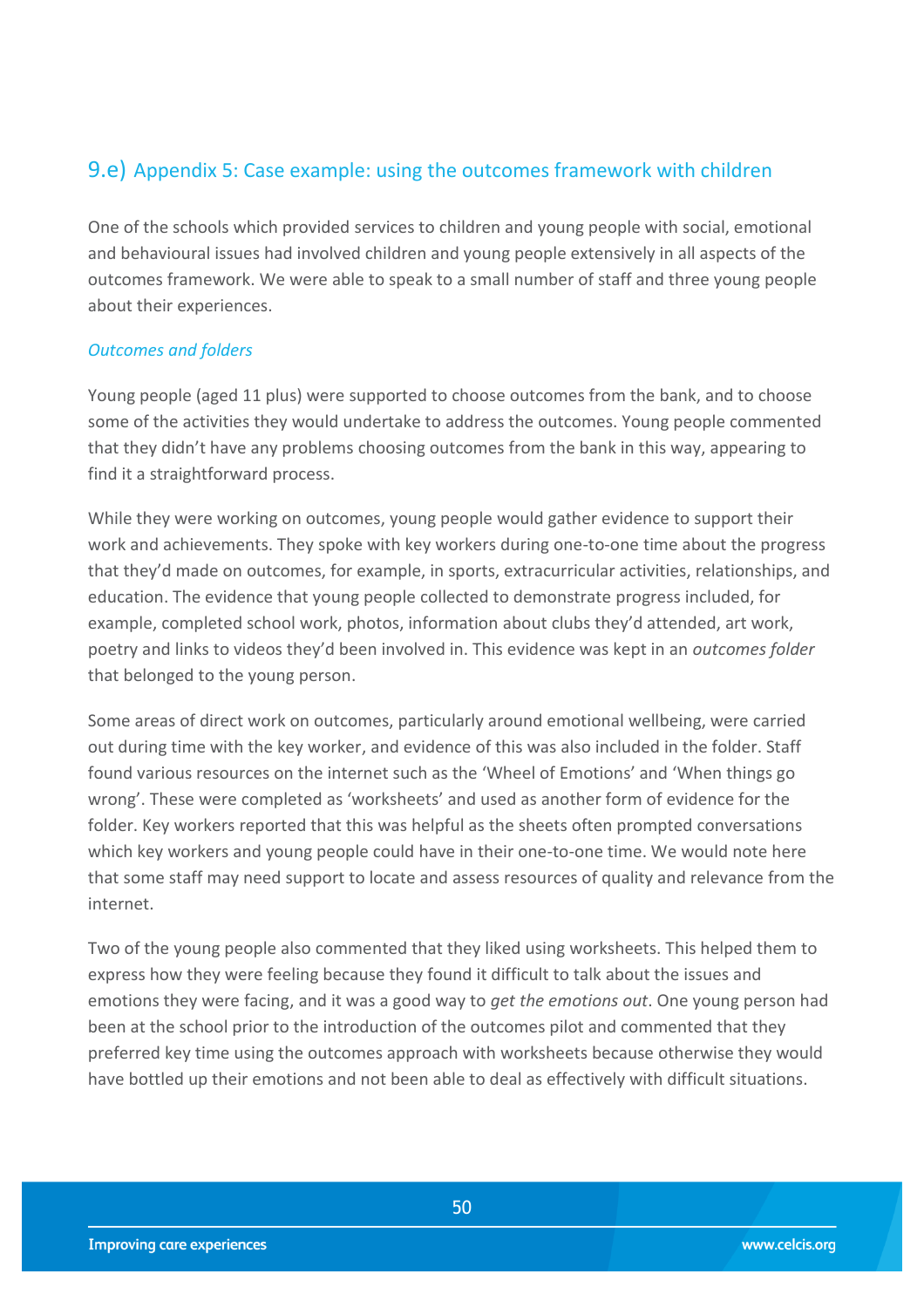Not all of the time during one-to-one sessions was spent looking at outcomes; children needed time to relax and divert their attention away from some of the issues they were discussing.

The folders were of great significance; each young person was given a folder that they could personalise and which belonged to them. The folder contained a number of sections at the start of which was an outcomes sheet stating the broad outcome chosen by young people and staff, and details of a range of specific outcomes or outputs that young people would focus on to develop the broader area. Specific outcomes associated with 'progress in learning', for example, might be getting to school on time, completing homework and school work, improving in maths and taking part in lessons. These would vary according to the needs of the child.

The folders were designed in this way to help young people understand what staff might be looking for and what evidence would be helpful. Staff felt that gathering evidence in this way helped children to reflect on their lives and circumstances, taking stock of progress that they had made. Evidence in the folder would also include notes of key team meetings of care and education staff which reviewed progress and discussed next steps. Young people were able to read and give their views on these.

Staff and young people took great pride in the folders and the work carried out by the young people. Staff enjoyed spending time with the children and young people looking at outcomes. Staff welcomed the fact that working in this way gave them a tangible focus for their one-to-one work. Furthermore ensuring young people were up to date with their outcomes folders had helped to prioritise the weekly one-to-one sessions for staff and resulted in young people having enhanced opportunities to look at their issues.

As with other providers, none of the individual outcomes selected for young people had been changed during the pilot period. Young people seemed happy to work towards outcomes over time and to continue to make progress over a number of months. One young person commented, however, that they thought that now they would like to change outcomes because they'd reached a good level of progress on the ones they had focused on.

Some staff commented that it would be useful to look at a larger range of outcomes rather than focusing on three or four, and felt that it was feasible for evidence to be gathered for a wider range of outcomes.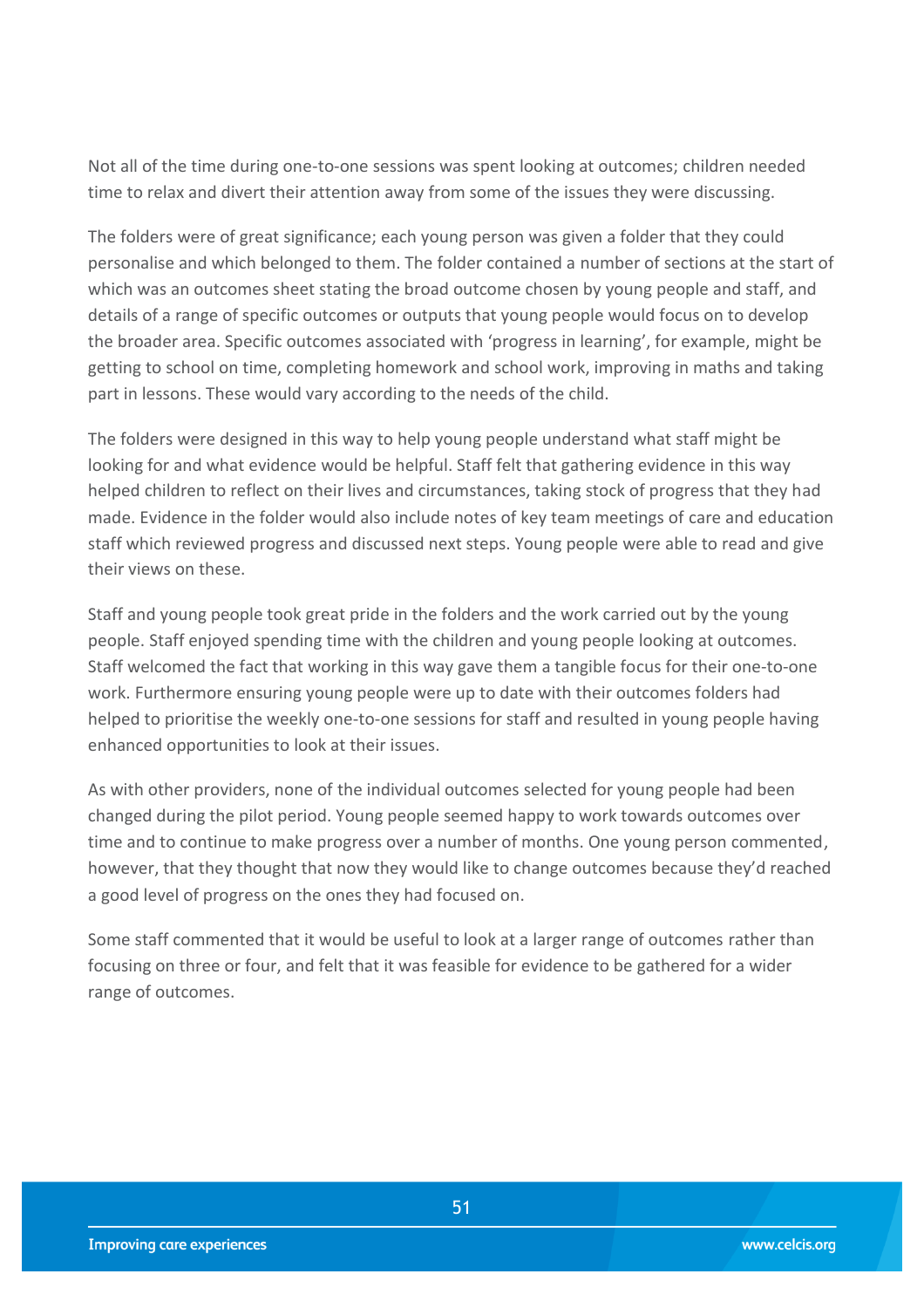#### *Scaling*

As in other settings, staff found it challenging at key team meetings to put a number on the young person's development; however, in contrast to many other providers, staff in this setting felt they gained little additional benefit from the discussion. This may suggest that the outcomes folder approach gave staff insights that staff in other providers gained through these discussions.

The assigning of a number after work had been completed seemed inconsequential for this provider, although for other providers the process of discussing development with others was part of the planning intervention and was more useful. Here it was felt that that key workers needed to have the most significant say in assigning a number as they were closest to the child.

On the other hand, we noted that young people liked the numerical value and seeing their development on the scaling tool. One young person found the wheel of change was helpful and liked to see that over time they had achieved higher levels of confidence, and made good improvements in education and health-related areas. Another young person felt that the outcomes framework kept them motivated because they could see that they were 'getting good, high numbers'.

#### *Evidence and reporting*

A valuable feature of the approach was said to be the evidence in the folder, as this was compiled from the young person's perspective. Rather than being a descriptive account of progress produced by staff, this was material evidence which showed powerfully that young people's needs were being addressed:

*The outcomes folder is different because normally there are family reports, hearing reports and review reports that are written and filed away. The outcomes folder gives an opportunity to show how the young person feels. For example, a member of staff might write, I took [young person] to the cinema, but no-one can prove it. It's not possible to tell from these types of accounts whether children have enjoyed the activity or what they have got out of any work that has been carried out. [With the outcomes framework] they've worked on goal sheets, improving self-worth, increasing confidence, improved behaviour and enjoyment. Young people have worked towards gaining certificates and awards, and attending programs that boost their confidence. (EtCS Pilot Participant)* 

An additional benefit from a managerial point of view was that the outcomes folders recognised the work done by individual staff members which might otherwise have gone unnoticed.

Professionals' reactions to the outcomes framework and folder of work had been very positive. One young person had taken their outcomes folder to a review, and explained that professionals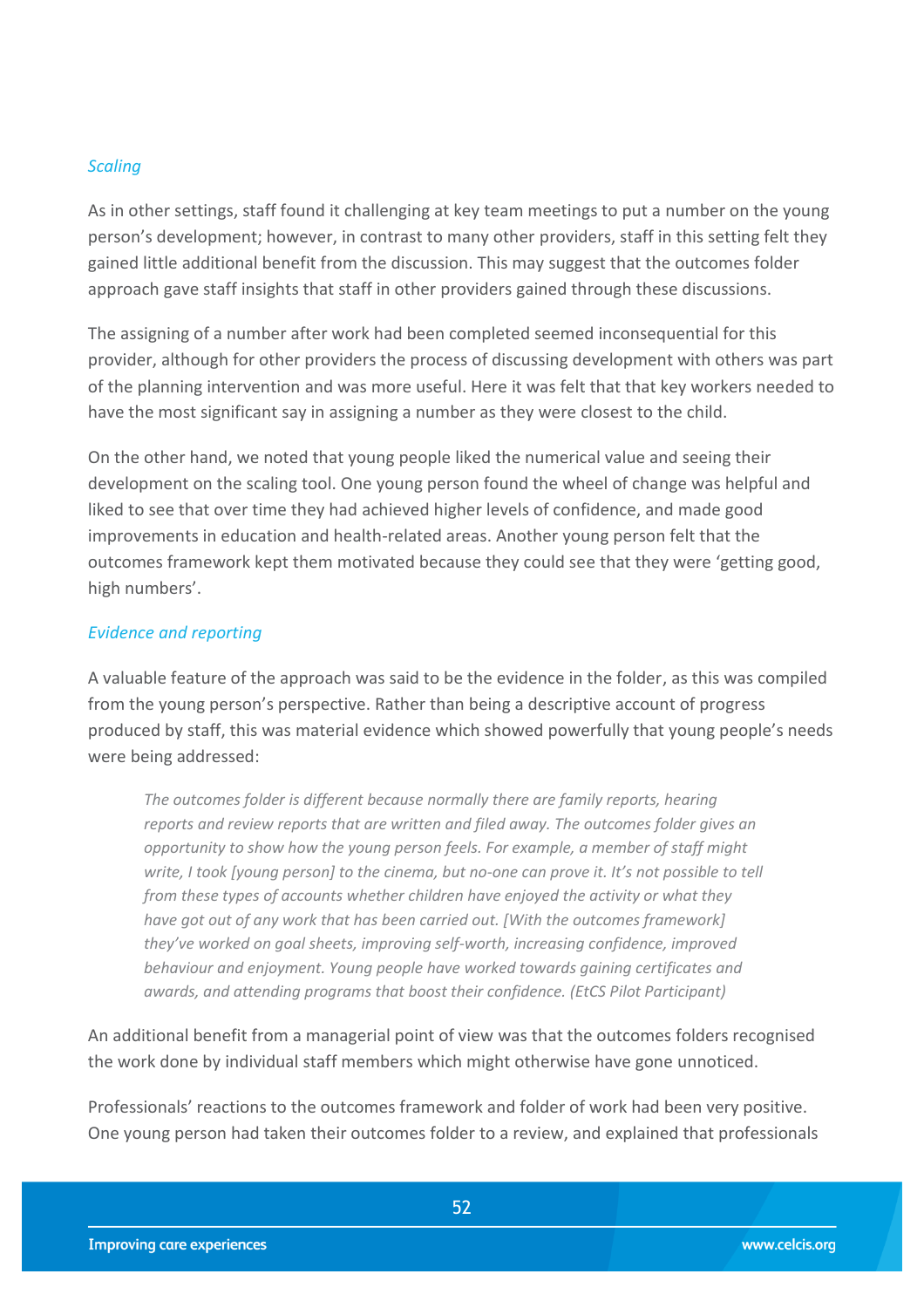at the review were 'pretty impressed with it' because they could see all the young person's achievements. In another instance, staff said that panel members had loved the folders, they thought because of the clear evidence showing what was being covered. As with other settings, it had been difficult to get social workers involved in the outcomes framework, but staff found it valuable to show the outcomes folders to social workers at meetings, and to highlight the importance of young people's involvement.

Key benefits of the outcomes folder approach were said to be:

- Strengths-based
- **Better use and prioritisation of key time**
- Children take ownership and pride in work and folder
- Worksheets useful for children to explore their emotions
- **•** Engaging in reviews and meetings in a child-friendly way
- Valued by external professionals
- **Better quality evidence of work carried out**
- **Better coverage of evidence of work carried out**

One young person commented that it would be good for other young people at the school to take part, though they weren't sure if the others would want to.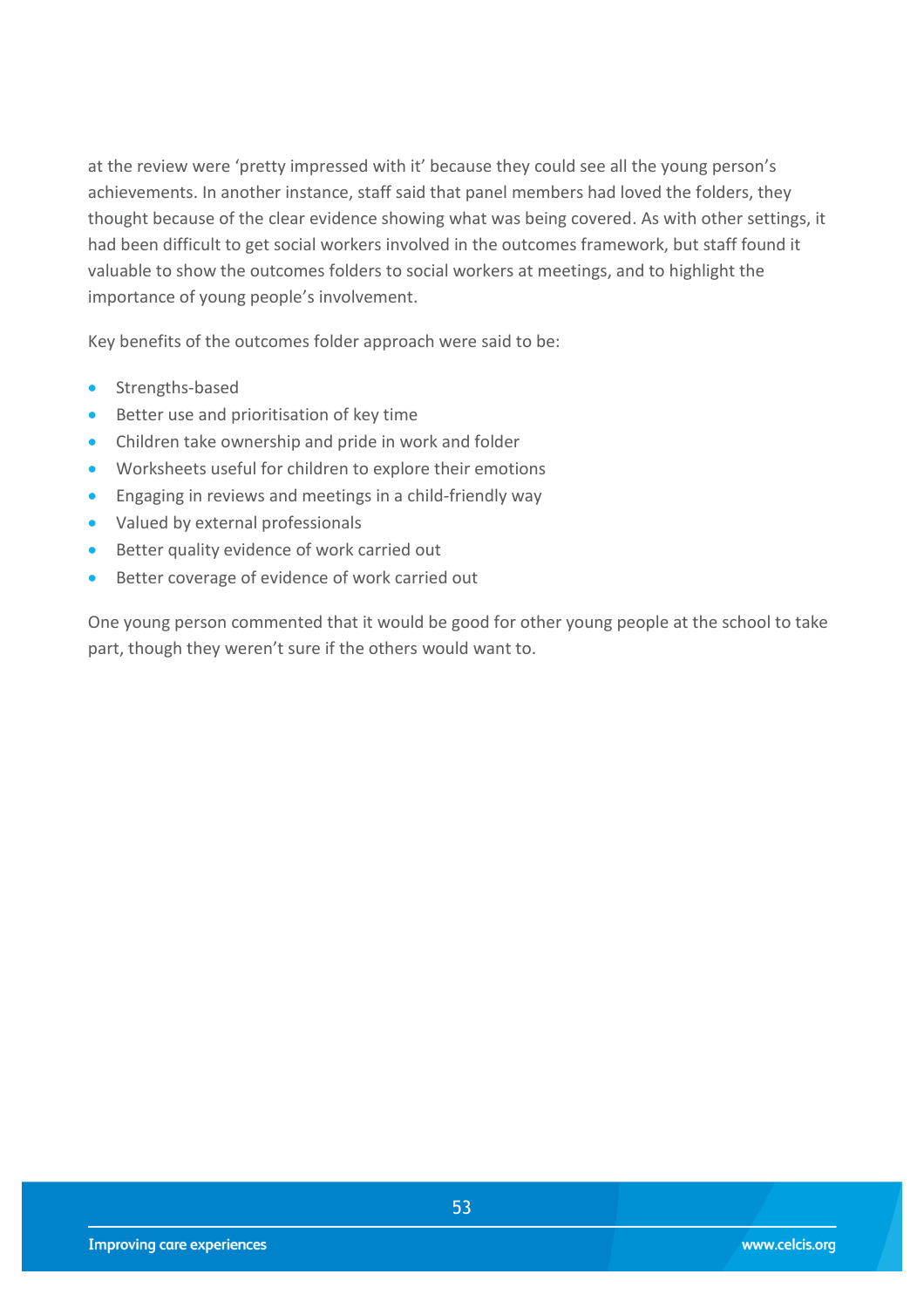## <span id="page-53-0"></span>10) References

- <span id="page-53-4"></span>Bovaird, T., & Davies, R. (2011). Outcome-based service commissioning and delivery: Does it make a difference. In S. Groenveld & S. Van De Walle (Eds.), *New Steering Concepts in Public Management. (pp. 93-114) (Research in Public Policy Analysis and Management)*. Bingley: Emerald.
- Brookes, N., Callaghan, L., Netten, A., & Fox, D. (2015). Personalisation and innovation in a cold financial climate. *British Journal of Social Work, 45*(1), 86-103. doi: 10.1093/bjsw/bct104
- <span id="page-53-7"></span><span id="page-53-1"></span>COSLA. (2011). Strategic Commissioning of Children's Services: COSLA Executive Group.
- Enquire. (2008). *Involving children and young people in decisions about their education* (2nd ed.). Edinburgh: Enquire: The Scottish Advice Service For Additional Support For Learning.
- <span id="page-53-8"></span>Franklin, A., & Sloper, P. (2009). Supporting the participation of disabled children and young people in decision-making. *Children and Society, 23*(1), 3-15. doi: 10.1111/j.1099- 0860.2007.00131.x
- Lymbery, M. (2014). Austerity, personalisation and older people: the prospects for creative social work practice in England. *European Journal of Social Work, 17*(3), 367-382. doi: 10.1080/13691457.2013.830594
- <span id="page-53-2"></span>Milligan, I. (2009). Higher Aspirations, Brighter Futures: NRCCI Commissioning Report Glasgow: Scottish Institute for Residential Child Care.
- <span id="page-53-5"></span>Power, A. (2014). Personalisation and austerity in the crosshairs: Government perspectives on the remaking of adult social care. *Journal of Social Policy, 43*(4), 829-846. doi: 10.1017/S0047279414000373
- <span id="page-53-3"></span>Van De Walle, S., & Groeneveld, S. (2011) New steering instruments: Trends in public sector practice and scholarship. *Vol. 21. Research in Public Policy Analysis and Management* (pp. 205-238).
- <span id="page-53-9"></span>Wincup, H. (2012). *Involving children in assessment and decision-making: Briefing*. Stirling: Scottish Child Care and Protection Network.
- <span id="page-53-6"></span>Wistow, G. (2009). Universalism and personalisation: Squaring the circle. *Housing, Care and Support, 12*(4), 5-10.